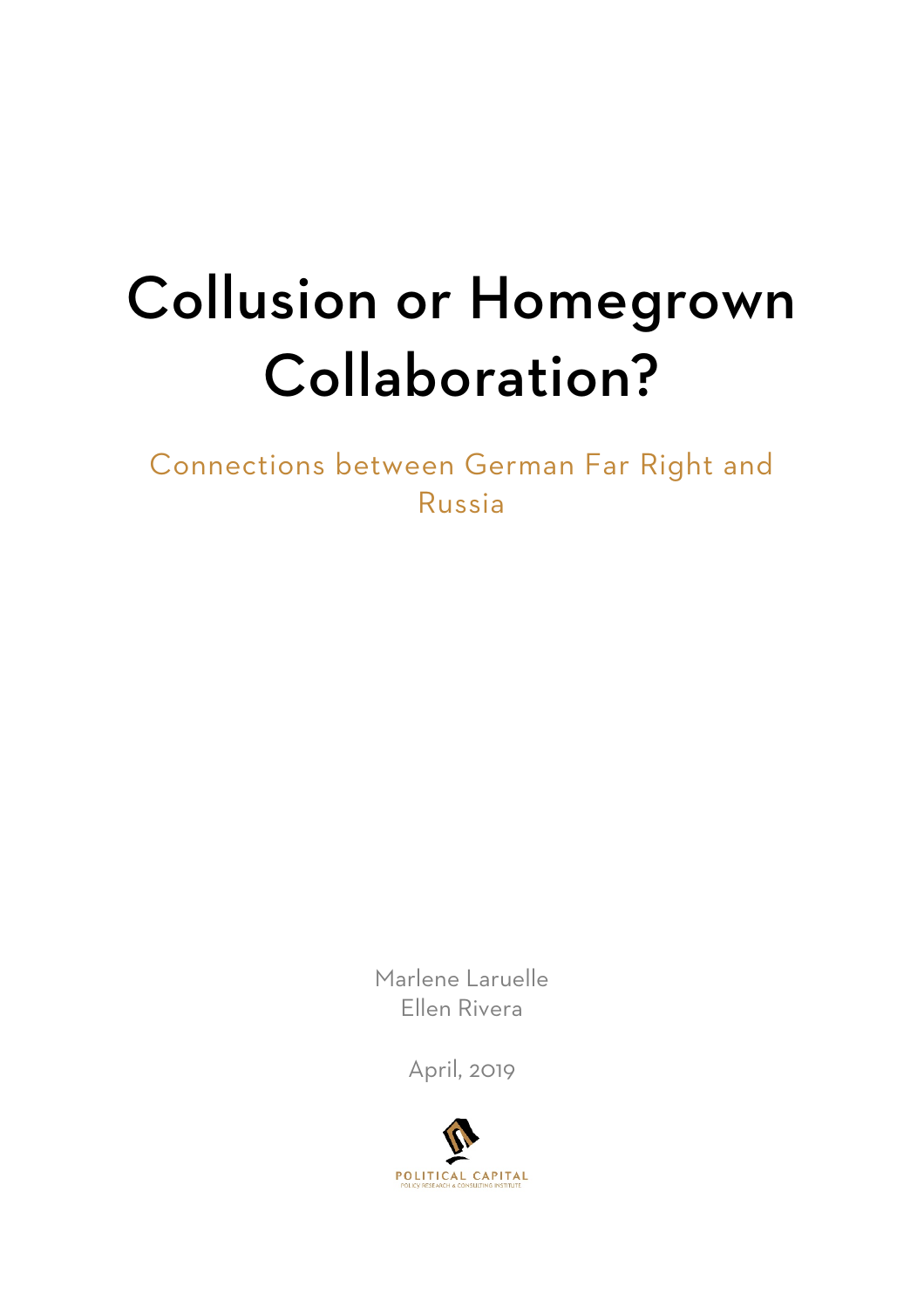# **TABLE OF CONTENTS**

| The Subculture Ecosystem: Night Wolves, Systema and Mixed Martial Arts 36 |  |
|---------------------------------------------------------------------------|--|
|                                                                           |  |
|                                                                           |  |
|                                                                           |  |
|                                                                           |  |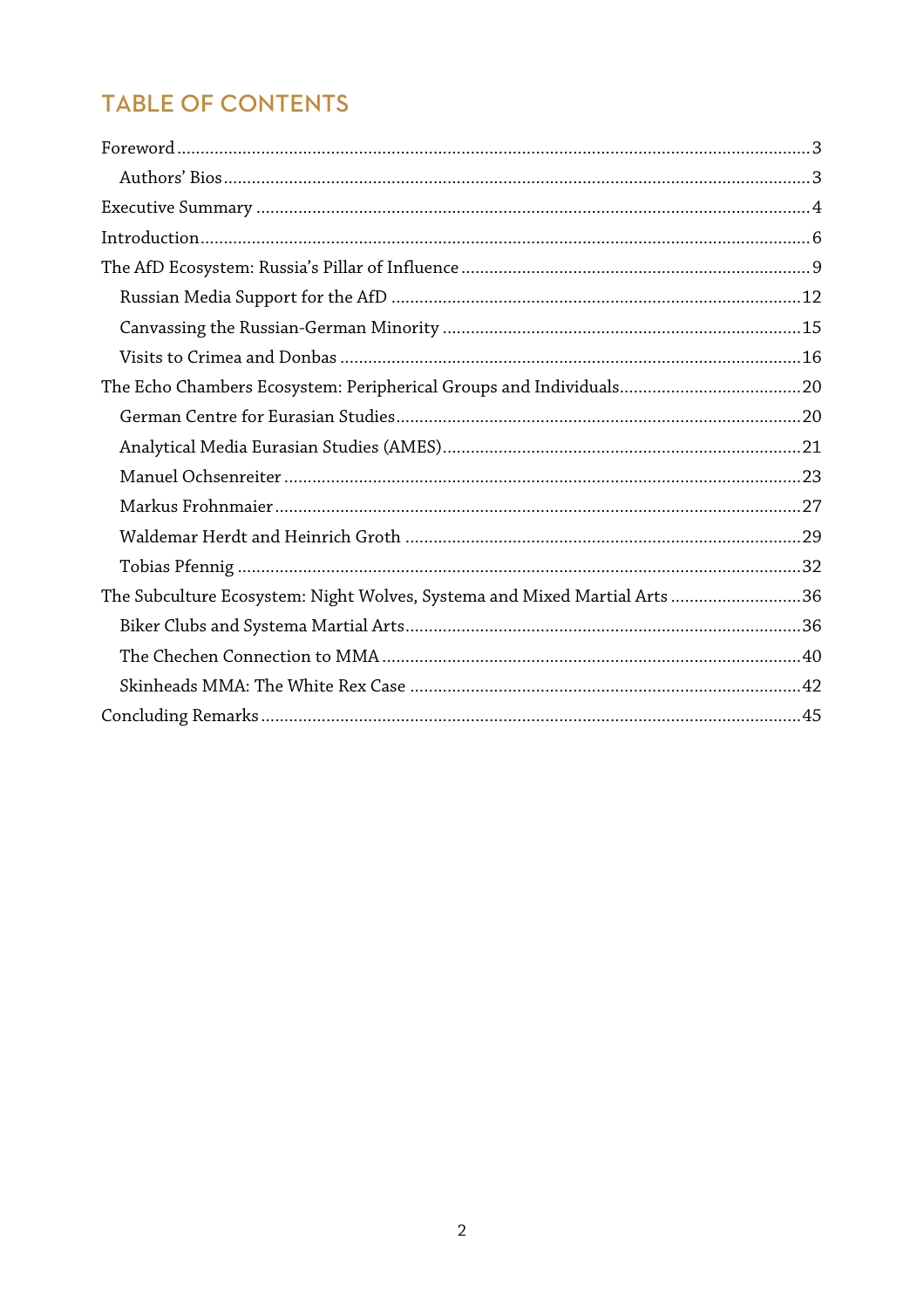### FOREWORD

Political Capital have already published a series of reports on the connections between the farright and Russia in many European countries, including Hungary, Austria, Slovakia, Czech Republic, Poland, Greece and France (the latter one co-authored by Marlene Laruelle). This study, focusing on the connections between German far-right and Russia, is a new piece of this series. This research is conducted by the authors, but Political Capital institute is proud of serving as a publication platform for this extensive and original analysis.

#### Authors' Bios

Marlene Laruelle, Ph.D., is an Associate Director and Research Professor at the Institute for European, Russian and Eurasian Studies [\(IERES\)](https://www.gwu.edu/%7Eieresgwu/), Elliott School of International Affairs, The George Washington University. Dr. Laruelle is also a Co-Director of [PONARS](http://www.ponarseurasia.org/) (Program on New Approaches to Research and Security in Eurasia) and Director of GW's Central Asia Program. Dr. Laruelle received her Ph.D. in history from the National Institute of Oriental Languages and Cultures (INALCO) and her"Habilitation" at Sciences-Po in Paris. Dr. Laruelle recently authored *RussianNationalism: Imaginaries,Doctrines, and Political Battlefields*(Routledge, 2018) and edited *Entangled Far Rights: A Russian-European Intellectual Romance in the 20th Century* (Pittsburgh University Press*,* 2018), as well as *Eurasianism and the European Far Right: Reshaping the Russia-Europe Relationship* (Lexington, 2015).

Ellen Rivera is an independent researcher who specializes in the post-war German far-right, with a particular focus on post-war anti-communist organizations. In the framework of her research provided for the George Washington University's Institute of European, Russian, and Eurasian Studies (IERES) she has been studying the current links between proponents of the German and the Russian far right, mostly by means of extensive social network analyses and media monitoring.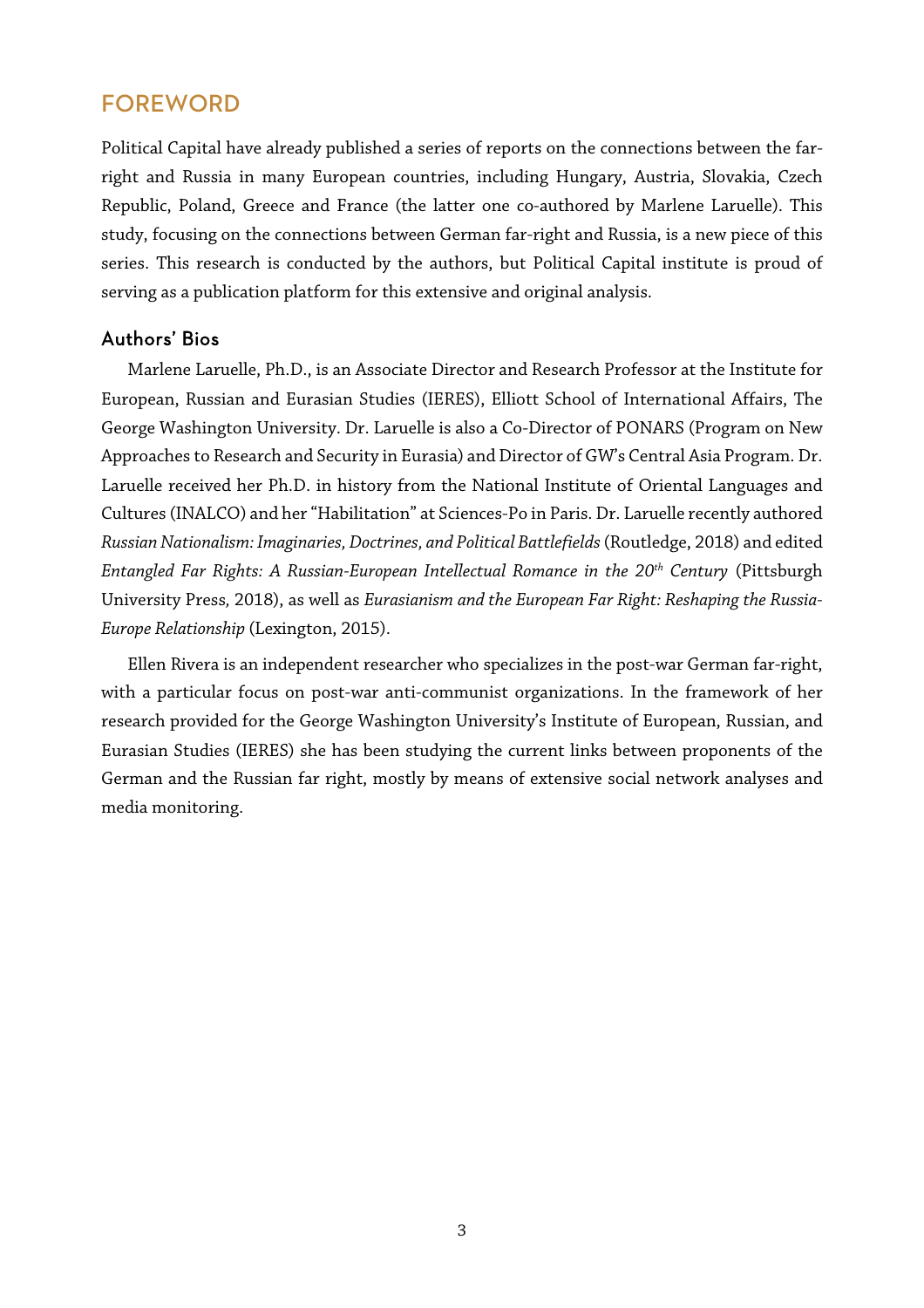## EXECUTIVE SUMMARY

- The Russian-German far right relationship encompasses three ecosystems: first, the main German far-right party, Alternative for Germany (AfD), because of its electoral success and ability to influence 'high politics'; second, several echo chambers peripherical 'think tank' institutions and individuals without visibility on the broad German political landscape; and third, the sport/martial arts/biker subcultures.
- The AfD has taken a decisively pro-Russian course ever since its inception in 2013, with its main figures repeatedly being invited to Crimea and Donbas and an explicitly pro-Putin stance on matters where the majority of German politicians have sided with official EU policies, particularly with regard to the sanctions that have been in place.
- Both sides appear to be profiting from promotion by the other, which enables the AfD to pretend to be a political player on the international stage and its Russian promoters not to appear as politically isolated as they truly are. Top-level AfD figures, as well as a wide range of Russophile German far-right figures, have been promoted on Russian state media, such as RT and Sputnik. Other promotional methods have included media amplification through bot-nets and the micro-targeting of voters on social media. The Russian media's amplification of anti-migrant themes, anti-Merkel statements, and discourses opposing the EU, NATO and the United States figures resonate well with the German Far Right.
- The AfD has been canvassing the Russian-German minority in Germany—which, at approximately 2.5 million people, or around three per cent of the electorate, is the largest immigrant group eligible to vote— as potential voters. The party's targeting methods include the translation of its party program into Russian, the establishment of Russian-German interest groups within the party (such as the Russian-Germans in the AfD), and the filling of MP positions with Russian-German repatriates.
- The second pillar of the Russian-German far-right relationship encompasses organizations on the periphery of the AfD that link some of the party's politicians, as well as other far-right proponents, with Russian interest groups. This periphery plays an important role as an echo chamber for pro-Russian narratives. These include, in particular, organizations with a strong Eurasianist bent, such as Analytical Media Eurasian Studies (AMES) around Yuri Kofner and the German Centre for Eurasian Studies (GCES), with links to the AfD and allegedly to Russian intelligence. To this should be added several figures particularly engaged in pro-Russian agitation, such as Manuel Ochsenreiter (with contacts to the neo-Eurasianist milieu), Markus Frohnmaier, Heinrich Groth and Waldemar Herdt, all involved in the formation of a political crossfront that is trying to network between elements of the far right and far left on the basis of a shared anti-Americanism.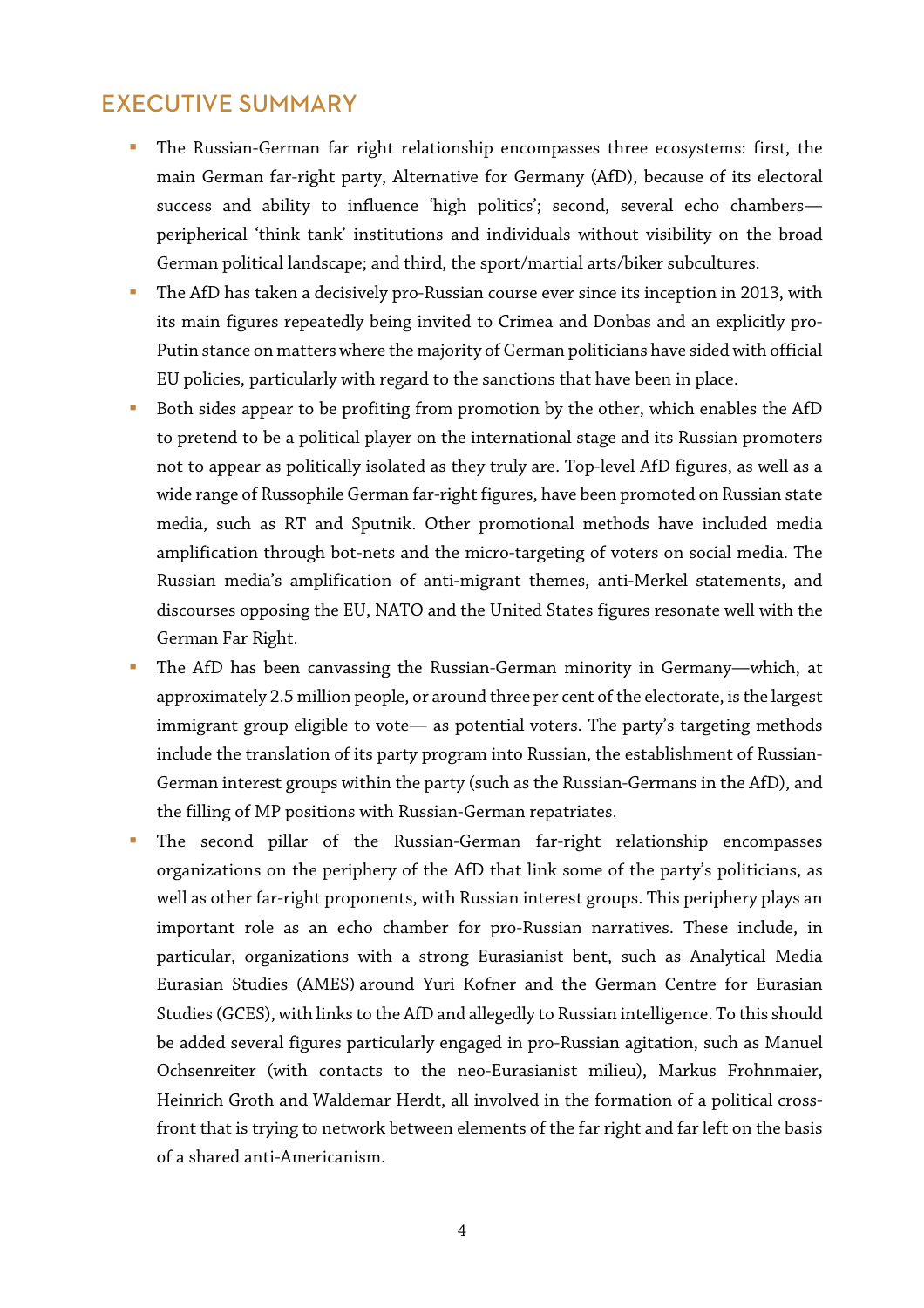The third pillar of the relationship includes several far-right subcultures with a presence in both countries: the neo-Nazi milieu, with groups such as White Rex, and the hooligan and biker scene, most notably the Russian Night Wolves (NW). A unifying element of these scenes is their affinity for Mixed Martial Arts (MMA), particularly the Russian martial arts techniques of Systema and Sambo, which enjoy ever-increasing popularity in Germany.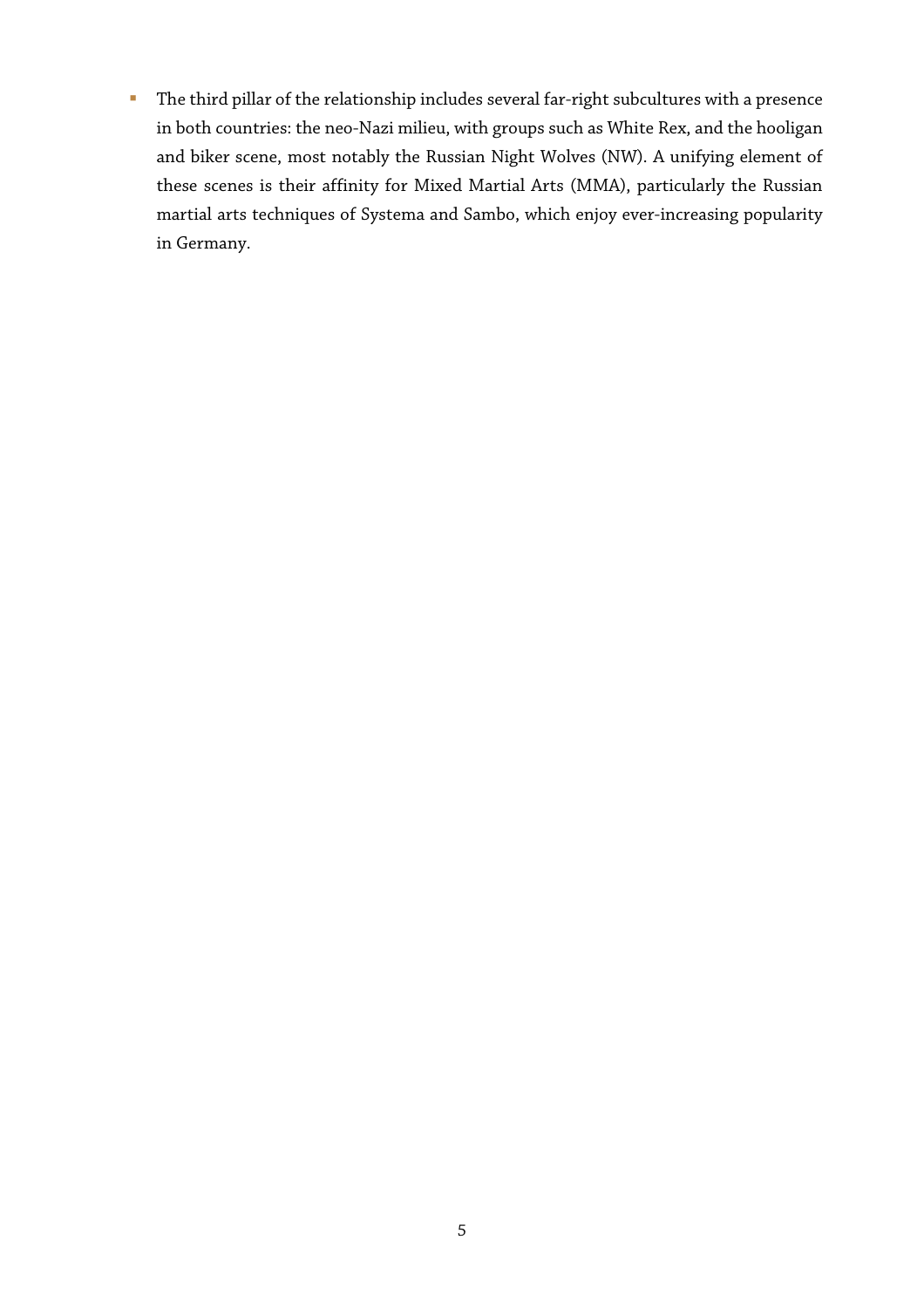## INTRODUCTION

Today, Russia is seen as the 'hidden hand' behind the antiliberalism that is sending shock waves through Europe as well as the United States. But while studying the role of Russia in these transformations is important, this should not obscure the main trend: Europe's current illiberal moods are homegrown, shaped by a crisis of trust in the representative institutions of liberal democracy and deep transformations of the nation-state, its welfare tradition and its ideological principles in a globalised world. Russia's role in these transformations has to be understood more as an echo chamber than as a driver—even if some in the Russian establishment try to exploit European and U.S. political weaknesses.

To this should be added that the Russian state and its political establishment, too often presented in the Western media as a top-down pyramid, is in fact a quite eclectic conglomerate of divergent interest groups with conflicting views of Russia's path and role on the international scene—several of which do not support the current policy of befriending the European far right.<sup>1</sup> Last but not least, Russia is hardly unique in developing a policy of influence: China, Turkey, Saudi Arabia and Qatar engage in similar practices—Russia, of course, has an advantage in influence because it is historically, geographically, culturally and economically closer to Europe. Ignoring these three crucial facts—and especially the first one—can only distort analysis of and policy responses to the current crisis. With this in mind, the present paper therefore seeks to discuss the multifaceted ways in which several Russian actors provide support to the German far right.

Volumes have been filled detailing the cyclical patterns of Russian-German relations, which have moved from cooperation and alliance to hostility and outright warfare and back again. But neither anti-Soviet and anti-Slavic Nazi propaganda, the sea of dead in the ensuing World War II, nor the subsequent Red Scare in Western Europe, in particular West Germany, could eradicate the two countries' fundamental interest in one another.<sup>[2](#page-5-1)</sup> After reunification and into the early 2010s, diplomatic and economic contacts flourished under a strategic partnership. The two countries have developed diverse business linkages, with over 6,000 German companies currently operating in Russia. This close economic collaboration has brought a certain familiarity to relations across the political spectrum, as well as decisive lobbying efforts by each for the interests of its partner. From 1998 onwards, during Gerhard Schröder's chancellorship and Russia's economic upswing under president Vladimir Putin, a cordial relationship developed between the two state leaders, leaving German-Russian relations the best they had been in a long time. It was during the Social Democrat Schröder's tenure that the most important regular bilateral consultations were initiated,<sup>[3](#page-5-2)</sup> paving the way for the now hotly debated Nord Stream 2 pipeline, which will transport Russian natural gas to Germany via the Baltic Sea.[4](#page-5-3)

<span id="page-5-0"></span> $\overline{a}$ <sup>1</sup> See for instance Veronika Krasheninnikova, member of the High Council of United Russia, "L'Extrême droite européenne est un danger pour la Russie," *Le Courrier de Russie*, March 20, 2019[, https://www.lecourrierderussie.com/politique/2019/03/l-extreme](https://www.lecourrierderussie.com/politique/2019/03/l-extreme-droite-europeenne-est-un-danger-pour-la-russie/)[droite-europeenne-est-un-danger-pour-la-russie/](https://www.lecourrierderussie.com/politique/2019/03/l-extreme-droite-europeenne-est-un-danger-pour-la-russie/)

<span id="page-5-1"></span><sup>2</sup> Maja Heidenreich, *Kultur der Partnerschaft: Perspektiven der deutsch-russischen Kulturbeziehungen* (Stuttgart: ifa-Edition, 2011), 13.

<span id="page-5-2"></span><sup>&</sup>lt;sup>3</sup> Among them the annual German-Russian Government Consultation, the Petersburg Dialog, and the German-Russian Strategic Working Group for Business and Finance.

<span id="page-5-3"></span><sup>4</sup> It was after he was voted out of office in 2005 that Schröder 'hastily signed the deal' and immediately thereafter became leader of the Nord Stream AG's shareholder committee, and in 2017 also of Rosneft. Rick Noak, "The Russian Pipeline to Germany that Trump Is So Mad About, Explained," *The Washington Post*, July 11, 2018,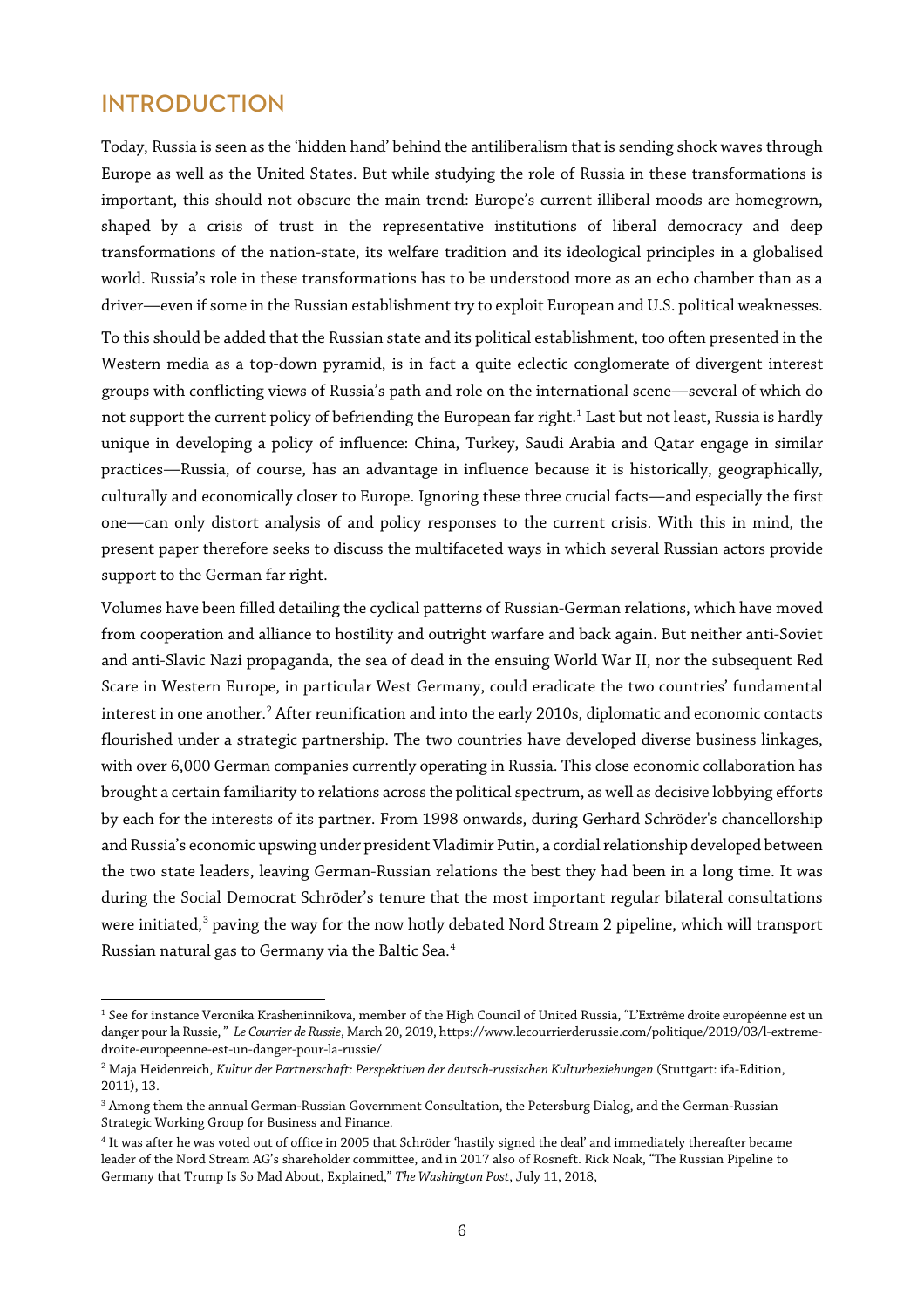Since 2005, however, relations have been less cordial. Chancellor Angela Merkel has clashed with Putin over human rights and other issues on several occasions.<sup>[5](#page-6-0)</sup> And this is nothing compared to the marked shift in diplomatic and economic relations that occurred due to the Ukraine conflict: the EU's sanctions on Russia and Russia's countersanctions caused the bilateral trade volume to decrease from €80 billion in 2012 to a mere  $E$ 47 billion in November 201[6](#page-6-1).<sup>6</sup> This shift intensified with the allegations that Russia had been meddling in the democratic process of Germany and other Western countries. These began with reports about hacker attacks, allegedly of Russian provenance, in 2015 and 2016, in which the Bundestag network, military institutions and the communication platform of the federal administration were targeted.<sup>[7](#page-6-2)</sup>

The culmination of the diplomatic crisis came after the German federal election in 2017, in which there were various instances of Russian interference, particularly around the promotion of the far-right Alternative for Germany (AfD). These include tricks ranging from media amplification to bot-nets, the micro-targeting of voters on social media, the targeting of the Russian-German minority as a voter base, and the courting of far-right politicians in Russian state media.<sup>[8](#page-6-3)</sup> In turn, AfD politicians have publicly taken an explicitly pro-Putin stance on matters where the majority of German politicians sided with official EU policies, particularly with regard to the sanctions that have been in place since the annexation of Crimea. In April 2019, a joint investigation conducted by the BBC, *Der Spiegel*, the German TV channel ZDF and the Italian *La Repubblica* concluded that one of the main AfD candidates, Markus Frohnmaier, had likely requested Russian funding for his 2017 Bundestag election campaign, and recommendations were sent to a high-level official to Kremlin, Sergei Sokolov by a former politician and naval counterintelligence officer to provide support for him as he could be "totally controlled" by the Kremlin. [9](#page-6-4)

This alliance of Russian political forces with the extreme right-wing AfD, as well as with other far-right actors, has raised numerous questions: Is it, as it appears on the surface, a mutually beneficial arrangement? Is it an alliance on the basis of common values or political ideology? Is the AfD, demagogic and populist as it is, a tool to disintegrate Europe or to push it further to the right, as some claim?

To discuss these questions, this article explores the major interactions between far-right political actors in Germany and their Russian sympathisers in recent years. Researchers deem the AfD to be the most relevant of these,<sup>[10](#page-6-5)[11](#page-6-6)</sup> but there are also other organisations, networks and individual influencers that should be examined in order to fathom the scope of these new alliances. Many researchers, who interpret

 $\overline{a}$ 

https://www.washingtonpost.com/news/worldviews/wp/2018/07/11/the-russian-pipeline-to-germany-that-trump-is-somad-about-explained.

<span id="page-6-0"></span><sup>5</sup> Mark Landler, "Putin Prompts Split in German Coalition," *New York Times*, May 22, 2007,

https://www.nytimes.com/2007/05/22/world/europe/22europe.html?\_r=1.

<span id="page-6-1"></span><sup>6</sup> "Russische Föderation—Beziehungen zu Deutschland," *Auswärtiges Amt*, May 1, 2017,

https://web.archive.org/web/20170501084551/https://www.auswaertiges-

amt.de/sid\_3178BC51B6613220D4F7AEB90134EE81/DE/Aussenpolitik/Laender/Laenderinfos/RussischeFoederation/Bilate ral\_node.html.

<span id="page-6-2"></span><sup>7</sup> Patrick Beuth, Kai Biermann, Martin Klingst, and Holger Stark, "Bundestags-Hack: Merkel und der Schicke Bär," *Zeit Online*, May 10, 2017, https://www.zeit.de/2017/20/cyberangriff-bundestag-fancy-bear-angela-merkel-hacker-russland.

<span id="page-6-3"></span><sup>&</sup>lt;sup>8</sup> Anne Applebaum et al., "'Make Germany Great Again': Kremlin, Alt-Right and International Influences in the 2017 German Elections," Institute for Strategic Dialogue, Institute of Global Affairs, 2017, http://www.isdglobal.org/wpcontent/uploads/2017/12/Make-Germany-Great-Again-ENG-061217.pdf.

<span id="page-6-4"></span><sup>9</sup> Gabriel Gatehouse, "German far-right MP 'could be absolutely controlled by Russia,"" *BBC*, April 5, 2019, [https://www.bbc.com/news/world-europe-47822835.](https://www.bbc.com/news/world-europe-47822835)

<span id="page-6-5"></span><sup>10</sup> Claus Leggewie, *Anti-Europäer Breivik, Dugin, al-Suri & Co*. (Bonn: Bundeszentrale für politische Bildung, 2017), 89.

<span id="page-6-6"></span><sup>&</sup>lt;sup>11</sup> Applebaum et al., "'Make Germany Great Again," 10.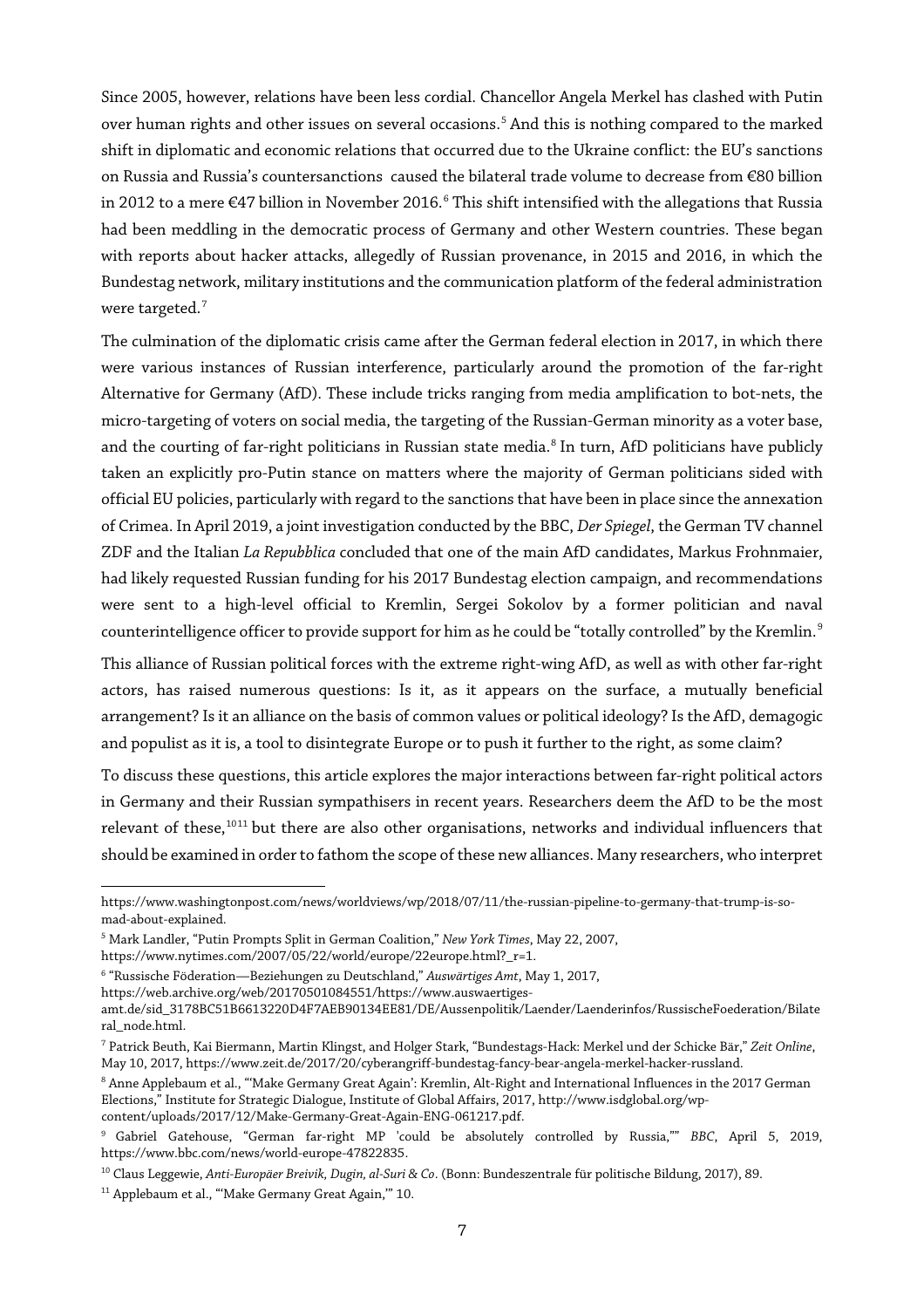these developments as a unilateral attack by the Russian government on the Western democratic system, fail to take into account the fundamentally homegrown aspect of the rise of the German Far Right and to differentiate between certain factions inside the Russian political ecosystem. This article not only tries to be more accurate in its designations, but also aims to look at German far right-Russian 'collusion' in the context of an international neo-conservative resurgence where each side is profiting from the active support of the other. It dissociates three main ecosystems where Russian influence can be expressed: first, the AfD, because of its electoral successes and ability to influence 'high politics' (that is, governmental decisions); second, several echo chambers—peripheral 'think tank' institutions and individuals without visibility on the broad German political landscape; and third, the sport/martial arts/biker subcultures.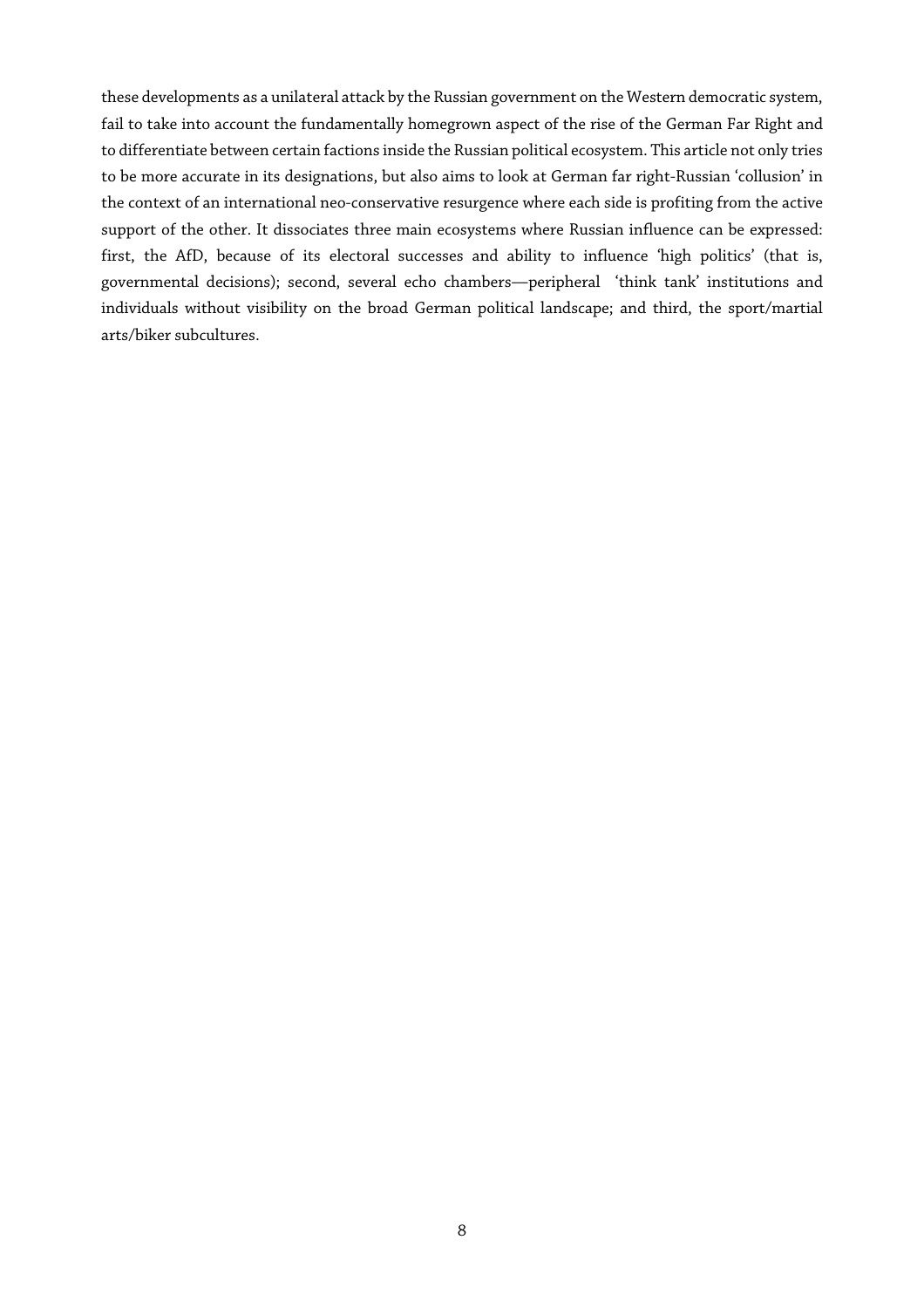## THE AFD ECOSYSTEM: RUSSIA'S PILLAR OF INFLUENCE

The AfD was founded in April 2013 by a group of right-wing Eurosceptics and moderate economic populists calling for Germany's departure from the Eurozone, and no bailout for Greece. Since the rise of the völkisch and nationalist inner-party grouping called 'The Wing' (*Der Flügel*) in 2015, it has made a pronounced rightward shift. [12](#page-8-0) Instances of openly racist, anti-Semitic and historical-revisionist statements have become rampant among the party's politicians and leaders, leading to the revival of national-socialist concepts and terminology.<sup>[13](#page-8-1)</sup> Björn Höcke, now de facto sole leader of The Wing, has become known for his racist theorising, e.g. differentiating between a 'life-affirming African propagation type' and a 'European placeholder type', which led racism researcher Paul Jobst to describe him as having a 'derogative, racist cadence', engaging in 'demagogic, völkisch-nationalist rhetoric', and employing 'crude fabrications',<sup>14</sup> a description that would fit many of the party's front-row agitators. One of the two AfD federal spokesmen, Alexander Gauland, has repeatedly made racist, revisionist and relativizing remarks, such as calling Hitler and the national socialism era only a 'bird dropping' in Germany's 1000 years of history<sup>[15](#page-8-3)</sup> and alluding to the medieval millenarianist concept of the 'Thousand Year Reich', revived during the Nazi era. André Poggenburg, The Wing's co-leader until August 2018, called people of Turkish origin living in Germany 'stateless vermin' and alluded to Left party politicians as 'malignant growths on the German nation's body' (*Wucherungen am deutschen Volkskörper*).[16](#page-8-4)

When the AfD burst onto the scene in 2017 with a decisively nationalist and populist campaign, it managed to gain 12.6% of the vote, becoming the largest opposition party in the Bundestag, $^{\rm 17}$  $^{\rm 17}$  $^{\rm 17}$  and managed so far to keep its popularity on at least the same level. That the AfD opted for a pro-Russian course shortly after its inception is evidenced by a foreign policy position paper submitted by the party's co-leader, Alexander Gauland, in 2013 in which he revamped elements of Otto von Bismarck's appeasement policy toward Russia.<sup>18</sup> In order to forestall a two-front war, Bismarck had concluded in 1897 a secret neutrality agreement with Russia (the so-called reinsurance treaty), which provided that each party would remain neutral if the other became involved in a war with a third power, except in the event that Germany attacked France or Russia the Habsburg empire. Strategic partnership with Russia is a pillar of the current party program: 'For the AfD, a relaxation of relations with Russia is a prerequisite

 $\overline{a}$ <sup>12</sup> *Der Flügel*, http://www.derfluegel.de.

<span id="page-8-1"></span><span id="page-8-0"></span><sup>&</sup>lt;sup>13</sup> Joachim Scharloth, "Ist die AfD eine populistische Partei? Eine Analyse am Beispiel des Landesverbandes Rheinland-Pfalz," *Aptum*, 2017, http://www.scharloth.com/publikationen/AfD\_Scharloth.pdf.

<span id="page-8-2"></span><sup>14</sup> Paul Jobst, "Der Niedergang—der Umsturz—das Nichts. Rassistische 'Demagogie' und suizidale Perspektive in Björn Höckes Schnellrodaer IfS-Rede," in *Kulturkampf von rechts. AfD, Pegida und die Neue Rechte*, ed. Helmut Kellershohn and Wolfgang Kastrup (Munster: Unrast, 2016), 122–146.

<span id="page-8-3"></span><sup>15</sup> Philip Kuhn, "Empörung über Gauland: 'Perfide AfD-Strategie, deutsche Geschichte umzuschreiben,'" *Die Welt*, June 3, 2018, https://www.welt.de/politik/deutschland/article176936864/Kritik-an-Gauland-SPD-General-Klingbeil-sieht-perfide-AfD-Strategie.html.

<span id="page-8-4"></span><sup>16</sup> Melanie Amann, "AfD: Rechter Flügel wirft rechtsaußen Poggenburg raus," *Spiegel Online*, August 10, 2018. http://www.spiegel.de/politik/deutschland/afd-rechter-fluegel-wirft-rechtsaussen-poggenburg-raus-a-1222531.html.

<span id="page-8-5"></span><sup>&</sup>lt;sup>17</sup> "CDU/CSU Remains Strongest Parliamentary Group in the Bundestag Despite Losses," German Bundestag, September 27, 2017,

https://www.bundestag.de/en/#url=L2VuL2RvY3VtZW50cy90ZXh0YXJjaGl2ZS9lbGVjdGlvbi0yMDE3LzUyNzI4NA==&mod= mod453306.

<span id="page-8-6"></span><sup>18</sup> Günther Lachmann, "Positionspapier: Die AfD will zurück zu Bismarcks Außenpolitik," *Die Welt*, September 10, 2013, https://www.welt.de/politik/deutschland/article119895035/Die-AfD-will-zurueck-zu-Bismarcks-Aussenpolitik.html; Applebaum et al., "'Make Germany Great Again,'" 10.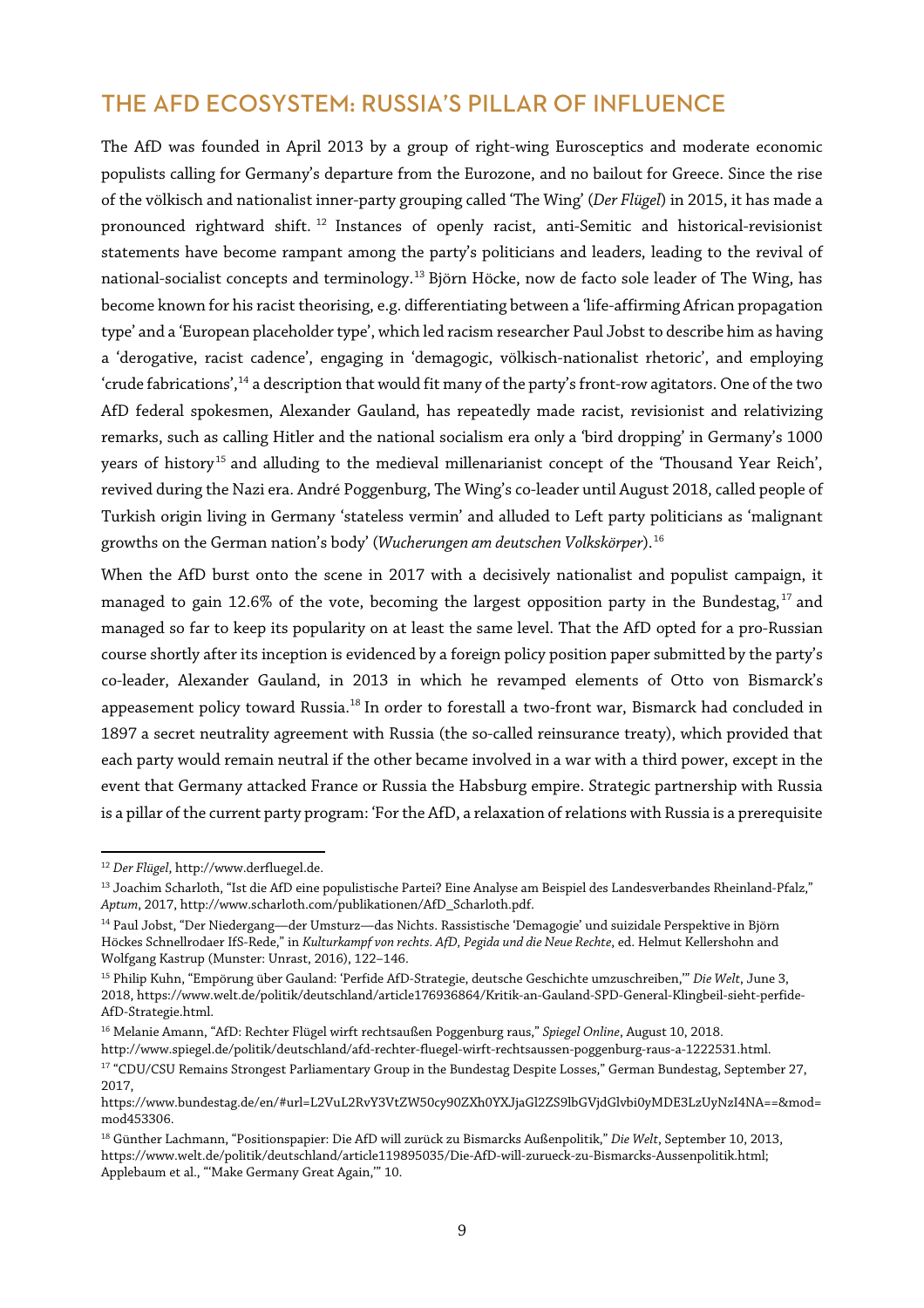for lasting peace in Europe. It is in Germany's interest to include Russia in an overall political security structure without disregarding our own interests and those of our allies. The AfD advocates the termination of the sanctions policy. Economic cooperation with Russia should rather be expanded.'[19](#page-9-0)

Gauland's position paper also defined the party's European policy, calling for an 'orderly disintegration of the existing euro area' while maintaining the common internal market. Gauland, as well as many of his party colleagues, subsequently expressed decisively pro-Kremlin views.<sup>[20](#page-9-1)</sup> In 2016, in the framework of an AfD rally in Stralsund, he called for an expansion of political and economic relations with Russia, and described the EU sanctions against Russia in response to the annexation of Crimea as 'insanity'.<sup>[21](#page-9-2)</sup> For his lip service, Gauland has received special appreciation from, among others, Russian oligarch and media mogul Konstantin Malofeev, whom the European Commission, the United States, and Ukraine have accused of trying to destabilise Ukraine and finance separatism there in close cooperation with nationalist forces inside the Kremlin. Malofeev stated, '[…] the performances of Dr. Gauland signal that Germany will become Germany again, just as Russia becomes Russia again under Putin.' [22](#page-9-3) Malofeev's Switzerland-based St. Basil the Great Foundation assumed Gauland's<sup>[23](#page-9-4)</sup> travel costs for a trip to meet with members of the Duma, the senator at the Federation Council Andrei Klimov, <sup>[24](#page-9-5)</sup> and leading neo-Eurasianist ideologue and esoteric fascist Alexander Dugin in St. Petersburg in 2015.<sup>[25](#page-9-6)</sup> According to Gauland, the AfD's party committee was informed and it was an 'AfD trip'.<sup>[26](#page-9-7)</sup>

Scholar of the European, Russian and Ukrainian farright Anton Shekhovtsov reported that Gauland also appeared at a filmed event in November 2014 organised by Jürgen Elsässer's cross-front magazine *Compact* entitled 'Peace with Russia—For a Sovereign Europe'. One of the speakers at this event was the oligarch Vladimir Yakunin, who expounded upon 'an alleged loss of identity through alienation'.<sup>[27](#page-9-8)</sup> Yakunin's Berlin-based foundation, Dialogue of Civilisations<sup>[28](#page-9-9)</sup> (DOC), is at the forefront of spreading

 $\overline{a}$ 

<span id="page-9-0"></span><sup>&</sup>lt;sup>19</sup> See the AfD party program of September 24, 2017: https://www.afd.de/wp-

content/uploads/sites/111/2017/08/AfD\_Wahlprogramm\_2017\_A5-hoch.pdf.

<span id="page-9-1"></span><sup>20</sup> "AfD-Parteitag: 'Die Krim ist nun einmal Ur-Russisches Territorium.'" *Die Welt,* June 17, 2017,

https://www.welt.de/politik/deutschland/article165650240/Die-Krim-ist-nun-einmal-ur-russisches-Territorium.html. <sup>21</sup> "Parteinachwuchs von AfD und Putin-Partei kooperieren," *Deutsche Welle*, April 23, 2016,

<span id="page-9-2"></span>https://www.dw.com/de/parteinachwuchs-von-afd-und-putin-partei-kooperieren/a-19210127.

<span id="page-9-3"></span><sup>22</sup> Friedrich Schmidt, "Oligarch Malofejew: Zurück zu Zar und Bismarck," *Frankfurter Allgemeine Zeitung*, March 12, 2016, http://www.faz.net/1.4118520.

<span id="page-9-4"></span><sup>23</sup> Justus Bender and Morten Freidel, "AfD-Russlandreise: 'Petry ließ sich kaufen,'" *Frankfurter Allgemeine Zeitung*, May 22, 2018, http://www.faz.net/1.5602127.

<span id="page-9-5"></span><sup>24</sup> Severin Weiland, "Rechtspopulisten: Wie die AfD mit Russland liebäugelt," *Spiegel Online,* December 15, 2015, http://www.spiegel.de/politik/deutschland/afd-vize-alexander-gauland-will-kein-geld-von-russland-a-1067703.html.

<span id="page-9-6"></span><sup>25</sup> Melanie Amann and Pavel Lokshin, "Moscow's Fifth Column: German Populists Forge Ties with Russia," *Spiegel Online*, April 27, 2016, http://www.spiegel.de/international/germany/german-populists-forge-deeper-ties-with-russia-a-1089562.html; Weiland, "Rechtspopulisten."

<span id="page-9-7"></span><sup>26</sup> Ibid.

<span id="page-9-8"></span><sup>&</sup>lt;sup>27</sup> Other attendees included Natalya Narochnitskaya, John Laughland "of the Paris-based Russian soft-power think-tank Institute of Democracy and Cooperation," former SPD politician turned conspiracy author Andreas von Bülow, leader of the right-wing extremist NPD Frank Franz, and Franz' party colleague Sebastian Schmidtke. See Anton Shekhovtsov, "Far-Right International Conferences in 2014," *Searchlight* (Winter 2014), http://www.academia.edu/9862674/Far-Right\_International\_Conferences\_in\_2014; "Putins Freunde in Europe," ZDF.de, http://webstory.zdf.de/putins-geheimesnetzwerk/putins-freunde-in-europa/.

<span id="page-9-9"></span> $^{28}$  Yakunin founded the DOC with political scientist Peter W. Schulze and the Austrian lawyer and ex-Secretary General of the Council of Europe Walter Schwimmer. "Managing Director of Yakunin's Berlin Foundation DOC is the Geneva-based Leonhard O'Brien, whose company 'Salamander Group' specializes in Liechtenstein foundations and is based in the British Virgin Islands. Within a few weeks, the name of the foundation organized as non-profit Ltd. had changed several times. DOC emerged from the Munich-based asset management company AD HOC 16/1, which in turn was founded by SHS Asset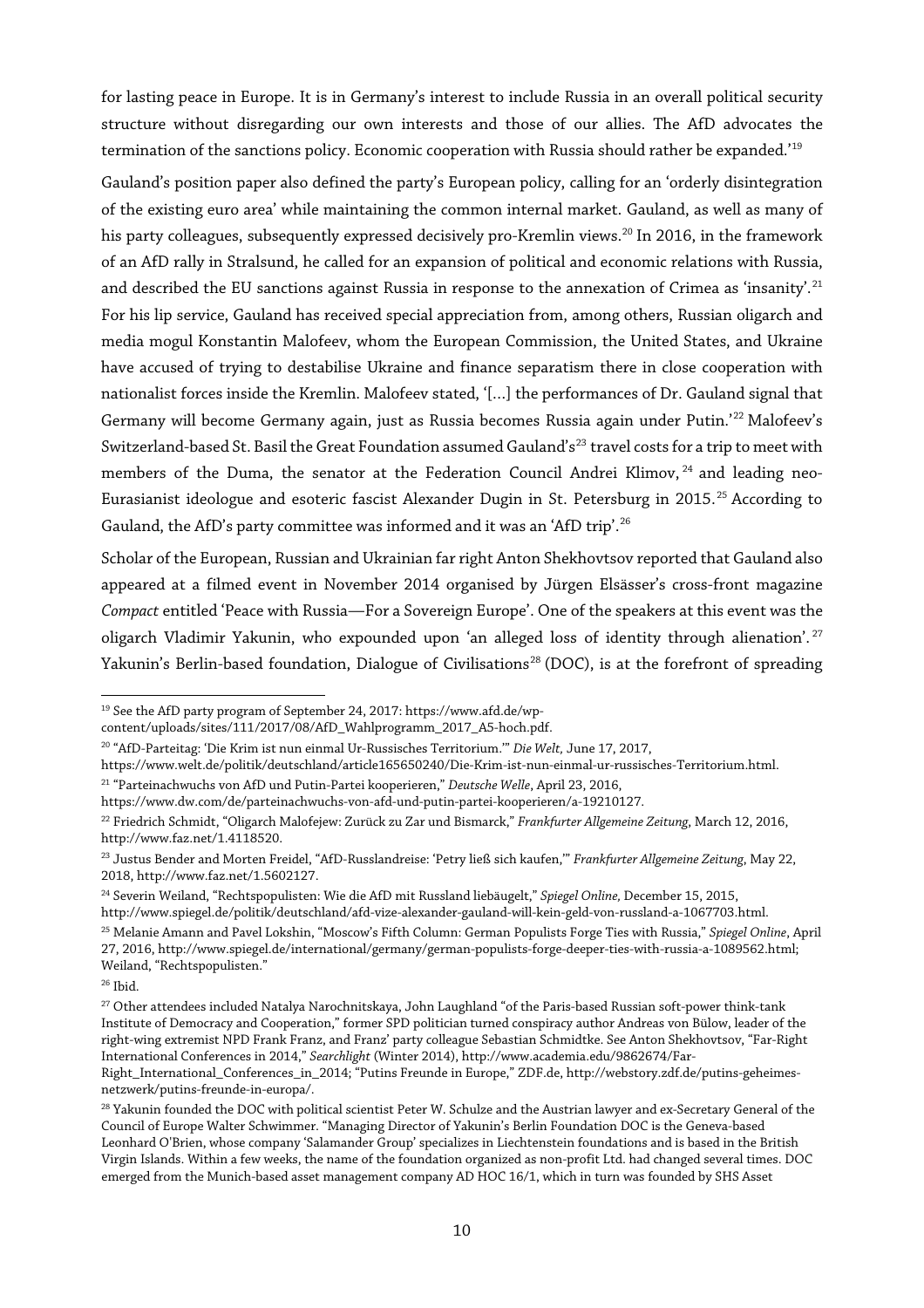Yakunin's conservative and homophobic message among the German political establishment. Yakunin has previously teamed up with Konstantin Malofeev to support various conservative causes in Russia: for example, they both appeared as sponsors of the 'International Forum "The Great Family and the Future of Humanity"' in Moscow, organised in close cooperation with the Russian Orthodox Church. During a speech at this event, Yakunin claimed that four percent of Russian children were born homosexual because of a genetic defect, and that this deviation from the sexual norm was medically proven.[29](#page-10-0)

In February 2017, former AfD leader Frauke Petry, along with her husband, Marcus Pretzell, both AfD MPs at the time, along Julian Flak, member of the AfD state and federal executive board, met chairman of the State Duma Vyacheslav Volodin and chairman of the Duma's committee on international affairs Leonid Slutskii, as well as Vladimir Zhirinovsky, a well-known right-wing populist politician.<sup>[30](#page-10-1)</sup> Their return flight in a private jet was paid by the Russian hosts, which fanned the flames of claims of collusion between the AfD and Russia.<sup>[31](#page-10-2)</sup> Petry, who was an avid advocate for a strategic partnership with Russia and an alliance with Eurosceptic forces in the European Parliament, particularly the far-right parliamentary group Europe of Nations and Freedom (EFN), has since left the AfD due to what she described as a growing radicalisation of the party.

There have also been other high-level meetings between the AfD leadership and representatives of the Russian government. At the end of January 2018, Gauland and chairman of the AfD's federal board Beatrix von Storch, both lawyers affiliated with The Wing, met the chairman of the Foreign Affairs Committee of the Russian Parliament, Leonid Slutskii, and two of his deputies in Moscow for an 'informal exchange of ideas'.<sup>[32](#page-10-3)</sup>

Although not part of the party leadership, MP Robby Schlund has recently become an important figure when it comes to business and party contacts with Russia. On 14 June 2018, Schlund became chairman of the German-Russian Parliamentary Group.<sup>[33](#page-10-4)</sup> His election as chairman was preceded by an official meeting in Moscow on 9 June 2018 with Pavel Zavalnyi, a member of the Russian State Duma and Chairman of the Energy Committee, where they agreed strategic topics for the group to discuss in the coming legislative period, according to Schlund's website. This included the creation of 'different

 $\overline{a}$ Management. SHS belongs to the group of Munich lawyer Stefan Schlawien and his partners." ZDF.de, "Putins Freunde in Europe."

<span id="page-10-0"></span><sup>29</sup> Ibid.

<span id="page-10-1"></span><sup>30</sup> Andreas Rossbach, "Warum AFD-Politiker auf der Krim sind," *Der Freitag*, February 4, 2018,

https://www.freitag.de/autoren/andreas-rossbach/will-die-afd-die-krim-zurueck; Mona Jaeger and Friedrich Schmidt, "Frauke Petry besucht Moskau: Zu Gast bei Freunden," *Frankfurter Allgemeine*, February 21, 2017,

http://www.faz.net/aktuell/politik/inland/frauke-petry-besucht-nationalisten-in-moskau-14889021.html.

<span id="page-10-2"></span><sup>31</sup> Severin Weiland, "Moskau-Trip: Bundestagsverwaltung will Erklärung für AfD-Reise mit Privatjet," *Spiegel Online*, May 30, 2018, http://www.spiegel.de/politik/deutschland/afd-bundestag-will-infos-zu-moskau-flug-von-frauke-petry-a-1210189.html.

<span id="page-10-3"></span><sup>32</sup> "AfD: Von Storch und Gauland treffen russische Abgeordnete," *Handelsblatt*, January 26, 2018,

https://www.handelsblatt.com/politik/deutschland/afd-bundestagsabgeordnete-von-storch-und-gauland-treffen-russischeabgeordnete/20897470.html?ticket=ST-4691403-ON2FdDSBTAcecW9W2prp-ap1; Jens Schneider, "Alexander Gaulands seltsame Verwandlung," *Süddeutsche Zeitung*, November 28, 2015, https://www.sueddeutsche.de/politik/alternative-fuerdeutschland-die-verwandlung-1.275789; Dietmar Neuerer, "Beatrix von Storch: AfD-Europaabgeordnete im Zwielicht," *Handelsblatt*, September 22, 2014, https://www.handelsblatt.com/politik/deutschland/beatrix-von-storch-afdeuropaabgeordnete-im-zwielicht/10736364-all.html.

<span id="page-10-4"></span><sup>&</sup>lt;sup>33</sup> The German-Russian Parliamentary Group consists of around 70 German and 70 Russian members.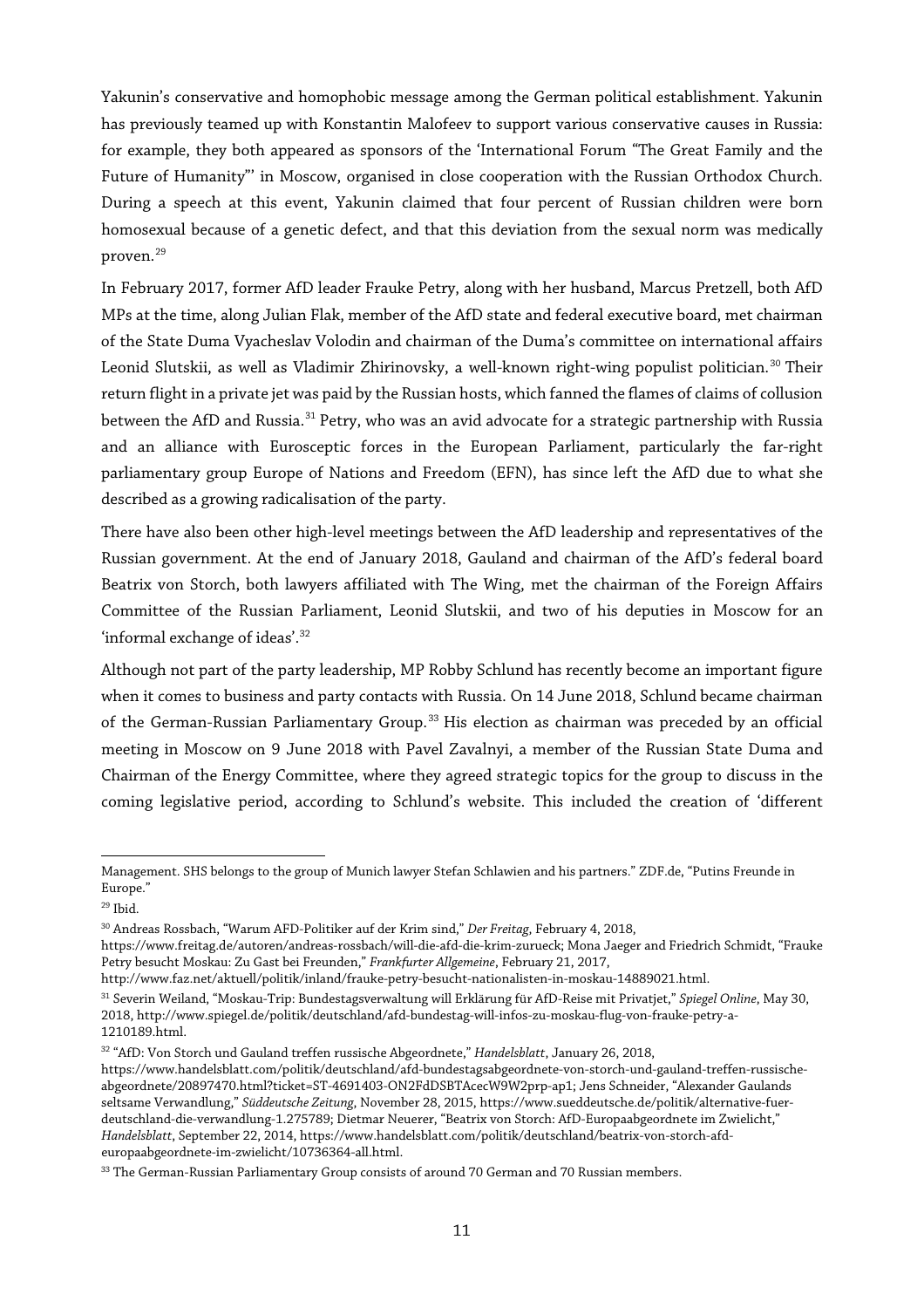informal working groups that bundle topics that will be discussed constructively between the members in the future.'<sup>[34](#page-11-0)</sup> A few days later, on 13 June 2018, a meeting with the deputies Makarov and Simanovsky, both members of the State Duma's Budget Committee, took place at the invitation of the group. 'The participants of the meeting discussed in depth about important issues that move parliamentarians in Russia and Germany. Both sides reaffirmed that inter-parliamentary dialogue should be reactivated after a long period of stagnation.'[35](#page-11-1) Having served as an election observer in the 2018 Russian presidential elections, and having also participated in the Yalta International Economic Forum (YIEF) 2018, Schlund had evidently begun expanding his Russian contacts before being elected head of the parliamentary group. Since his election, Schlund has not missed an opportunity to post photos and videos of himself with visiting Russian delegates, using these occasions as an AfD publicity stunt.<sup>[36](#page-11-2)</sup>

Besides the AfD, there have reportedly also been contacts between the German right-wing extremist National Democratic Party (NPD) and its Russian counterpart, the far-right nationalist Rodina party, led by former Deputy Prime Minister and former Russian ambassador to NATO Dmitrii Rogozin. A conference organised by the Rodina party, the International Russian Conservative Forum, which took place in March 2015, brought together Russian representatives and functionaries of Greece's neo-fascist Golden Dawn, Italy's New Force, Bulgaria's Ataka, the MEP Udo Voigt, former leader of the German National Democratic Party (NPD), and Nick Griffin, former leader of the British National Party. Johann Gudenus, chairman of the parliamentary faction of the Austrian Freedom Party (FPÖ), was also slated to attend the meeting, but he cancelled shortly before the event.<sup>[37](#page-11-3)</sup> Most of these parties are currently represented in the European party Alliance for Peace and Freedom, which held its first congress in the European Parliament just a month before the meeting. The Russian side was represented by 'nationalist and monarchist circles, as well as groups of experts', but no official government representatives.<sup>[38](#page-11-4)</sup>

#### Russian Media Support for the AfD

The activities of Russian state media, particularly the German versions of RT and Sputnik, as well as their reception in Germany, have been discussed at length in several studies. All of these heavily criticise the former's journalistic practices, charging RT with biased reporting, scandalisation and the dissemination of conspiracy theories and fake news.<sup>39</sup> Whether or not political destabilisation is their

<span id="page-11-0"></span> $\overline{a}$ <sup>34</sup> "Vorsitz der Deutsch-Russischen Parlamentariergruppe," website of AfD MP Robby Schlund, June 15, 2018, http://robbyschlund.de/2018/06/15/vorsitz-der-deutsch-russischen-parlamentariergruppe/. <sup>35</sup> Ibid.

<span id="page-11-3"></span><span id="page-11-2"></span><span id="page-11-1"></span><sup>36</sup> Facebook page of Robby Schlund, https://www.facebook.com/robby.schlund.

<sup>37</sup> Anton Shekhovtsov, "The Far Right International Russian Conservative Forum to Take Place in Russia," *Anton Shekovtsov (blog)*, March 10, 2015. https://anton-shekhovtsov.blogspot.com/2015/03/freedom-party-of-austria-will.html.

<span id="page-11-4"></span><sup>38</sup> Jadwiga Rogoża, "The Kremlin 'Hosts' the European Extreme Right," Centre for Eastern Studies (OSW), March 25, 2015, https://www.osw.waw.pl/en/publikacje/analyses/2015-03-25/kremlin-hosts-european-extreme-right.

The list of participants is available at "Forum natsistov v Peterburge: priekhal Mil'chakov, Le Pen i 'Iobbik' reputatsiei riskovat' ne stali," *Unian*, March 23, 2015, https://www.unian.net/world/1058622-forum-natsistov-v-peterburge-priehal-milchakov-lepen-i-yobbik-reputatsiey-riskovat-ne-stali.html.

<span id="page-11-5"></span><sup>39</sup> Ben Nimmo, "The Kremlin's Amplifiers in Germany: The Activists, Bots, and Trolls that Boost Russian Propaganda," *Atlantic Council's Digital Forensic Research Lab*, June 22, 2017, https://medium.com/dfrlab/the-kremlins-amplifiers-in-germanyda62a836aa83; Monika L. Richter, "The Kremlin's Platform for 'Useful Idiots' in the West: An Overview of RT's Editorial Strategy and Evidence of Impact," European Values, September 18, 2017, https://www.europeanvalues.net/wpcontent/uploads/2017/09/Overview-of-RTs-Editorial-Strategy-and-Evidence-of-Impact.pdf; Susanne Spahn,

<sup>&</sup>quot;Russischsprachige im Fokus: Wie Russland und die AfD Einfluss nehmen," *ISPSW Strategy Series* 548 (May 2018), http://www.ispsw.com/wp-content/uploads/2018/05/548\_Spahn.pdf; Applebaum et al., "'Make Germany Great Again.'"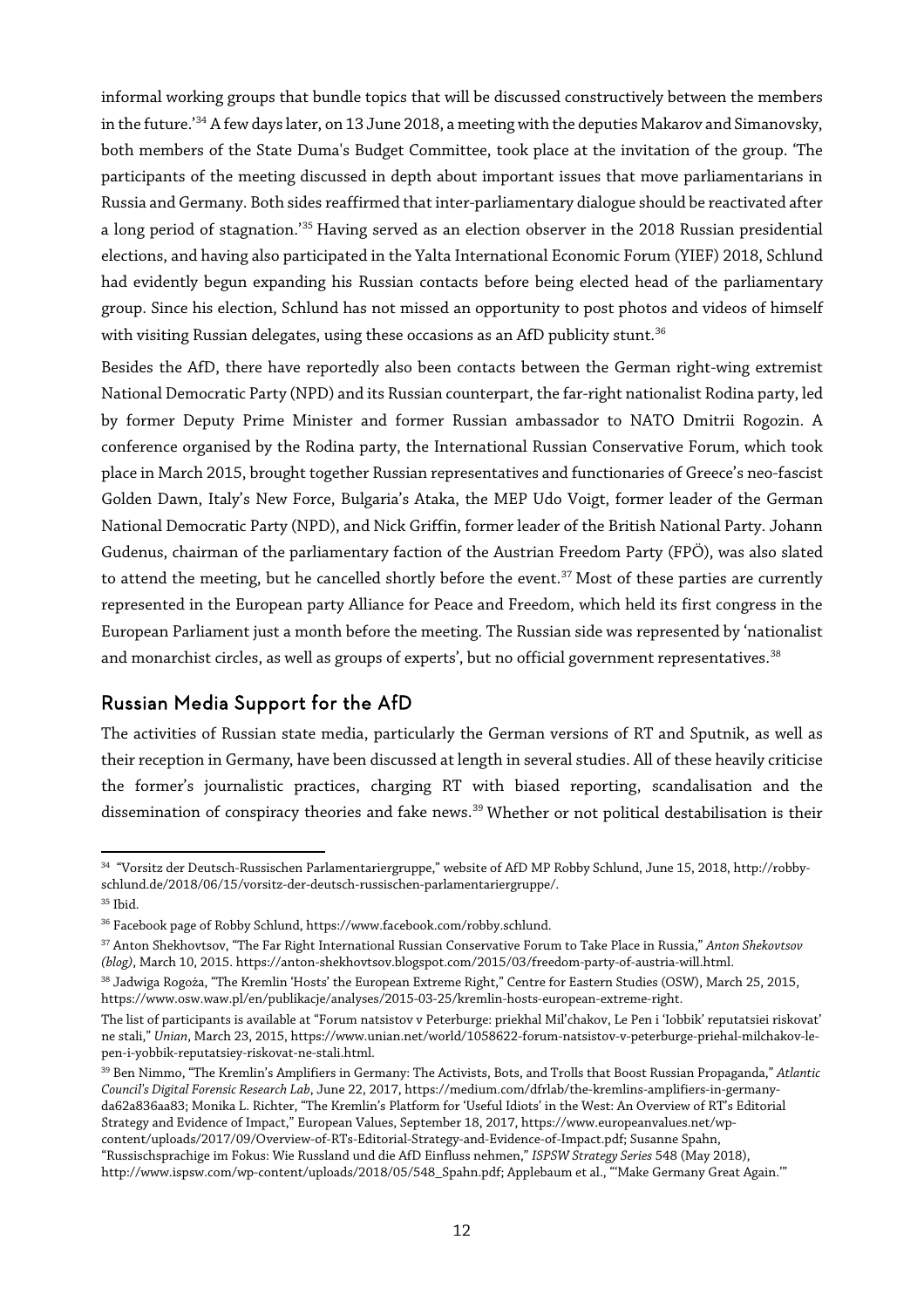ultimate purpose, the amplification of anti-migrant themes, anti-Merkel statements, eschatological articles about the decline of Europe and the Western system as whole, and favorable coverage of far-right figures resonate well with the German far right. Overall, it can be said that there are considerable intersections between German far-right discourses and those of Russian state media. Both share conservative and anti-liberal tendencies, with a common disregard for what are deemed liberal aberrations, such as abortion rights, the LGBTI movement or homosexual marriage. They also share anti-Western and anti-establishment discourses, opposing Merkel, the EU, NATO and the United States. Last but not least, they both aestheticise the power politics represented by 'strong man' Vladimir Putin, extremely popular among the German far right and its voters as well, as indicated by a Pew Center poll that found that in Europe, voters of far right parties are in generally more favorable of Russia and Putin than the overall population.<sup>[40](#page-12-0)</sup>

Explicit anti-Merkel agitation by Russian state media first came to public attention in the run-up to the German Bundestag election. Between 2 and 10 September 2017, RT dedicated only around one hour of airtime to Angela Merkel. A quarter of that was neutral reporting; three-quarters of the time, the chancellor appeared in a negative light.<sup>[41](#page-12-1)</sup> The persistence of anti-Merkel statements is shown in recent headlines<sup>[42](#page-12-2)</sup> such as '"There Are No Prospects for Merkel's Policy Anymore", Says Expert'<sup>[43](#page-12-3)</sup> and 'Willy Wimmer Expects Showdown Soon: "Mrs Merkel Should Be Dismissed".<sup>[44](#page-12-4)</sup> But it is not only Germany under Merkel that is portrayed as in decline. Sputnik and RT depict the Western world in general, and Europe in particular, as disintegrating at all levels: politically, economically, and morally. In a single day, the news platforms published articles under the following headlines: 'End of Europe: Merkel's Union Partner Accused of "German Brexit" Plot,'<sup>[45](#page-12-5)</sup> 'Transatlantic Links Breaking Down' and 'EU Turns Into Scattered Archipelago Failing to Find Migration Solutions'.<sup>[46](#page-12-6)</sup>

Among the frequently featured AfD politicians on Russian state media are all the top-level party figures, such as Alexander Gauland, Beatrix von Storch, Alice Weidel and Markus Frohnmaier, but also a long list of second-tier AfD functionaries. Even AfD politicians that have been disavowed by mainstream media because of their racist remarks, such as Björn Höcke, are given airtime to present their ideas.<sup>47</sup> Although there is hardly any overlap in terms of their corps of journalists, RT and Sputnik seem to share a pool of German 'experts' to interview, among them far-right proponents from the Identitarian movement, the

<span id="page-12-0"></span> $\overline{a}$ <sup>40</sup> Kyle Taylor, "Europeans favoring right-wing populist parties are more positive on Putin," Pew Research Center, January 24, 2017, http://www.pewresearch.org/fact-tank/2017/01/24/europeans-favoring-right-wing-populist-parties-are-more-positiveon-putin/.

<span id="page-12-1"></span><sup>41</sup> Frank Herold, "Auslandsmedien im Informationskrieg: Russia Today will nicht informieren, sondern verunsichern," *Der Tagesspiegel*, May 27, 2018, https://www.tagesspiegel.de/medien/auslandsmedien-im-informationskrieg-russia-today-willnicht-informieren-sondern-verunsichern/22599796.html.

<span id="page-12-2"></span><sup>&</sup>lt;sup>42</sup> Picked from the headlines during a one-month period in June-July 2018.

<span id="page-12-3"></span><sup>43</sup> "'There Are No Prospects for Merkel's Policy Anymore'—Says Expert," *Radio Sputnik*, July 5, 2018.

https://soundcloud.com/radiosputnik/there-are-no-prospects-for-merkels-policy-anymore-expert.

<span id="page-12-4"></span><sup>44</sup> "Willy Wimmer erwartet baldigen Showdown: 'Frau Dr. Merkel gehört vom Platz gestellt,'" *RT Deutsch*, June 5, 2018, https://deutsch.rt.com/meinung/71504-willy-wimmer-frau-dr-merkel/.

<span id="page-12-5"></span><sup>45</sup> "'End of Europe': Merkel's Union Partner Accused of 'German Brexit' Plot," *Sputnik International*, June 24, 2018, https://sputniknews.com/europe/201806241065721755-germany-refugee-merkel-csu-spd/.

<span id="page-12-6"></span><sup>46</sup> "EU Turns Into Scattered Archipelago Failing to Find Migration Solutions," *Sputnik International*, June 24, 2018, https://sputniknews.com/europe/201806241065729230-eu-migration-solution/.

<span id="page-12-7"></span><sup>47</sup> "'Damit können sich die Ostländer identifizieren': Björn Höcke über sein Rentenkonzept," *RT Deutsch*, July 1, 2018, https://www.youtube.com/watch?v=f9nyfCEdABU.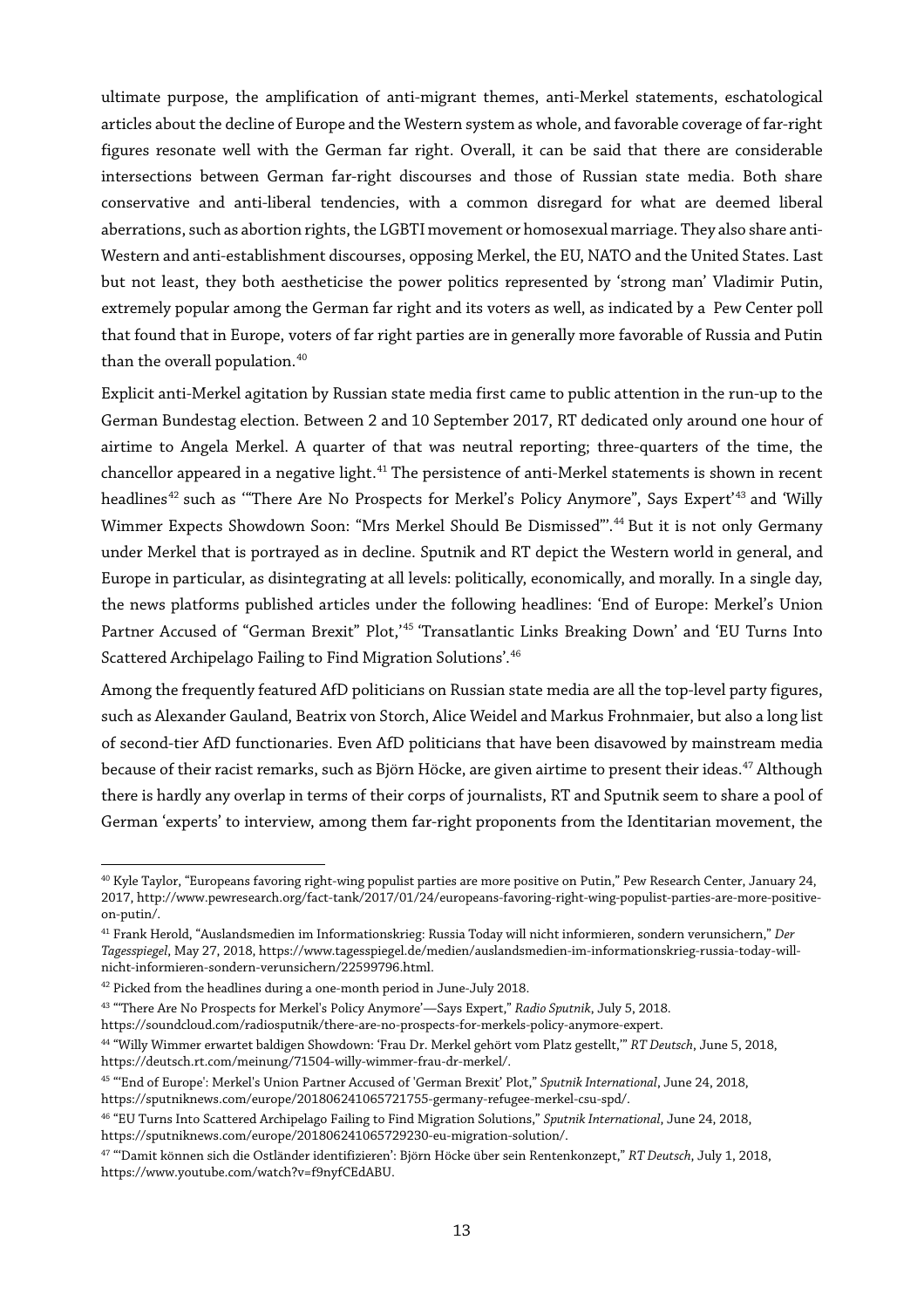New Right and the neo-Eurasianist orbit, as well as Third Positionists. Examples include one of the most eminent figures of the German New Right (Neue Rechte), the publisher Götz Kubitschek; neo-Eurasianist influencer and editor of the far-right magazine *Zuerst!* Manuel Ochsenreiter; and cross-front journalists Jürgen Elsässer and Ken Jebsen. The German versions of RT and Sputnik also give airtime to proponents of the international far right, such as Steve Bannon, Tommy Robinson, Paul Joseph Watson, alt-right poster girls Brittany Pettibone and Lauren Southern, and others.

Russian state media does more than simply offer the AfD a stage that mainstream German outlets do not provide. Research shows that RT and Sputnik are most popular on the political fringes in Germany, particularly among the far right, but also among non-voters, a group that has largely lost confidence in mainstream media and politics.<sup>48</sup> The AfD specifically targets this disgruntled 'counter-public' as potential voters, and benefits from this group's increasing entrenchment in an 'alternative' media bubble that echoes the party's discourses. In these circles, mainstream media are decried as 'lying press' (*Lügenpresse*), while Russian state media are frequently referenced as reliable sources.

Russian state media likewise profit from their far-right audience in Germany. An analysis shows that next to supporters of the Russian government, their most active amplifiers are far-right and antimigrant activists, especially from the AfD, some of whom have been known to work together to strategically 'harass critics'.<sup>[49](#page-13-1)</sup> '(...) there is significant cross-over and ideological alignment between these communities. Primarily pro-Kremlin accounts also amplify anti-migrant messages; anti-migrant accounts also amplify the Kremlin's geopolitical messages.' [50](#page-13-2)

Amplification occurs not only on the basis of ideological alignment, but also—to a considerable extent by deploying technological aids, which appear to be benefitting both the AfD and Russian state media. In the case of Sputnik, for example, anti-migrant stories 'were amplified by pro-AfD Twitter accounts displaying automated or "bot-like" activity,' boosting not only the broadcasters' outreach, but also the AfD's main political message.<sup>51</sup> Some of the pro-AfD bot net activity could be traced back to a provider in Nizhnyi Novgorod, who, upon being contacted, revealed that his services were for sale to anyone. The question as to who the original client was therefore remains open.<sup>52</sup> There is a chance (though no evidence) that this particular bot net is connected to the Petersburg-based Internet Research Agency, bankrolled by Yevgenii Prighozin, businessman and financier of the Russian mercenary organisation Wagner Group, which has made headlines in the course of the Mueller investigation into Russian collusion during the run-up to the 2016 U.S. presidential election.<sup>[53](#page-13-5)</sup>

Another instance of Russian media support for the AfD came is the case of the Wiesbaden-based TV company Kartina Digital GmbH, which distributes around 160 Russian-language TV programs in

https://www.heise.de/tp/features/Linke-Nichtwaehler-und-AfDler-bei-RT-Deutsch-3375581.html.

<span id="page-13-0"></span> $\overline{a}$  $^{48}\,$ Harald Neuber, "Linke, Nichtwähler und AfDler bei RT Deutsch," Telepolis, September 22, 2015,

<span id="page-13-1"></span><sup>49</sup> Nimmo, "The Kremlin's Amplifiers in Germany."

<span id="page-13-2"></span><sup>50</sup> Ibid.

<span id="page-13-3"></span><sup>51</sup> Applebaum, "'Make Germany Great Again,'" 6.

<span id="page-13-4"></span><sup>52</sup> Henk van Ess and Jane Lytvynenko, "This Russian Hacker Says His Twitter Bots Are Spreading Messages to Help Germany's Far Right Party in the Election," *BuzzFeed News*, September 24, 2017,

https://www.buzzfeednews.com/article/henkvaness/these-russian-hackers-say-theyre-using-twitter-bots-to-help.

<span id="page-13-5"></span><sup>53</sup> Matthew Choi, "U.S. Blacklists Russian Entities Tied to Election Meddling," *Politico*, September 20, 2018, https://www.politico.com/story/2018/09/20/trump-blacklists-russian-entities-meddling-833012.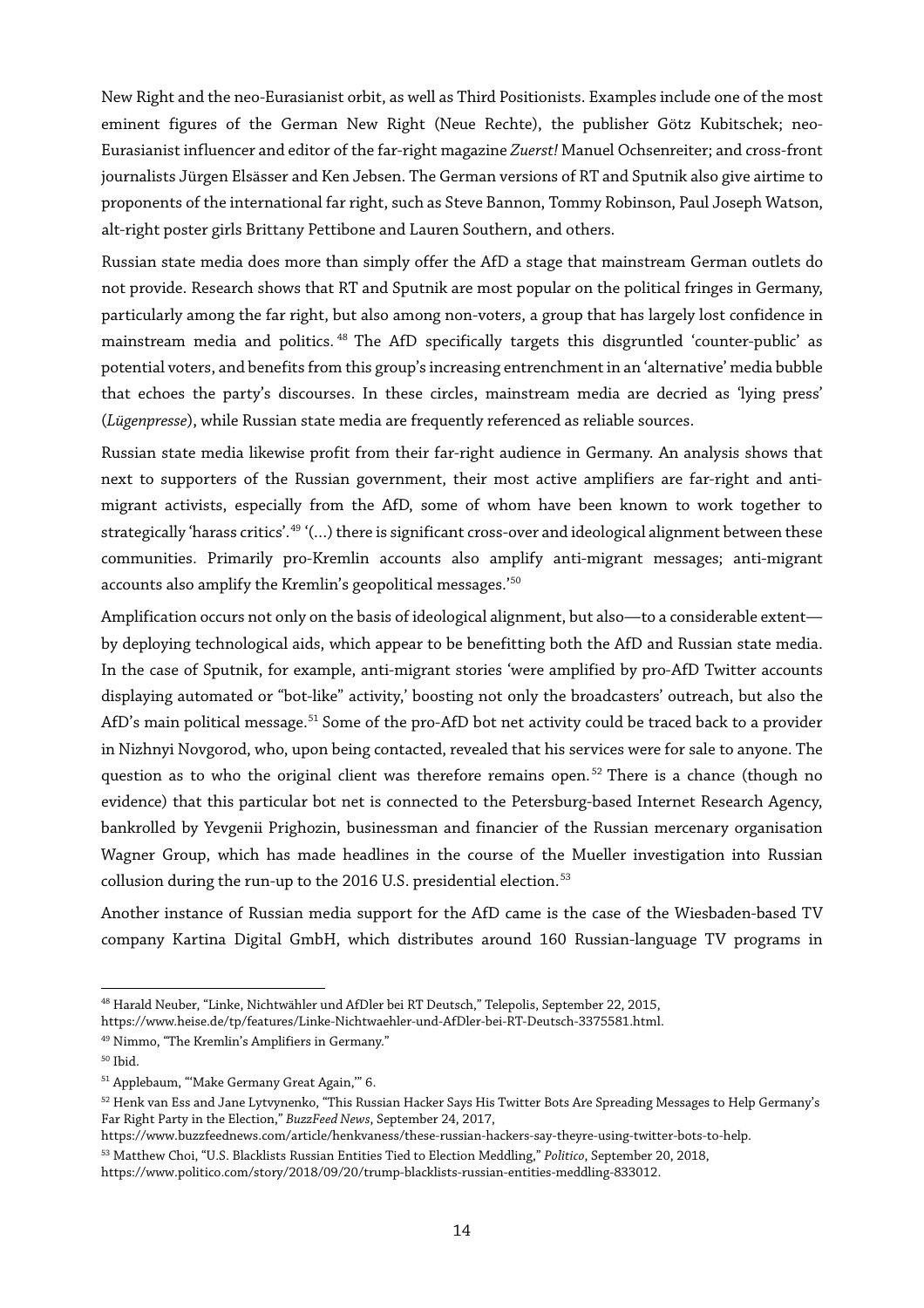Germany. The company had aired AfD campaign adverts during Russian TV programs in the run-up to the 2017 election, specifically targeting Russian-speaking voters.<sup>[54](#page-14-0)</sup> For example, on 23 September 2017, the AfD's party logo and a Russian translation of its campaign slogan ('Let's vote AfD! For our common future') were displayed during the running program of "Live" with Andrey Malakhov on Rossiya One.<sup>[55](#page-14-1)</sup> One of the shareholders of Kartina Digital, the oligarch Victor Gushan, owns Sheriff, the largest Transnistrian company, which operates gas stations, TV stations, supermarkets, hotels and mobile networks. 'Victor Gushan has ties to the Kremlin by way of his holding Sheriff, which is something like a state inside the state within the pseudo-republic of Transnistria,' explained Russia expert Wilfried Jilge of the German Council on Foreign Relations. 'And the pseudo-republic is an outpost in Putin's Russian world.' [56](#page-14-2) The federal office of the AfD denied any involvement in the advertising campaign and stated that it does not know the client.

#### Canvassing the Russian-German Minority

The AfD is the first party to actively court the 2.5-million-strong Russian-German community, which, at around three per cent of the electorate, is the largest immigrant group eligible to vote.<sup>[57](#page-14-3)</sup> The party's targeting methods include the translation of its party program into Russian, the establishment of Russian-German interest groups within the party and filling MP positions with Russian-German repatriates.<sup>[58](#page-14-4)</sup> Germany's Russian-German constituency is comprised largely of a wave of immigrants who arrived during the Helmut Kohl era in the 1980s, when German minorities living in the Soviet Union were allowed to resettle. In gratitude to Kohl, and in line with the conservatism prevalent within those communities, a majority of Russian-Germans traditionally voted for the Christian democrat CDU. As they became disgruntled by subsequent developments, such as the interdiction of family reunions and the non-recognition oftheir qualifications, however, a turn away from the conservative centre party took place.<sup>[59](#page-14-5)</sup>

The AfD used this climate of dissatisfaction to lobby for its cause. As a vehicle for this effort, it established inner-party groups on a state and federal level, the first of which was the Russian-Germans in the AfD North Rhine-Westphalia (*Russlanddeutsche für die AfD Nordrhein-Westfalen*, RGA/NRW), founded in April 2016 and led by municipal AfD politician Eugen Schmidt. Schmidt, a Russian-German of Kazakh origin, has since appeared on major Russian TV channels, where he has discussed traditional values and spoken out against refugees.<sup>[60](#page-14-6)</sup> The AfD's decision to start by targeting Russian-Germans in North Rhine-Westphalia may have been a strategic one, since the state has a large Russian-German

 $\overline{a}$ <sup>54</sup> "Oligarchenfirma Verbreitet AfD-Wahlwerbung," *ZDF*, May 29, 2018, https://www.zdf.de/politik/frontal-

<span id="page-14-0"></span><sup>21/</sup>pressemitteilung-oligarchenfirma-verbreitet-afd-werbung-100.html.

<span id="page-14-1"></span><sup>55</sup> Adel Kalinichenko, "Advertising for neo-Nazis," *The New Times*, September 29, 2017,

https://newtimes.ru/articles/detail/119403/.

<span id="page-14-2"></span><sup>56</sup> Ibid.

<span id="page-14-3"></span> $^{57}$  Between 1950 and 2014, a total of 4,517,052 late repatriates from Eastern European countries and their relatives resettled in the Federal Republic, of whom 2,369,506 came from the former USSR. "Sachstand: Russlanddeutsche in der Bundesrepublik—Zahlen, Rechtsgrundlagen und Integrationsmaßnahmen," Wirtschaftliche Dienste, Deutscher Bundestag,

<sup>2016,</sup> https://www.bundestag.de/blob/424502/e534deaef41f3f1f1efcf098f64cb013/wd-3-036-16-pdf-data.pdf, 3. <sup>58</sup> Spahn, "Russischsprachige im Fokus."

<span id="page-14-5"></span><span id="page-14-4"></span><sup>59</sup> Stephan Stuchlik and Lutz Polanz, "Russlanddeutsche und die AfD: Die neue Lieblingspartei der Aussiedler?" *Das Erste*, May 16, 2017, https://www1.wdr.de/daserste/monitor/sendungen/russlanddeutsche-102.html.

<span id="page-14-6"></span><sup>60</sup> Applebaum et al., "'Make Germany Great Again,'" 17.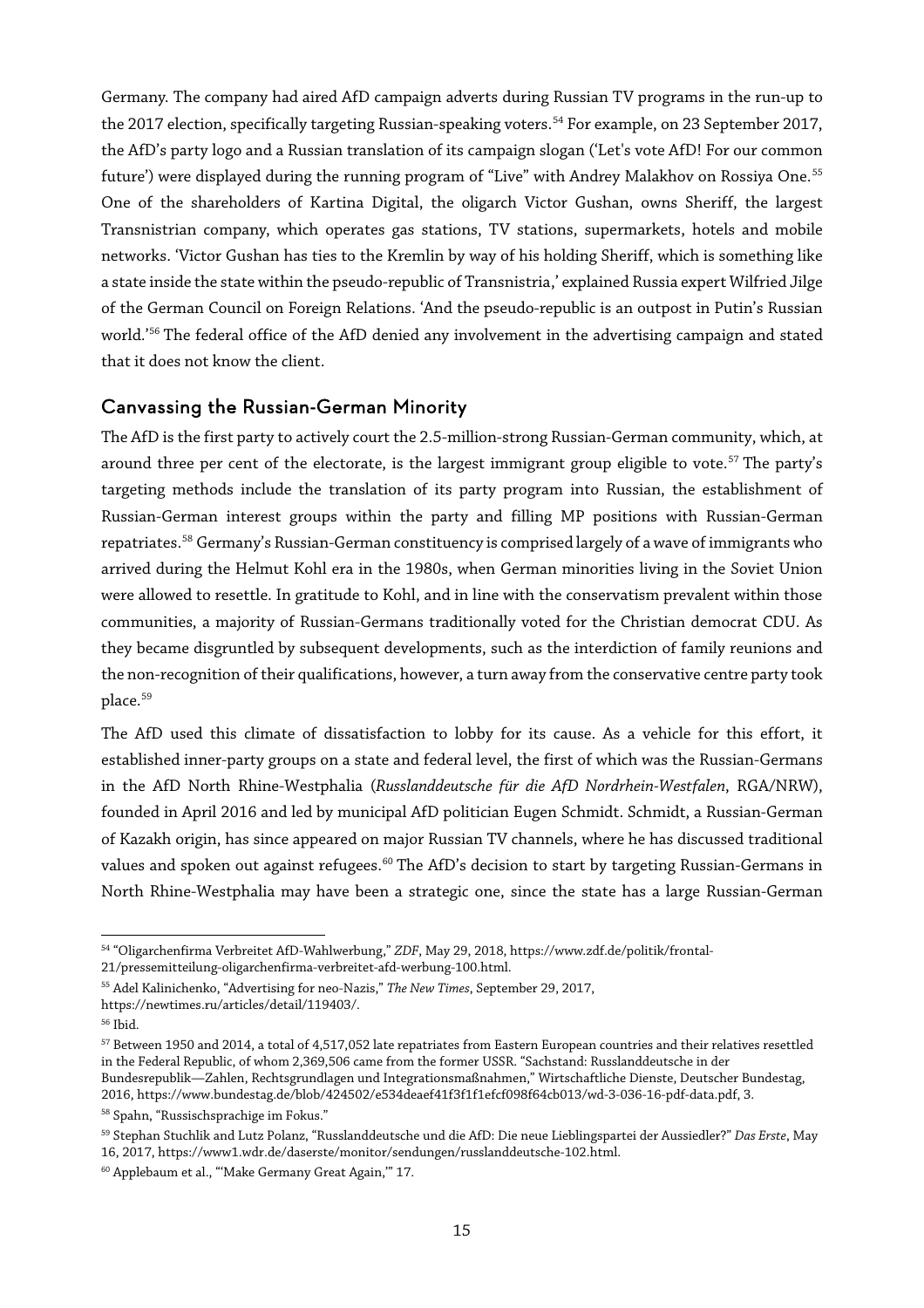community. The success of the targeting is evident from the party's exceptional performance in this and other regions with a high concentration of Russian-Germans, with results of over 40% in certain districts.<sup>[61](#page-15-0)</sup>

Two years after the foundation of the RGA/NRW, a federal group called Russian-Germans for the AfD (*Russlanddeutsche für die AfD*, RGA) was established in April 2018.[62](#page-15-1) The group, also chaired by Eugen Schmidt, offers a bilingual website and serves as an interface between the AfD and the Russian-German community. Among the RGA's board assessors are two AfD MPs, Waldemar Herdt, and Dietmar Friedhoff, both of whom have established extensive Russian contacts. Herdt is a Russian-German of Kazakh origin who after his repatriation to Germany in 1993 became an important spokesman of the Russian-German community. Friedhoff, a member of the AfD since its inception, is a member of the Committee on Economic Cooperation and Development and deputy member of the Defence Committee in the German Bundestag. Both he and Herdt were part of the group that monitored the 2018 Russian presidential election, together with other AfD politicians, among them Markus Frohnmaier, Robby Schlund, Anton Friesen and Stefan Kotré.<sup>[63](#page-15-2)</sup> Like Herdt, Friesen, a Thuringian, is a Soviet-born AfD politician with a Bundestag mandate (there are several others on the state level). Having two politicians who were born in the former Soviet Union in the Bundestag is a novelty, since previously Russian-Germans were not represented in Germany's political institutions in any significant way. This of course speaks to the Russian-German constituency, which may finally feel represented politically.

#### Visits to Crimea and Donbas

Several delegations of AfD politicians have been invited to Crimea and Donbas to engage in electoral monitoring missions, to acknowledge "referenda"<sup>[64](#page-15-3)</sup> or to attend conferences. In turn, members of the party have gone on the record with Russian and German media to underline the legitimacy of the annexation of Crimea or the futility of the EU's sanction policy.

Between 3 and 9 February 2018, a delegation of nine AfD politicians visited the annexed Crimea. Although the journey was claimed to be of a 'private' nature, it certainly served political purposes. In a press statement about the sanctions imposed on Russia, MP Roger Beckamp said, 'We see these sanctions very critically, which, by the way, probably also applies to the AfD as a whole.'[65](#page-15-4) No members of the Bundestag were part of the delegation, which was largely comprised of politicians from different state assemblies.<sup>[66](#page-15-5)</sup> Besides RGA leader Eugen Schmidt, one other delegation member, Gunnar Lindemann, has since developed extensive Russian connections and frequently visits Russia. Lindemann, an AfD politician and deputy for Berlin Marzahn in the Berlin City Parliament, represents a district with a large

<span id="page-15-0"></span> $\overline{a}$ <sup>61</sup> Bastian Schlange, "Russlanddeutsche und die AfD: die konservative Alternative," *Correctiv (blog)*, May 23, 2017, https://correctiv.org/blog/ruhr/artikel/2017/05/23/ltw-russlanddeutsche-waehlen-afd-nrw/.

<span id="page-15-1"></span><sup>62</sup> "Bundesweite Bewegung 'Russlanddeutsche für die AfD' gegründet," Russlanddeutsche für AfD NRW, April 29, 2018, https://russlanddeutsche-afd.nrw/aktuelles/2018/04/bundesweite-bewegung-russlanddeutsche-fuer-die-afd-gegruendet/. <sup>63</sup> Facebook page of Robby Schlund, https://www.facebook.com/media/set/?set=a.1650147658355873. Archived at http://archive.is/UaEQO.

<span id="page-15-3"></span><span id="page-15-2"></span><sup>64</sup> Katja Riedel, Andrea Becker, Georg Heil, and Sebastian Pittelkow, "Die Russland-Verbindungen der AfD," *tagesschau.de*, August 16, 2017, https://www.tagesschau.de/inland/afd-russland-101.html.

<span id="page-15-4"></span><sup>65</sup> Eugen Schmidt, "Krim-Reise von AfD-Landtagsabgeordneten," Russlanddeutsche für AfD NRW, January 20, 2018, https://russlanddeutsche-afd.nrw/aktuelles/2018/01/krim-reise-von-afd-landtagsabgeordneten/.

<span id="page-15-5"></span><sup>&</sup>lt;sup>66</sup> Ibid. The delegation included Roger Beckamp, Dr. Christian Blex, Helmut Seifen, Nick Vogel, Dr. Hugh Bronson, Harald Laatsch, Gunnar Lindemann, Rainer Balzer and Eugen Schmidt.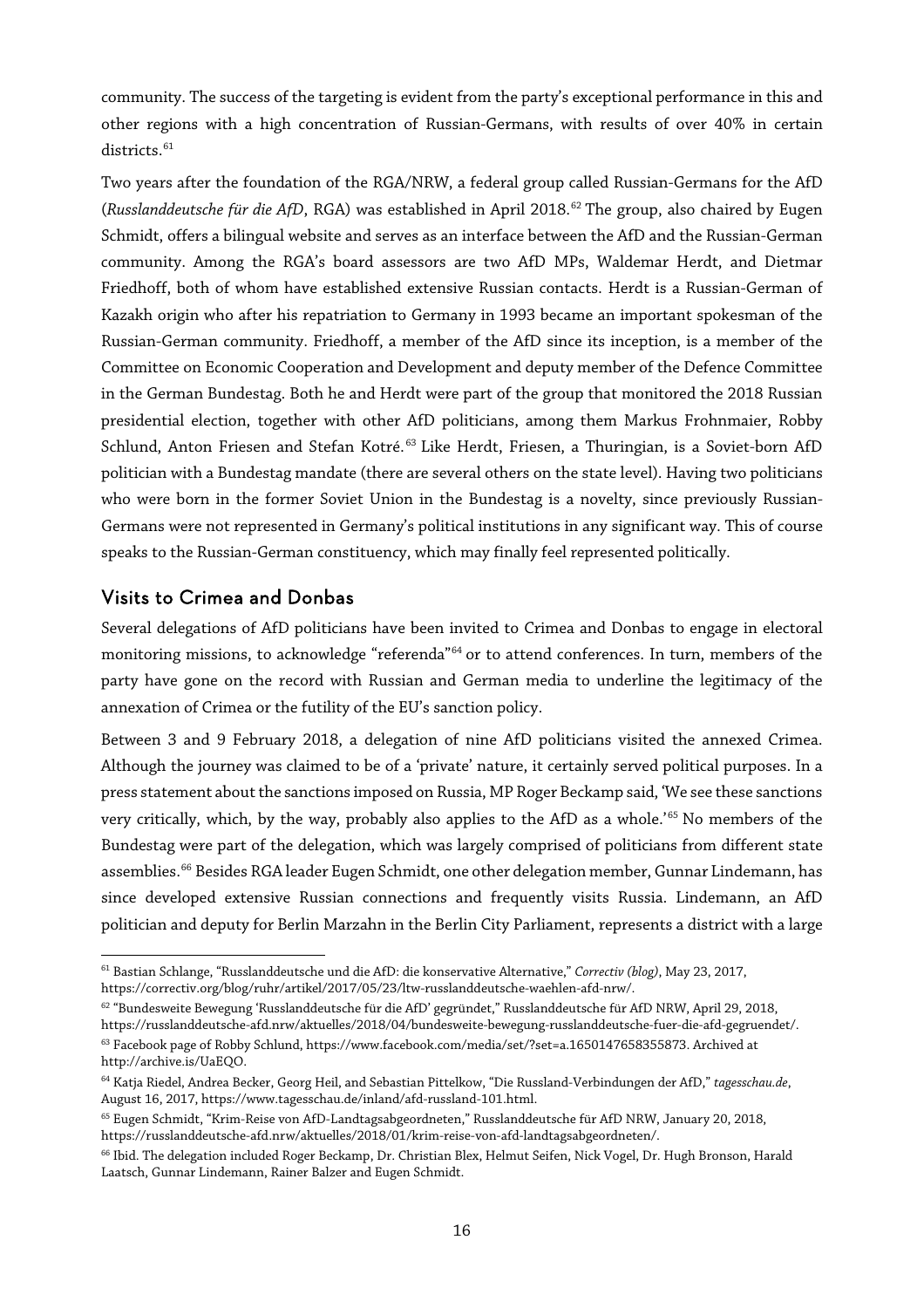Russian-German community where the AfD could score a record victory. Whereas the Russian public saw Lindemann as a German politician on a diplomatic mission, he has attracted negative attention in the German media for publicly appearing with proponents of the right-wing extremist milieu, among them neo-Nazis and NPD functionaries.<sup>[67](#page-16-0)</sup> Furthermore, there have been reports of Lindemann making xenophobic comments on social media and being a member of groups in which nationalist and anti-Semitic content is rampant.<sup>[68](#page-16-1)</sup>

AfD politicians have also reportedly participated in the Yalta International Economic Forum (YIEF), established in 2015 by the 'government of Crimea' with support from the Russian presidential administration. The cast of the 2018 German YIEF participants is telling. With the exception of Die Linke politicians Andreas Maurer and Christos Tsibliaridis, only AfD politicians attended the fourth annual forum, among them Markus Frohnmaier, Gunnar Lindemann, Robby Schlund, Ulrich Oehme, Stefan Keuter, Waldemar Herdt and Eugen Schmidt.<sup>[69](#page-16-2)</sup> Other German participants included cross-front journalist Ken Jebsen,<sup>[70](#page-16-3)</sup> as well as the Russian-German Sergei Filbert, both of whom run websites that are considered decisively pro-Russian.<sup>71</sup> When some delegates were questioned by journalists upon their arrival in Yalta, Roger Beckamp (AfD NRW) stated, 'Crimea is not occupied by the Russians. It is now part of Russia again, because people here want to be part of Russia. Most of the people we met are happy to be back home in Russia. The sanctions are the problem that make life difficult for those people.<sup>'[72](#page-16-5)</sup> During a special meeting in the course of the YIEF conference, the AfD delegates met with the highestranking politicians from Crimea's administration, including its president, Sergei Aksionov, as well as Yurii Gempel,<sup>[73](#page-16-6)</sup> whose NGO, German National-Cultural Autonomy of the Crimean Republic (GNCAC), reportedly extended the official invitation to the AfD delegation.<sup>[74](#page-16-7)</sup>

The GNCAC is a Crimean offshoot of the Rebirth (*Wiedergeburt*) movement, having formed in the perestroika period to represent the interests of the dispersed Russian-German minorities in Russia.<sup>[75](#page-16-8)</sup> The organisation is a contact point for Russian-Germans who, their ancestors having been expelled from

www.tagesspiegel.de/berlin/nach-der-berlin-wahl-zu-rechts-fuer-die-afd/14588990.html.

<span id="page-16-0"></span> $\overline{a}$ <sup>67</sup> Ingo Salmen, "Bernd Pachal aus Marzahn-Hellersdorf: Weihnachtsmarkt-Video zieht Hass-Kommentare nach sich," *Der Tagesspiegel*, December 16, 2016, https://www.tagesspiegel.de/berlin/bernd-pachal-aus-marzahn-hellersdorfweihnachtsmarkt-video-zieht-hass-kommentare-nach-sich/14989222-2.html.

<span id="page-16-1"></span><sup>68</sup> Lisa McMinn, "Nach der Berlin-Wahl: Zu rechts für die AfD," *tagesspiegel.de*, September 22, 2016,

<span id="page-16-2"></span><sup>69</sup> Christoph Kluge, Tilman Steffen, and Steffen Dobbert, "Russland-Sanktionen: Links-Rechts-Allianz auf der Krim," *Zeit Online*, April 19, 2018, https://www.zeit.de/politik/ausland/2018-04/russland-sanktionen-wirtschaftskonferenz-krim-afdlinke/komplettansicht.

<span id="page-16-3"></span><sup>70</sup> Wolfgang Storz, "'Querfront'—Karriere eines politisch-publizistischen Netzwerks," Otto Brenner Stiftung, August 15, 2015, https://www.otto-brenner-stiftung.de/wissenschaftsportal/informationsseiten-zu-studien/studien-2015/querfront/.

<span id="page-16-4"></span><sup>71</sup> *Ken FM*, ken.fm; *Golos Germanii*, https://golos-germanii.ru/.

<span id="page-16-5"></span><sup>72</sup> Kirsten Ripper, "AfD-Politiker: 'Die Krim ist nicht besetzt,'" *Euronews*, February 5, 2018,

http://de.euronews.com/2018/02/05/afd-poltiker-die-krim-ist-nicht-besetzt-.

<span id="page-16-6"></span> $^{73}$  A Facebook post by Gunnar Lindemann reads: "Meeting with president of the Crimean republic Sergey Aksyonov, deputy president of the Crimean Republic Igor Nikolaevich, deputy president of the Crimean Republic Alla Pashkunova, minister of economy of the Crimean Republic Natalia Chaban, minister of culture of the Crimean Republic Arina Novoselskaya, deputy Yuri Gempel, and representative of the Russian Foreign Ministry Sergey Lankin." Facebook page of Gunnar Lindemann, February 8, 2018, https://www.facebook.com/afdlindemann/posts/1130359570439390. Archived version at http://archive.is/qVwmd.

<sup>74</sup> Andreas Rossbach, "Warum AFD-Politiker auf der Krim sind," *Der Freitag*, February 4, 2018,

<span id="page-16-7"></span>https://www.freitag.de/autoren/andreas-rossbach/will-die-afd-die-krim-zurueck.

<span id="page-16-8"></span><sup>75</sup> A successor organization to the Crimean Association of Soviet-Germans, founded in 1989/1990, and renamed Rebirth Republican Society of the Germans of the Crimea in 1993.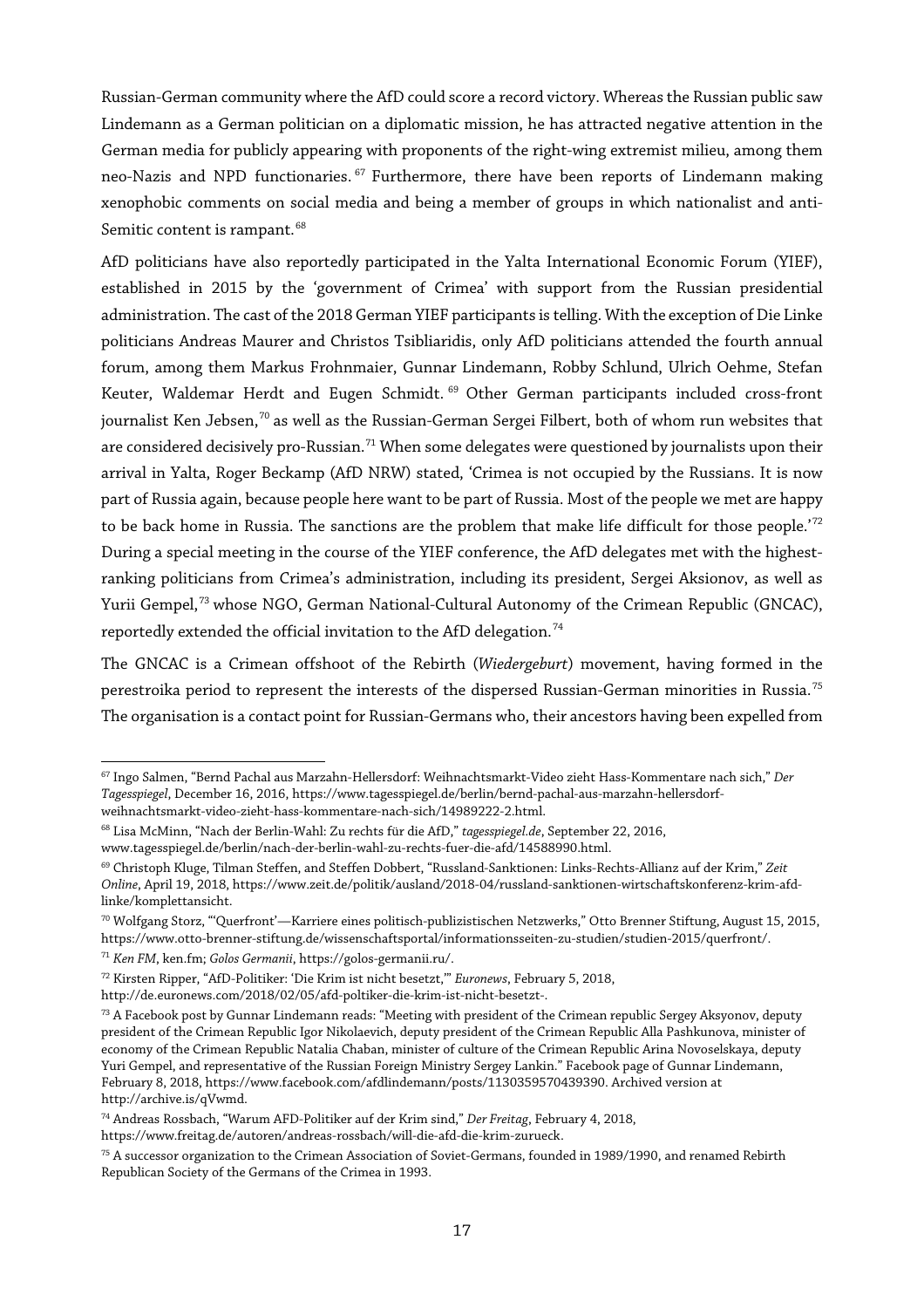Crimea in 1941, now want to repatriate. Yurii Gempel, former chairman of Rebirth and now GNCAC, is the current figurehead of the organisation. According to its website, the GNCAC received funds 'allocated as a grant in accordance with the decree of the President of the Russian Federation' at least up from 2015 for its People's Diplomacy (*Narodnaia Diplomatiia*) project entitled 'People's Diplomacy—The Truth about Crimea. Reality against Myths'.<sup>[76](#page-17-0)</sup> The German Die Linke politician Andreas Maurer,<sup>[77](#page-17-1)</sup> as well as the Norwegian Hendrik Rosenlund,<sup>[78](#page-17-2)</sup> appear as the European faces of the Crimean People's Diplomacy project, and they often travel together to Russia, Crimea and Donbas.

Maurer is largely unknown in Germany, but quite a household name in Russian television and in the press. Between 2017 and 2018, Maurer, who sees in the occupation of the Crimea no annexation 'but a reunification', organised six delegations to the Crimea, as well as one to Donetsk in February 2018.<sup>[79](#page-17-3)</sup> He was also part of the team monitoring the Russian presidential election in 2018. In the period of one year, from September 2017 to summer 2018, he travelled over ten times to Moscow alone, appearing mostly under the People's Diplomacy (*Volksdiplomatie*) banner, which raises the questions of who is financing all this lavish travel.<sup>[80](#page-17-4)</sup> Facebook photos showing Maurer with Vladimir Putin and Prime Minister Dmitry Medvedev, among members of the Russian Orthodox biker gang Night Wolves in Crimea, and with governor of Chechnya Ramzan Kadyrov in Grozny hint at how high Maurer's Russian contacts reach.<sup>[81](#page-17-5)</sup>

Maurer has also built a large network of European Russophiles, many of them from the neo-Eurasianist and far-right orbit, even though he himself is a politician of Die Linke. Among his Facebook friends are the daughter of neo-Eurasianist ideologue Alexander Dugin, Daria Dugina; one of the leaders of the Belgian Vlaams Belang, Frank Creyelman; the AfD politicians Gunnar Lindemann and Waldemar Herdt; and the Belgian cross-front agitator Kris Roman, with whom he has appeared on various occasions.<sup>[82](#page-17-6)</sup> He can also be seen with the far-right neo-Eurasianist editor Manuel Ochsenreiter, an acquaintance of Roman, as part of a delegation laying flowers at a memorial to the dead residents of Donbas.<sup>[83](#page-17-7)</sup> Although Maurer has recently been handed a seven-month sentence on the grounds of electoral fraud in his home district of Quakenbrück, and can be considered politically insignificant in Germany, he is presented to

<sup>81</sup> Facebook post by "Support Ost-Wölfe 15:23," August 19, 2017,

 $\overline{a}$ <sup>76</sup> Original URL: http://deutsche-krim.ru/narodnaya-diplomatiya/. Archived version:

<span id="page-17-0"></span>https://web.archive.org/web/20180303061441/http://deutsche-krim.ru/narodnaya-diplomatiya/.

<span id="page-17-1"></span><sup>77</sup> Facebook page of Andreas Maurer, https://www.facebook.com/andreas.maurer.522.

<span id="page-17-2"></span><sup>78</sup> Facebook page of Hendrik Rosenlund, https://www.facebook.com/profile.php?id=100014011124736.

<span id="page-17-3"></span><sup>79</sup> Kluge, Steffen, and Dobbert, "Russland-Sanktionen."

<span id="page-17-4"></span><sup>80</sup> The "Volksdiplomatie" Facebook page (https://www.facebook.com/pg/volksdiplomatie), as well as numerous other websites and blogs predominantly dealing with topics concerning the Donbas, are administered by Frank Gottschlich.

<span id="page-17-5"></span>https://www.facebook.com/ostwolf1523/posts/2158675121025910. Archived version at http://archive.is/xad7v; Facebook post by Andreas Maurer, November 4, 2018, https://www.facebook.com/photo.php?fbid=2101674519877837. Archived version at https://ibb.co/j0V9hf.

<span id="page-17-6"></span> $82$  For example, on June 11, 2017, he appeared at a Euro-Rus BBQ in Dendermonde, Belgium with a whole cast of Russian diplomats, among them Consul-General of the Russian Federation in Belgium (Antwerp) Evgeny Egorov; Vice-Consul of the Russian Federation in Belgium (Antwerp) Alexey Kunitsky; Assistant to the Ambassador of the Russian Federation in Belgium (Ukkel) and Head of Protocol Andrey Telegin; adviser of the Ambassador of the Russian Federation in Belgium (Ukkel) Dmitry Michailov; and Father Daniel Maes (Syria). Facebook post by Kris Roman, June 11, 2016,

https://www.facebook.com/kris.roman.7/media\_set?set=a.10213327413556863.1073742371.1143833637&type=3. Archived version at http://archive.is/3n08t.

<span id="page-17-7"></span><sup>83</sup> "Delegaty iz stran ES i Abkhazii vozlozhili tsvety k memorial pogibshim zhiteliam Donbassa," *Dan News*, May 12, 2018, https://dan-news.info/obschestvo/delegaty-iz-stran-es-i-abxazii-vozlozhili-cvety-k-memorialu-pogibshim-zhitelyamdonbassa.html. Archived version at http://archive.is/aqTWM.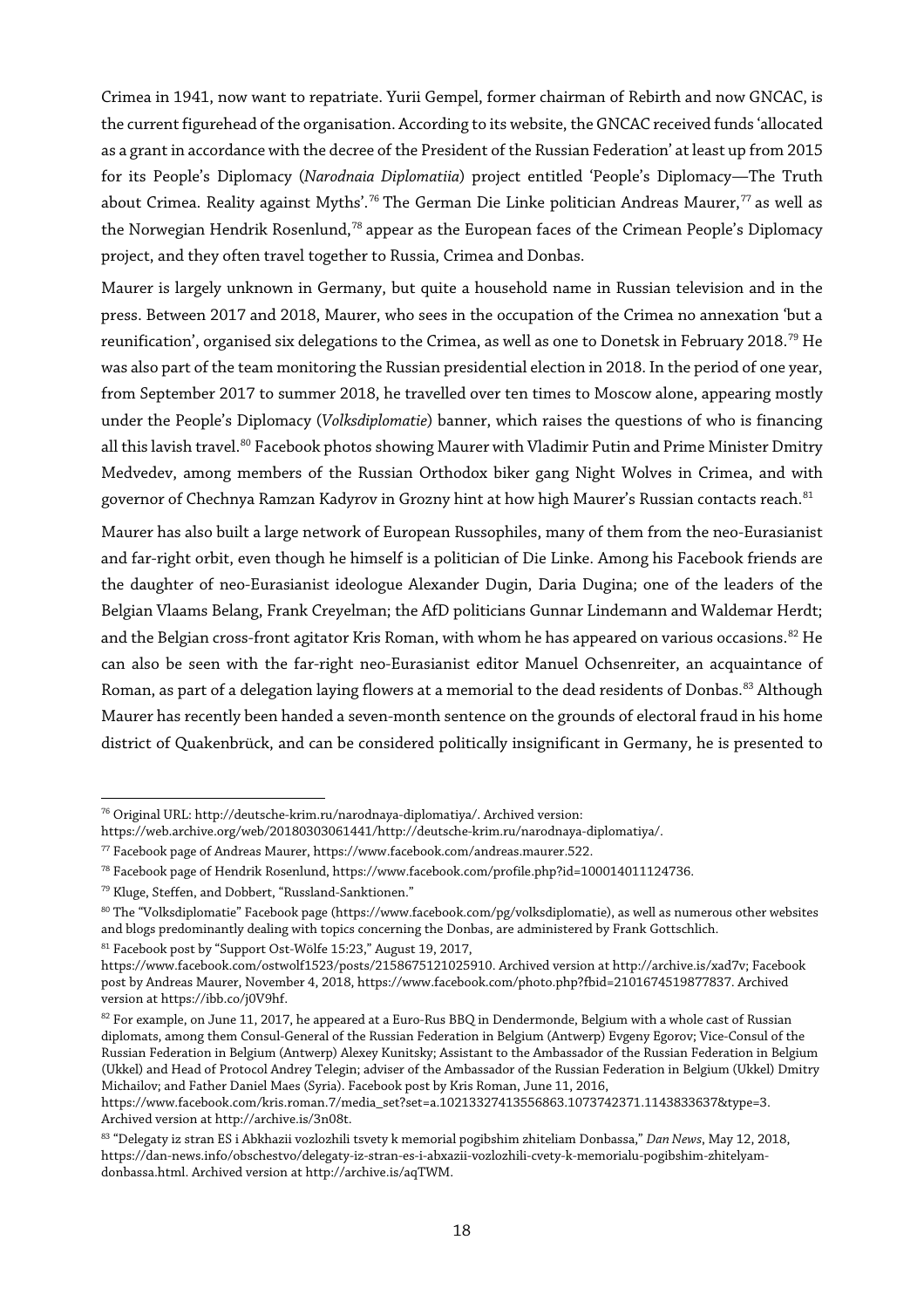the Russian audience as an important personality.<sup>[84](#page-18-0)</sup> This certainly gives credibility to the Moscow leadership, and makes it appear less isolated internationally than it really is. That Maurer's and Gempel's People's Diplomacy project is in close coordination with Russian governmental supporters is evidenced by their frequent trips to Moscow, most recently in October 2018, when, according to Maurer, they met with State Duma representatives and people from the foreign ministry.<sup>[85](#page-18-1)</sup> It is not entirely clear why Maurer, an ostensibly leftist politician, appears predominantly among far-right figures, but this suggests that there is some kind of cross-front, Third Way activity going on, or else he has a subversive role within Die Linke. It also shows how much ideological boundaries on the European political landscape are currently shifting. The cooperation of the radical right and radical left in Russia-related issues is not a phenomenon that is limited to Germany, though: a research by Political Capital found that at the European Parliament, fringes on the left and the right are voting the most in favor of Russia.

It is possible that the Crimean People's Diplomacy project is connected to a Russian NGO of the same name (*Narodnaia diplomatiia*),<sup>[86](#page-18-2)</sup> funded by federal grants with the aim of 'monitoring the observance of human rights and freedoms in the territory of the former USSR and Western countries'.<sup>[87](#page-18-3)</sup> Contrary to its official description, the Russian People's Diplomacy project is not a humanitarian grassroots movement, but an influence campaign headed by extreme right-winger Aleksei Kochetkov, which has been inviting international figures of the far right and left to election-monitoring missions and conferences. Kochetkov has been involved in the right-wing radical scene in Russia since the 1990s. To this day, he writes articles for nationalist publications, and is working for the CIS-EMO, a Kremlin institute for 'election observation', the real purpose of which is to legitimize elections that are not acknowledged by OSCE, particularly in former Soviet countries.<sup>[88](#page-18-4)</sup>

<span id="page-18-0"></span> $\overline{a}$ <sup>84</sup> Jean-Charles Fays, "Linken-Kreisfraktionschef soll mandat abgeben: Quakenbrücker Wahlfälschung: Andreas Maurer verurteilt," *Osnabrücker Zeitung*, June 11, 2018, https://www.noz.de/lokales/samtgemeindebersenbrueck/artikel/1257710/quakenbruecker-wahlfaelschung-andreas-maurer-verurteilt.

<span id="page-18-1"></span><sup>&</sup>lt;sup>85</sup> Facebook video by Andreas Maurer, October 29, 2018,

https://www.facebook.com/andreas.maurer.522/videos/vb.100001059296674/2091875677524388/?type=3.

<span id="page-18-2"></span><sup>86</sup> Russian "People's Diplomacy" website, www.publicdiplomacy.su. Archived version at http://archive.is/DEl37.

<span id="page-18-3"></span><sup>87</sup> "Fond razvitiia institutov grazhdanskogo obshchestva 'Narodnaia diplomatiia,' OGRN 1107799003190," OPRF, 2016, http://grants2016.oprf.ru/operators/inpgo/requests/zhurnal/rec1291/.

<span id="page-18-4"></span><sup>88</sup> Anton Shekhovtsov, "Far-Right Election Observation Monitors in the Service of the Kremlin's Foreign Policy," in *Eurasianism and the European Far Right. Reshaping the Europe–Russia Relationship*, ed. Marlene Laruelle (Lanham, MD: Lexington, 2015).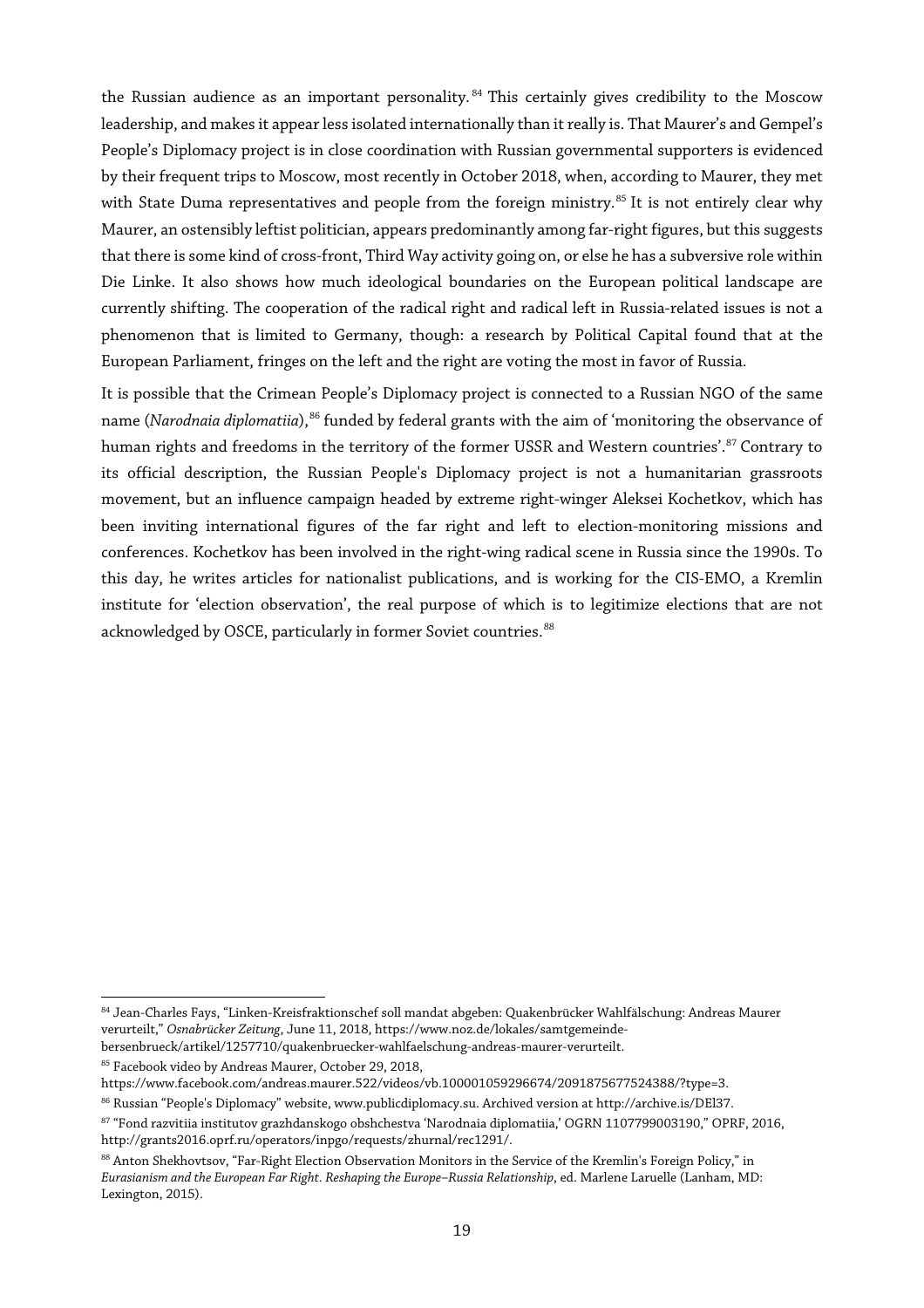# THE ECHO CHAMBERS ECOSYSTEM: PERIPHERICAL GROUPS AND INDIVIDUALS

There are several organisations on the periphery of the AfD that link some of the party's politicians, as well as other far-right proponents, with Russian interest groups. This periphery plays an important role as an echo chamber, helping accentuate resonances and amplify the impact of narratives transmitted by these small groups.

#### German Centre for Eurasian Studies

One ofthese organisations is the German Centre for Eurasian Studies[89](#page-19-0) (*Deutsches Zentrum für Eurasische Studien*, GCES), founded in spring 2016 by then-federal chairman of the AfD youth group Young Alternative (*Junge Alternative*) Markus Frohnmaier, far-right journalist Manuel Ochsenreiter, the Thuringian AfD MP Thomas Rudy, and the Polish neo-Eurasianist publicist Mateusz Piskorski. The GCES can be considered the German branch of Piskorski's European Center for Geopolitical Analysis (ECAG).<sup>[90](#page-19-1)</sup> For the 2014 Crimean referendum, Piskorski's ECAG organised an electoral observation delegation including a total of 30 right-wing populist parliamentarians from 10 EU countries. According to the German intelligence services, €270,000 was provided to the delegation by Russian sources at the time, and there were indications that the observer mission was significantly influenced by the Russian intelligence services.<sup>[91](#page-19-2)</sup> In a classified report, Piskorski was presented as a paid pro-Russian agitator.<sup>[92](#page-19-3)</sup> Despite Piskorski's detention in May 2016 by Poland's Internal Security Agency, the Berlin association began its activities under Ochsenreiter's leadership.

In July and September 2016, Ochsenreiter, AfD MP Thomas Rudy and AfD Landtag delegate Udo Stein embarked on electoral observation missions to Donetsk and Luhansk. The GCES subsequently stated that the primaries were not violating any provisions of the Minsk Agreement.<sup>[93](#page-19-4)</sup> The event was also reported on the website of Konstantin Malofeev's think tank Katehon, to which Ochsenreiter and Frohnmaier frequently contribute articles.<sup>[94](#page-19-5)</sup> The GCES's website names the Polish online platform geopolityka.org, its Serbian counterpart geopolitika.rs,[95](#page-19-6) and the *Journal of Eurasian Affairs,*[96](#page-19-7) edited by Leonid Savin, as its cooperation partners, all three outlets belonging to the neo-Eurasianist media multiverse. As of 2018, the *Journal of Eurasian Affairs*' advisory board includes Alexander Dugin and Mateusz Piskorski; it also features an illustrious range of far-right authors, such as Manuel Ochsenreiter and Claudio Mutti, the publisher of the Italian neo-fascist quarterly *Eurasia,* all of whom also contribute

 $\overline{a}$ <sup>89</sup> German Center for Eurasian Studies, http://germancenter.net/.

<span id="page-19-1"></span><span id="page-19-0"></span><sup>90</sup> Both Marlene Laruelle and Anton Shekhovtsov have extensively discussed the ECAG and related organisations such as CIS-EMO and the Belgian Eurasian Observatory for Democracy and Elections (EODE) that have been engaged in 'independent' electoral observation. See Shekhovtsov, "Far-Right Election Observation Monitors."

<span id="page-19-2"></span><sup>91</sup> Riedel et al., "Die Russland-Verbindungen der AfD."

<span id="page-19-3"></span><sup>92</sup> Report by the German Federal Intelligence Service and the Federal Office for the Protection of the Constitution (Bundesamt für Verfassungsschutz, BfV).

<span id="page-19-4"></span><sup>93</sup> "Primaries in Donbass: Succesful Observation Mission," German Center for Eurasian Studies, October 1, 2016, http://germancenter.net/2016/10/01/primaries-donbass-succesful-observation-mission/.

<span id="page-19-5"></span><sup>94</sup> "Vorwahlen im Donbass: Erfolgreiche Beobachtungsmission," Katehon, October 2, 2016, http://katehon.com/de/news/vorwahlen-im-donbass-erfolgreiche-beobachtungsmission.

<span id="page-19-6"></span><sup>95</sup> Geopolitika, geopolitika.rs.

<span id="page-19-7"></span><sup>96</sup> *Journal of Eurasian Affairs*, http://www.eurasianaffairs.net/.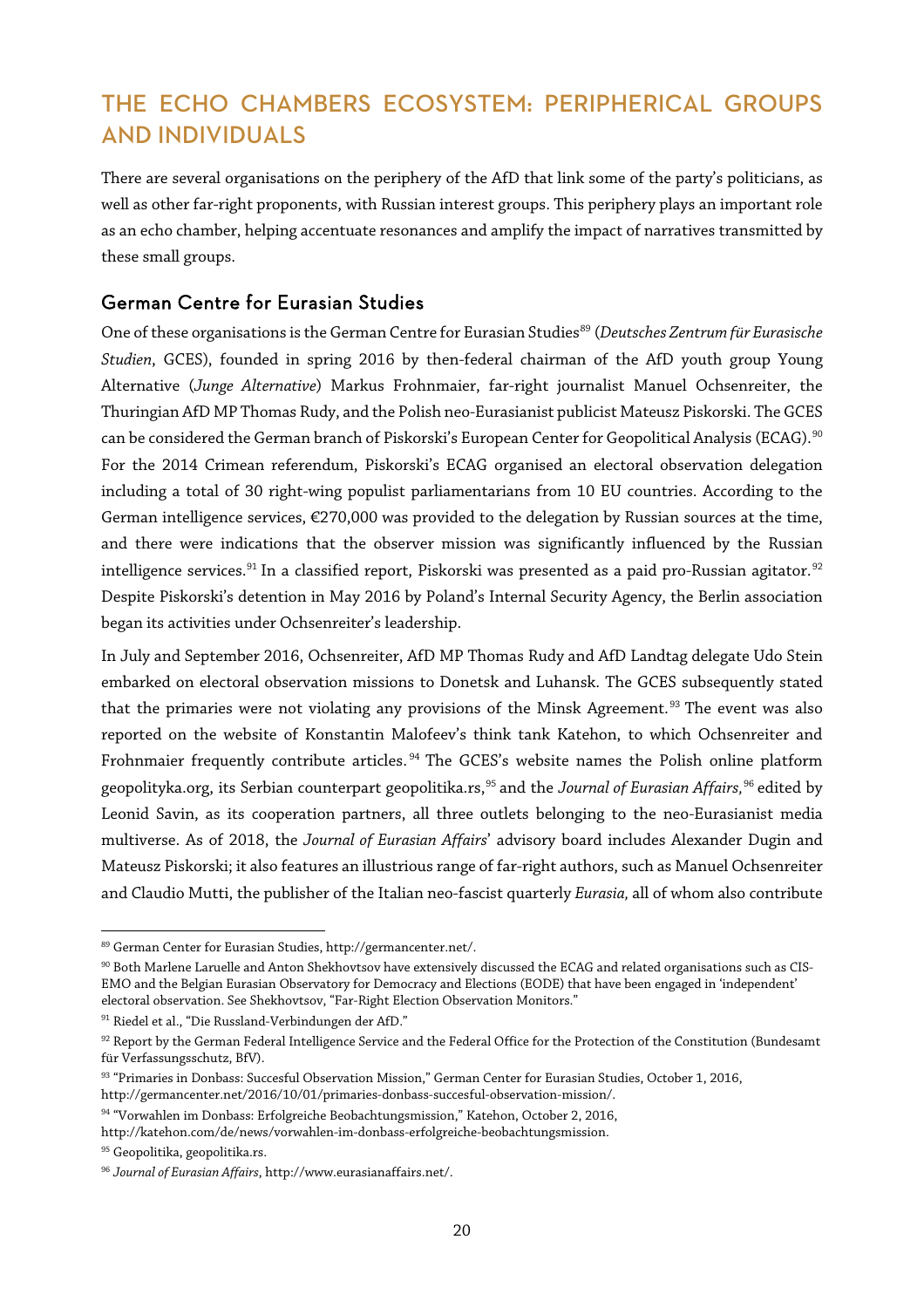articles to Katehon.<sup>[97](#page-20-0)</sup> According to Ochsenreiter, the GCES has been almost inactive and destitute since the arrest of his friend and business partner Piskorski. Nevertheless, the remnants of the GCES continue their own respective projects, and given that Markus Ochsenreiter had been official scientific advisor to MP Markus Frohnmaier, neo-Eurasianist discourses may well have been further anchored in the AfD.

#### Analytical Media Eurasian Studies (AMES)

The Analytical Media Eurasian Studies (AMES)<sup>[98](#page-20-1)</sup> think tank, led by the Russian-German Yuri Kofner and, according to Weidinger et al., 'pushing the Eurasian ideology Dugin established', brings together several important figures from the German, European and Russian far rights.<sup>[99](#page-20-2)</sup> Kofner, a resident of Munich, spends considerable time in Moscow, where he studied at the prestigious Moscow State Institute of International Relations (MGIMO).<sup>[100](#page-20-3)</sup> Judging from his frequent trips to relevant conferences, visible in his social media activity, his organisation must have access to rather vast resources.<sup>[101](#page-20-4)</sup> The high level of his connections is revealed in pictures of him with Russian foreign minister Sergey Lavrov, former Austrian chancellor Wolfgang Schüssel, and Russian oligarch and financier of the Berlin-based foundation Dialogue of Civilisations Vladimir Yakunin.<sup>[102](#page-20-5)</sup>

Looking at the biographies of the German-speaking members, they appear to be important figures in the Austrian and German far rights.<sup>[103](#page-20-6)</sup> The Austrian Maximilian Dvorak-Stocker, active in the Identitarian movement, [104](#page-20-7) is the son of far-right publishing magnate Wolfgang Dvorak-Stocker, owner of the publishing house Leopold-Stocker-Verlag, which has shares in the FPÖ-affiliated far-right web magazine unzensuriert.at. Following in the footsteps of his father, Dvorak-Stocker runs the Ares publishing house, which has a vast catalogue of contemporary far-right authors, particularly from the German and Austrian Neue Rechte, [105](#page-20-8) and also publishes the far-right quarterly *Neue Ordnung* (New Order). The German Philipp Liehs, member of the duelling fraternity Alemannia Leipzig, leads the Renovamen publishing

<span id="page-20-4"></span><sup>101</sup> Weidinger, Schmid, and Krekó, "Russian Connections of the Austrian Far-Right," 35.

<span id="page-20-0"></span> $\overline{a}$ <sup>97</sup> As evidenced by *Journal of Eurasian Affairs* 5, no. 1 (2018): 2, http://www.eurasianaffairs.net/magazine/. Direct link to document at https://issuu.com/altuhoff/docs/ea-5-web/2.

<span id="page-20-1"></span><sup>98</sup> The organisation's website, www.greater-europe.org, was called Center for Continental Cooperation/Think Tank as of April 2016 and was renamed to Center for Eurasian Studies in 2017 before receiving its current name, as can be seen by several successive snapshots of the website: http://archive.is/http://greater-europe.org/.

<span id="page-20-3"></span><span id="page-20-2"></span><sup>99</sup> Bernhard Weidinger, Fabian Schmid, and Péter Krekó, "Russian Connections of the Austrian Far-Right," Political Capital, April 2017, http://www.politicalcapital.hu/pc-admin/source/documents/PC\_NED\_country\_study\_AT\_20170428.pdf, 35. <sup>100</sup> The following partner organisations mentioned on the AMES website have been recorded over the course of time, some of them clearly among the ideological cadres of the German far right: Center for Eurasian Studies, Eurasian Movement of the Russian Federation, the Workshop of Eurasian Ideas Fund, Valdai Discussion Club, Institute for State Policy (*Institut für Staatspolitik*), Suworow Institut, Moscow State Institute of International Relations, *Compact Magazine*, Russian International Affairs Council (RIAC), Europe Identity, Identitarian Movement (*Identitäre Bewegung*), Renovamen Publishing (*Renovamen-Verlag*), Byzantine Club, Young German, Arcadi, the IV International Anti-Fascist Conference (IAC) in the Lugansk People's Republic. The AfD and Antaios Publishing (Antaios Verlag) were mentioned not under 'Partners' but under 'Links'. Archived version of the Center for Continental Cooperation website, March 28, 2017, https://archive.fo/xAoEY.

<span id="page-20-5"></span><sup>102</sup> Archived version of the Center for Continental Cooperation website, April 16, 2016, https://archive.fo/IUVVJ. See also Weidinger, Schmid, and Krekó, "Russian Connections of the Austrian Far-Right," 35.

<span id="page-20-6"></span><sup>&</sup>lt;sup>103</sup> Besides Kofner, listed members of the AMES currently include Algis Klimaitis (Vilnius), Eliseo Bertolasi (Italy), Olga Zinovieva (Germany), Charles Bausman (USA), Patrick Poppel (Austria), Alex Khamidov ("Cerdagne"), Philipp Liehs (Germany), Maximilian Dvorak-Stocker (Austria), Tobias Pfennig (Germany), Alexey Yakovlev (Germany), Alexander Sotnichenko (Russia) and Olga Podberezkina (UK).

<span id="page-20-7"></span><sup>104</sup> Fabian Schmid and Markus Sulzbacher, "Identitäre Grüße aus Moskau: Rechtsextreme Allianz mit dem Osten," *Der Standard*, June 10, 2016, https://derstandard.at/2000038542175/Identitaere-Gruesse-aus-Moskau-Rechtsextreme-Allianzin-den-Osten.

<span id="page-20-8"></span><sup>105</sup> Ares-Verlag, https://www.ares-verlag.com/autoren/.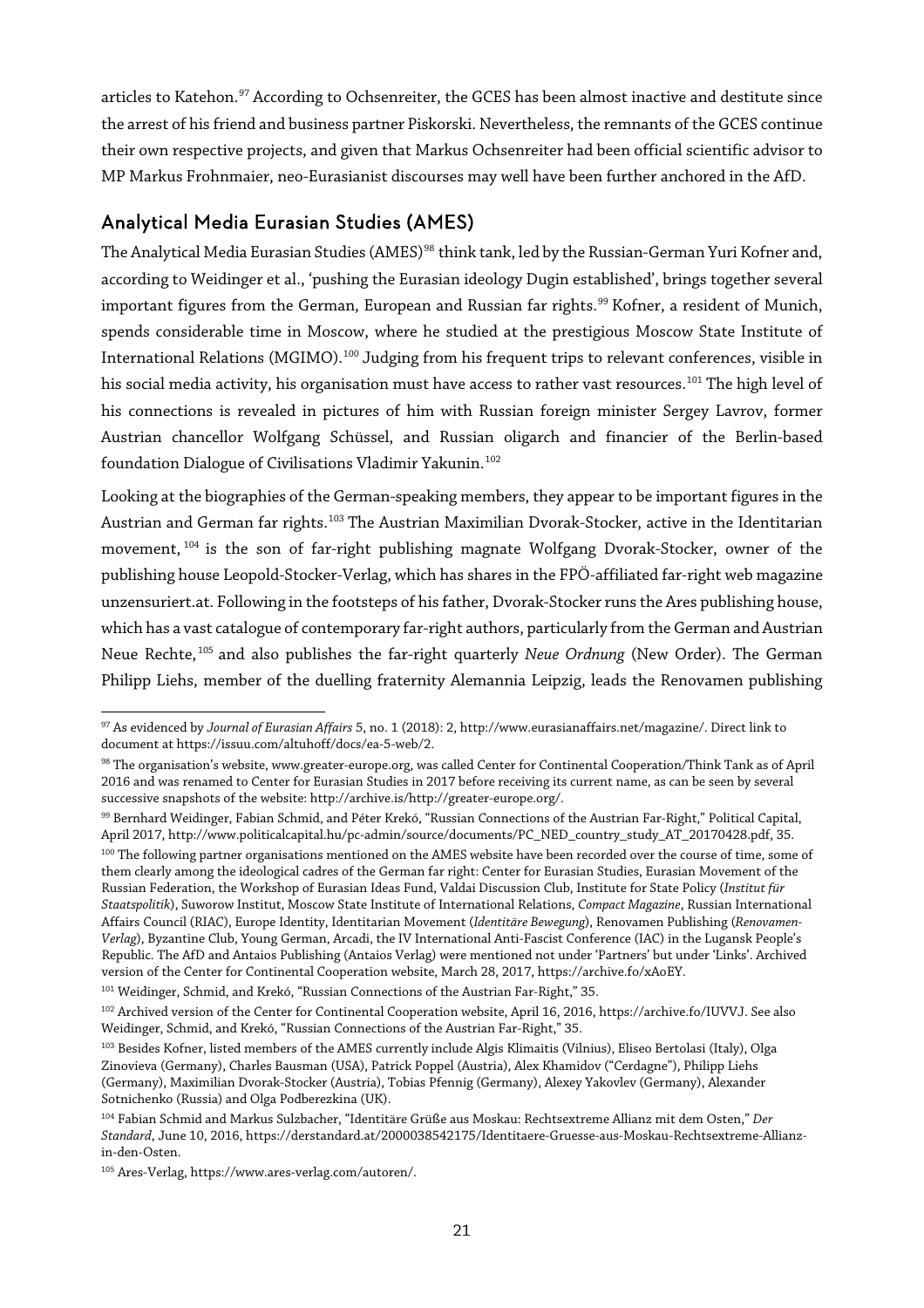house, which specialises in the German far-right canon, particularly the work of Oswald Spengler, but also translations of contemporary far-right publications such as AlexanderDugin's *Fourth Political Theory* and Daniel Friberg's *The Real Right Returns*. Liehs is also involved in the Patriotic Platform (*Patriotische Plattform*), an association of völkisch-nationalist AfD members headed by one of the most important ideological power brokers of the AfD, Hans-Thomas Tillschneider.<sup>[106](#page-21-0)</sup>

Another member of the AMES board, head of the Austrian Suworow Institute Patrick Poppel, has established direct contacts with the Russian Institute for Strategic Studies (RISI), known for its proximity to the Russian security services.<sup>[107](#page-21-1)</sup> Poppel has taken on the task of fostering the protoparamilitary Russian Orthodox organisation Sorok Sorokov in Austria, and also has ties to the Austrian branch of the Russian Systema martial arts school (see below), several Cossack organisations and the Identitarian movement. Tobias Pfennig, alias Nase, heads the Munich-based Anti-Imperialist Action (*Anti-Imperialistische Aktion*), a pseudo-antifascist organisation that aims to team up with proponents of the radical far right and far left, particularly in Russia, Eastern Europe and Donbas. Not represented on the AMES board, but nevertheless strongly affiliated with its activities, is cross-front agitator and journalist Jürgen Elsässer. With his web magazine, *Compact*, Elsässer, a former left-wing journalist who has turned to the farright, offers a platform for pro-Russian contributors who are aligned with his vision 'Not left, not right, but forward', among them Yuri Kofner and Patrick Poppel.<sup>[108](#page-21-2)</sup> On 21 October 2015, Kofner posted a photo on Facebook showing him at a Valdai Club<sup>[109](#page-21-3)</sup> meeting with an edition of the *Compact* magazine in his hands, headlined 'War Against Putin' (*Krieg gegen Putin*).[110](#page-21-4) Among the people tagged in the photo were head of the German Identitarians (*Identitäre Bewegung*) Daniel Fiß, far-right German publisher Kai Homilius, Ochsenreiter, Elsässer, and head of the Austrian Identitarians Martin Sellner (since then suspected of links with the white supremacist responsible for the Christchurch mosque shooting<sup>[111](#page-21-5)</sup>), as well as Poppel and Alexander Markovics from the Suworow Institute. This indicates that a network linking this Russophile far-right cast existed as of 2015. According to Weidinger et al., 'The goal seems to be the creation of a pro-Russian counter-public in the German-speaking public, where different actors can appear as "experts" on certain topics'—a counter-public that 'can influence the public discourse in Germany and other German-speaking countries*.*' [112](#page-21-6)

<span id="page-21-0"></span> $\overline{a}$ <sup>106</sup> "Patriotische Plattform neu aufgestellt!" Patriotische Plattform, November 9, 2016, https://patriotischeplattform.de/1404/aktuelles/patriotische-plattform-neu-aufgestellt-2/.

<span id="page-21-1"></span><sup>&</sup>lt;sup>107</sup> Photos posted on the Suworow Institute website show Patrick Poppel together with Leonid Reshetnikov, who had just recently retired as director of the RISI and subsequently joined the supervisory board of Konstantin Malofeev's think tank Katehon at a time when Alexander Dugin was still a member of the board. Poppel had appeared with Reshetnikov as speaker at the conference "Worldwide Christian Persecution" on 10 March 2016 in Moscow sponsored by the RISI. At another occasion they can be seen together in Vienna, when Reshetnikov visited the Suworow Institute in October 2016. http://www.suworow.at/berichte/. Archived version at http://archive.is/3p43D.

<span id="page-21-2"></span><sup>108</sup> Mohamed Amjahid, Sabine Beikler, and Jörn Hasselmann, "Friedensbewegung mit Brauntönen," *Der Tagesspiegel*, April 21, 2014, https://www.tagesspiegel.de/berlin/neue-montagsdemos-friedensbewegung-mit-brauntoenen/9786662.html.

<span id="page-21-3"></span><sup>109</sup> Valdai Club, www.valdaiclub.com. See also Marlene Laruelle, "Russian Soft Power in France: Assessing Moscow's Cultural and Business Para-Diplomacy," Carnegie Council for Ethics in International Affairs, January 8, 2018.

<span id="page-21-4"></span><sup>110</sup> Facebook post by Yuri Kofner, October 21, 2015, https://www.facebook.com/photo.php?fbid=10208284893028928. Archived version.

<span id="page-21-5"></span><sup>111</sup> "Austria far-right activist condemned over swastika," *BBC*, April 5, 2019, [https://www.bbc.com/news/world-europe-](https://www.bbc.com/news/world-europe-47822454)[47822454.](https://www.bbc.com/news/world-europe-47822454)

<span id="page-21-6"></span><sup>112</sup> Weidinger, Schmid, and Krekó. "Russian Connections of the Austrian Far-Right," 35.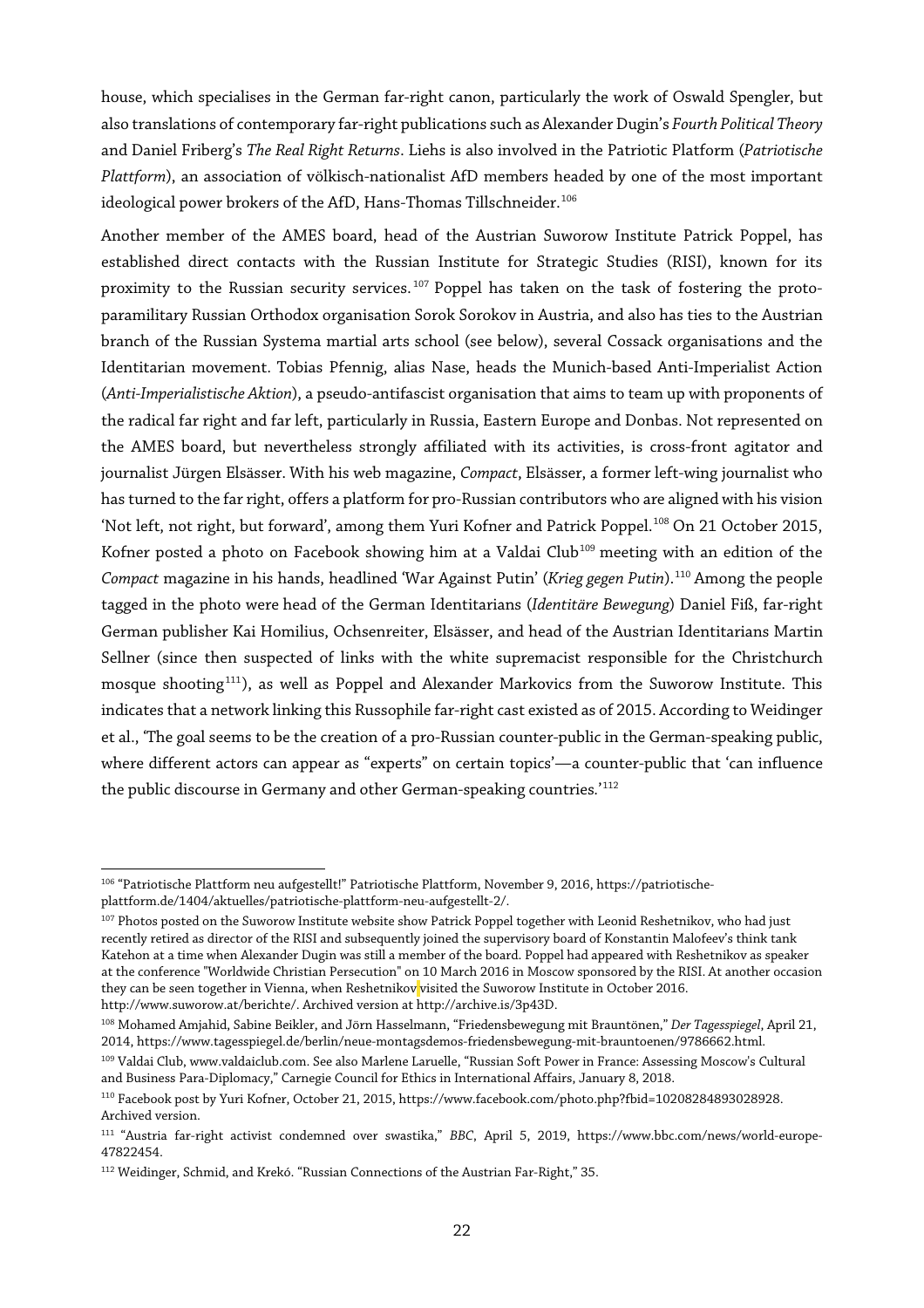#### Manuel Ochsenreiter

Manuel Ochsenreiter is one of the most important actors in the German Russophile and neo-Eurasianist far right. From September 2018 until January 2019, he had been an official advisor to AfD spokesman Markus Frohnmaier. [113](#page-22-0) Besides contributing to the right-wing extremist publications *Junge Freiheit* (Young Freedom) and *Deutsche Militärzeitschrift* (German Military Magazine), he is the editor-in-chief of the German far-right journal *Zuerst!*, launched in 2010 as the successor to *Nation Europa* (1951-2009), a notorious German nationalist publication that for almost 60 years acted as a gathering-point for former Nazi elites. The magazine was founded in 1951 by former SS Sturmbannführer and Chief of Anti-Partisan Warfare Arthur Erhardt and the Nazi poet and former SA Obersturmführer Herbert Böhme.

An important contributor was Karl-Heinz Priester, former director of Kraft durch Freude, a large stateoperated leisure organisation in Nazi Germany. After the war, he became involved in the neo-fascist circles around the European Social Movement.<sup>[114](#page-22-1)</sup> A close collaborator of notorious Nazi intelligence asset Otto Skorzeny, who was living in hiding in Francoist Spain at the time, Priester attempted to utilise the magazine *Nation Europa* to promote the idea of an ethno-pluralistic united Europe, a 'Nation Europa', ideas that today resonate in the Identitarian movement.<sup>[115](#page-22-2)</sup> Other eminent figures of Nation Europa included former SS Obersturmbannführer Helmut Sündermann, one of the most senior nationalsocialist journalists, and important propagandists of the Third Reich, as well as Gottlob Berger, notorious former SS Obergruppenführer and general of the Waffen-SS.

While standing in a long line of extremely well-connected Nazis, Ochsenreiter has established contacts to central figures of the neo-Eurasianist far right over the years. His activities on the political scene in the Middle East and in Donbas have not gone unnoticed by the press, and have raised many questions as to his political motives. In his website's photo gallery, he can be seen at a Ba'ath party meeting in Lebanon in 2009, at a meeting with Hezbollah officials in Lebanon in 2011, with a Shiite cleric in Tehran in 2012, or with Alexander Dugin in Germany in 2013.<sup>[116](#page-22-3)</sup> His contacts to the neo-Eurasianist far right date back to at least 2012, when he attended the second anti-Semitic New Horizons<sup>[117](#page-22-4)</sup> conference in Iran, known for bringing together figureheads of the international far right and the neo-Eurasianist scene.[118](#page-22-5) It was there that he met Mateusz Piskorski, with whom he would found the GCES in 2016. Ochsenreiter first appeared with Alexander Dugin in 2013. These contacts intensified in 2014 when Ochsenreiter, Piskorski, *Journal of Eurasian Affairs* editor Leonid Savin, and editor of the Italian neo-

<span id="page-22-0"></span> $\overline{a}$ <sup>113</sup> Danijel Majic, "AfD: Referent vom rechten Rand," *Frankfurter Rundschau*, October 24, 2018, http://www.fr.de/politik/afdreferent-vom-rechten-rand-a-1606895.

<span id="page-22-1"></span><sup>114</sup> Roger Griffin and Matthew Feldman, *Fascism: The "Fascist Epoch"* (Abingdon: Taylor & Francis, 2004), 181.

<sup>115</sup> Stephen Dorril, *Blackshirt: Sir Oswald Mosley and British Fascism* (London: Penguin Books, 2007), 592.

<span id="page-22-3"></span><span id="page-22-2"></span><sup>116</sup> Website of Manuel Ochsenreiter, http://manuelochsenreiter.com/gallery. Archived version at https://web.archive.org/web/20180825191921/http://manuelochsenreiter.com/gallery.

<span id="page-22-4"></span><sup>117</sup> Website of the "New Horizon" conference, http://newhorizon.ir/. Archived version at http://archive.is/HckTG.

<span id="page-22-5"></span><sup>118</sup> Speakers *'*included World Workers Party member Caleb Maupin, Alt Right journalist Tim Pool, Holocaust denier Kevin Barrett, […] Leonid Savin, and Claudio Mutti […] The banner image for last year's New Horizon features Aleksandr Dugin.' Alexander Reid Ross, "The Multipolar Spin: How Fascists Operationalize Left-Wing Resentment," Southern Poverty Law Center, March 9, 2018, https://www.splcenter.org/hatewatch/2018/03/09/multipolar-spin-how-fascists-operationalize-leftwing-resentment. Archived version at

https://web.archive.org/web/20180309225139/https://www.splcenter.org/hatewatch/2018/03/09/multipolar-spin-howfascists-operationalize-left-wing-resentment.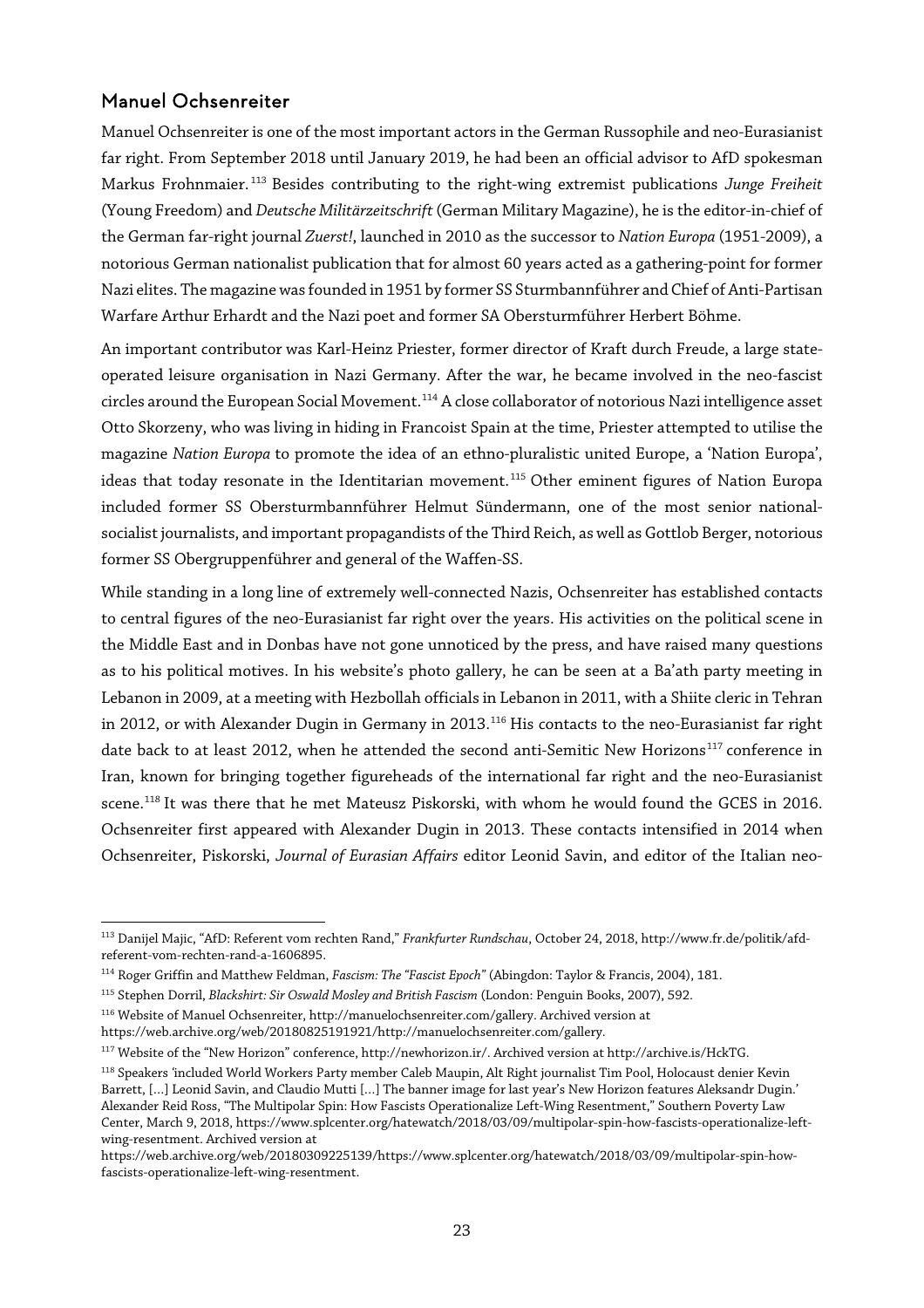fascist magazine *Eurasia* [119](#page-23-0) Claudio Mutti attended another New Horizons conference in Tehran. [120](#page-23-1) Ochsenreiter's lecture, 'The Israeli Lobby in Germany,' may have pleased local attendees: in 2016, a Persian translation of his book, *The Power of the Zionist Lobby in Germany*, was published by the Iranian Ministry of Culture.

From March 2014, RT began to grant Ochsenreiter extended airtime, interviewing him over a dozen times on the situation in Libya,<sup>[121](#page-23-2)</sup> Ukraine,<sup>[122](#page-23-3)</sup> and Syria.<sup>[123](#page-23-4)</sup> This began with an episode of RT's talk show Cross Talk entitled 'Welcome Crimea!', during which Ochsenreiter compared the annexation of Crimea to the reunification of Germany.[124](#page-23-5) From 6 to 8 March 2015, *Zuerst!* organised a conference in Sachsen-Anhalt that was basically a 'who's who' of the German, Austrian and European far rights, bringing together neo-Nazis, fascists and historical revisionists. Manuel Ochsenreiter and publishing magnate Dietmar Munier, the financier of *Zuerst!*, announced a 'Program of Superlatives' with star guest Alexander Dugin, while at the same time Ochsenreiter began publishing for Malofeev's Katehon<sup>[125](#page-23-6)</sup>

Currently, Manuel Ochsenreiter is a member of the Center for Geostrategic Studies (CGS), a Russian/Serbian think tank with subsidiaries in Moscow and Belgrade. Among its 'strategic media partners' the CGS lists a whole range of outlets from the neo-Eurasianist media multiverse.<sup>[126](#page-23-7)</sup> Other 'strategic media partners' of the CGS include the French Voltaire Network, and the Canadian Global Research platform, both known for having published far-right conspiratorial content in the past.<sup>[127](#page-23-8)</sup> CGS' director, the Serbian Dragana Trifkovic, also appears on the 'strategic partner' roster of the Russian Centre for Strategic Assessment and Forecasts (CSEF).<sup>[128](#page-23-9)</sup>

Yet Ochsenreiter's contacts also reach into the AfD. Next to having been official scientific advisor to AfD MP Markus Frohnmaier, with whom he founded the neo-Eurasianist GCES think tank in 2016, Ochsenreiter has appeared as a speaker at several AfD events. For example, at an AfD Russia Congress in Magdeburg in August 2017, he lectured on the 'War in Donbas and Germany's Interests'. Besides AfD politicians Waldemar Birkle and André Poggenburg, other speakers included Algis Klimaitis of the AMES

 $\overline{a}$ 

<span id="page-23-0"></span><sup>119</sup> Website of "Eurasia Rivista." Archived version, https://web.archive.org/web/20161122221909/http://www.eurasiarivista.com:80/.

<sup>&</sup>lt;sup>120</sup> Facebook post by the Eurasian Artist Association, October 3, 2014,

<span id="page-23-1"></span>https://www.facebook.com/EurasianArtistsAssociation/photos/a.497558750347806/498785800225101/. Archived version at http://archive.is/VNA3o.

<span id="page-23-2"></span><sup>121</sup> "Interview with Manuel Ochsenreiter," YouTube video, 4:33, posted by "RT Question More," October 10, 2013, https://www.youtube.com/watch?v=uY2H2QAmBqc.

<span id="page-23-3"></span><sup>122</sup> "RT interviews Manuel Ochsenreiter," YouTube video, 4:17, posted by "RT Question More," April 18, 2014, https://www.youtube.com/watch?v=qIG\_EsGmfCQ.

<span id="page-23-4"></span><sup>123</sup> "Manuel Ochsenreiter Syria,"YouTube video, 4:42, posted by "Maria Kvantrishvili," August 22, 2013, https://www.youtube.com/watch?v=yKmucLgdIcI.

<span id="page-23-5"></span><sup>124</sup> Adam Holland, "RT's Manuel Ochsenreiter," *The Interpreter*, March 21, 2014, http://www.interpretermag.com/rts-manuelochsenreiter/.

<span id="page-23-6"></span><sup>&</sup>lt;sup>125</sup> Other speakers included Barbara Rosenkranz, a FPÖ national assembly member, economist and writer Menno Aden, journalist and writer Jan von Flocken, former Bundeswehr colonel Klaus Ulrich Hammel, the anti-Muslim far-right author and speaker Akif Pirinçci, and the historical revisionist writers James Baque from Canada and Walter Post from Germany. "Rosenkranz Bei Deutschen Rechtsextremen," Dokumentationsarchiv des österreichischen Widerstandes, February 2015, http://www.doew.at/erkennen/rechtsextremismus/neues-von-ganz-rechts/archiv/februar-2015/rosenkranz-bei-deutschen-

rechtsextremen.

<span id="page-23-7"></span><sup>126</sup> CGS, https://www.geostrategy.rs/rs/o-nama (accessed September 13, 2018).

<span id="page-23-8"></span><sup>127</sup> Ross, "The Multipolar Spin."

<span id="page-23-9"></span><sup>128</sup> Center for Strategic Assessment and Forecasts (Tsentr strategicheskikh otsenok i prognozov), http://csef.ru.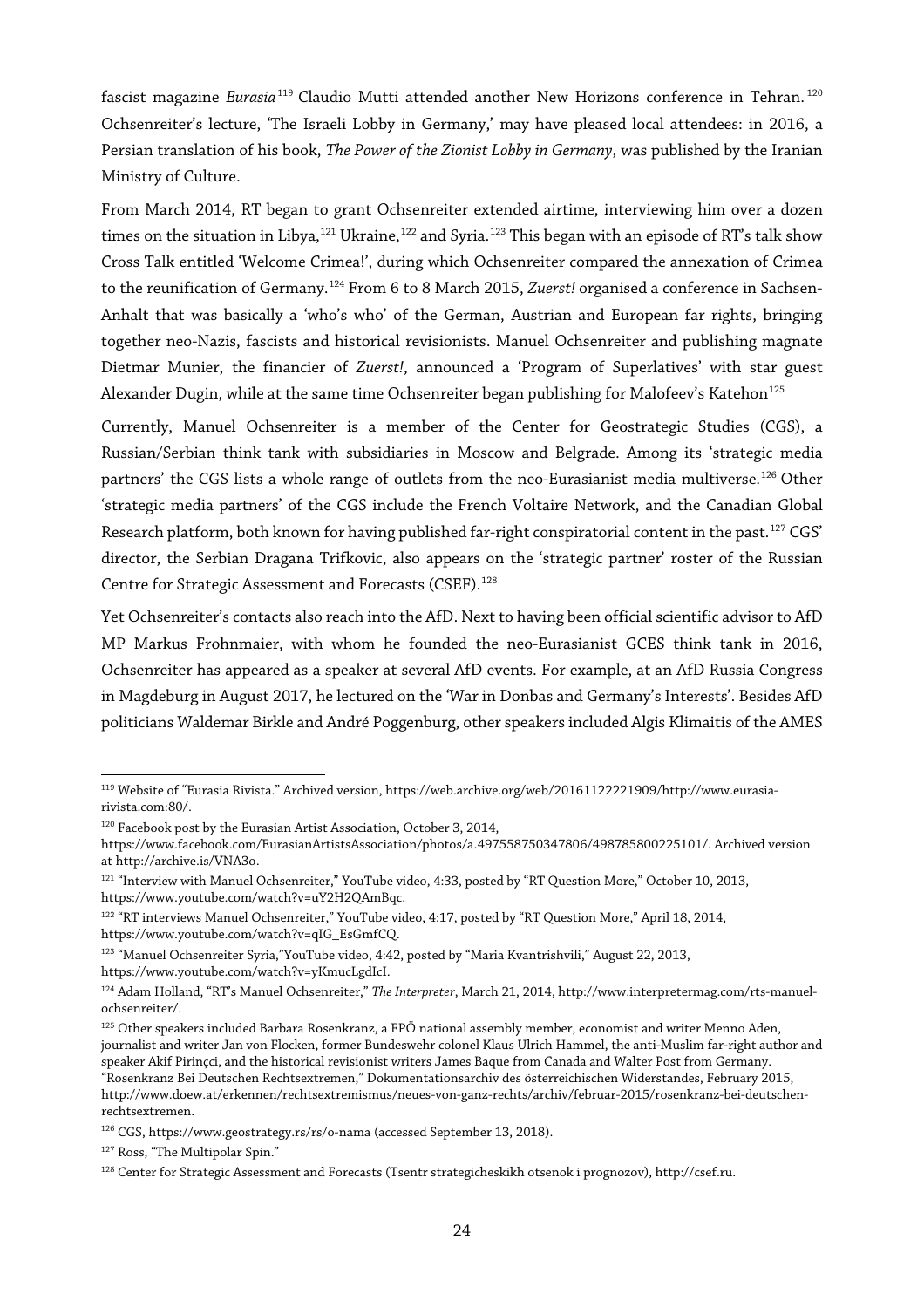and cross-front agitator Jürgen Elsässer.<sup>[129](#page-24-0)</sup> Ochsenreiter attended another AfD event in 2017, an antisanctions conference in Freiberg with no less a figure than Alexander Gauland representing the AfD; other attendees included Alexander Yushchenko, a high-ranking member of the Russian Communist Party, as well as members of the Austrian FPÖ, the Belgian Vlaams Belang, the Czech party Freedom and Direct Democracy, and the Italian Lega Nord.<sup>[130](#page-24-1)</sup> In January 2019, Ochsenreiter made headlines with his alleged involvement in a false-flag arson attack on a Hungarian cultural center in Ukraine in February 2018 perpetrated by three Polish men, which was to be blamed on Ukrainian nationalists. [131](#page-24-2) One of the accused is said to be a member of the Polish fascist group Falanga, which is close to the pro-Russian Donbas insurgents and has already fought among the separatists in Ukraine.<sup>[132](#page-24-3)</sup> Ochsenreiter is alleged to have 'commissioned, planned and funded' the attack, a claim that he utterly denies. <sup>[133](#page-24-4)</sup> When the German Public Prosecutor's Office brought charges of serious arson against him in relation to the attack, he gave up his post as advisor to Frohnmaier; he may face criminal charges.

Ochsenreiter has also appeared on various occasions with one of the most important pro-Russian farright agitators in Europe, the Belgian Kris Roman, who manages the New-Solidarist Alternative Geopolitical Think Tank Euro-Rus, [134](#page-24-5) which has contacts in Iran, Syria, Belarus, Russia, Serbia and Donbas.[135](#page-24-6) According to an investigative report in the Belgian *Apache,* Roman had 'built an impressive neo-Nazi network' as early as 2009, with contacts to Russian far-right proponents such as Alexander (Potkin) Belov, leader of the now-defunct Movement against Illegal Immigration (DPNI), and a number of other DPNI members, as well as American neo-Nazi figures such as David Duke and the British Nick Griffin.<sup>[136](#page-24-7)</sup> His frequent interactions with both far-right and ostensibly left<sup>[137](#page-24-8)</sup> proponents point to a reorientation over the years from staunch neo-Nazi to political cross-front agitator, something to which he himself alludes in a Facebook video.<sup>[138](#page-24-9)</sup> That this change correlated with an increasingly pro-Russian

<span id="page-24-0"></span> $\overline{a}$ <sup>129</sup> "Russlandkongress der AfD-Fraktion in Magdeburg am 12. August 2017," AFD-Fraktion, http://www.afdfraktionlsa.de/russlandkongress2017/.

<span id="page-24-1"></span><sup>130</sup> Applebaum et. al, "'Make Germany Great Again,'" 10.

<span id="page-24-2"></span><sup>131</sup> Shaun Walker, Christian Davies and Emily Schultheis, "Polish far-right trial raises spectre of 'false flag' tactics," January 27, 2019, https://www.theguardian.com/world/2019/jan/27/polish-far-right-trial-raises-spectre-of-false-flag-tactics-germanjournalist-russia-ukraine-fire-court?CMP=share\_btn\_tw.

<span id="page-24-3"></span><sup>&</sup>lt;sup>132</sup> Christian Fuchs and Daniel Müller, "Terrorvorwurf von Mitarbeiter," January 17, 2019,

<span id="page-24-4"></span>https://www.zeit.de/politik/deutschland/2019-01/afd-politiker-manuel-ochsenreiter-brandanschlag-ukraine-terror-vorwurf. <sup>133</sup> Ibid.

<span id="page-24-5"></span><sup>134</sup> The Euro-Rus website existed from January 2008 to August 2016. The Euro-Rus YouTube channel is still active. Original URL: http://www.eurorus.org. Archived version at https://web.archive.org/web/\*/http://www.eurorus.org/. *Rusmedia (blog)*, https://eurorushomepage.wordpress.com/. Euro-Rus YouTube channel, https://www.youtube.com/user/eurorustv.

<span id="page-24-6"></span><sup>135</sup> On an archived version of the Euro-Rus website are listed the 'European Friends of Belarus', 'European Friends of Iran', 'European Friends of Russia', 'European Friends of Serbia' and 'European Friends of Syria', but only the subsite 'European Friends of Serbia' is available as an archived version:

https://web.archive.org/web/20110606065115/http://www.eurorus.org:80/index.php?option=com\_content&view=section&i d=13&Itemid=238&lang=en. See also "2018-08-18 Euro-Rus Russia Tour 2018 interview Anna Ilyasova & Kris Roman," YouTube video, 1:26:02, posted by "Euro-Rus TV," October 30, 2018, https://www.youtube.com/watch?v=1Aen5lLJmtY.

<span id="page-24-7"></span><sup>136</sup> Tom Cochez, "Het beloofde blanke land," *Apache*, November 10, 2009, https://www.apache.be/2009/11/10/het-beloofdeblanke-land/.

<span id="page-24-8"></span> $137$  Amongst his 'left' contacts are the Linke politician Andreas Maurer, with whom he appeared on various occasions, and Tobias Pfennig of the pseudo-antifascist Anti-Imperialist Action (*Anti-Imperialistische Aktion*, AIA). Together with Pfennig, Roman attended the Moscow-based cross-front Molotov Club discussion round.

See the Facebook page of the Molotov Club in May 2018, https://www.facebook.com/intnatMolotovClub/. Archived version at http://archive.is/kjw7l.

<span id="page-24-9"></span><sup>138</sup> "2017-06-11 Euro-Rus BBQ 'Russia Day,'" YouTube, 45:27, posted by "Euro-Rus TV," June 16, 2017, https://www.youtube.com/watch?v=w63VLBIe-xk.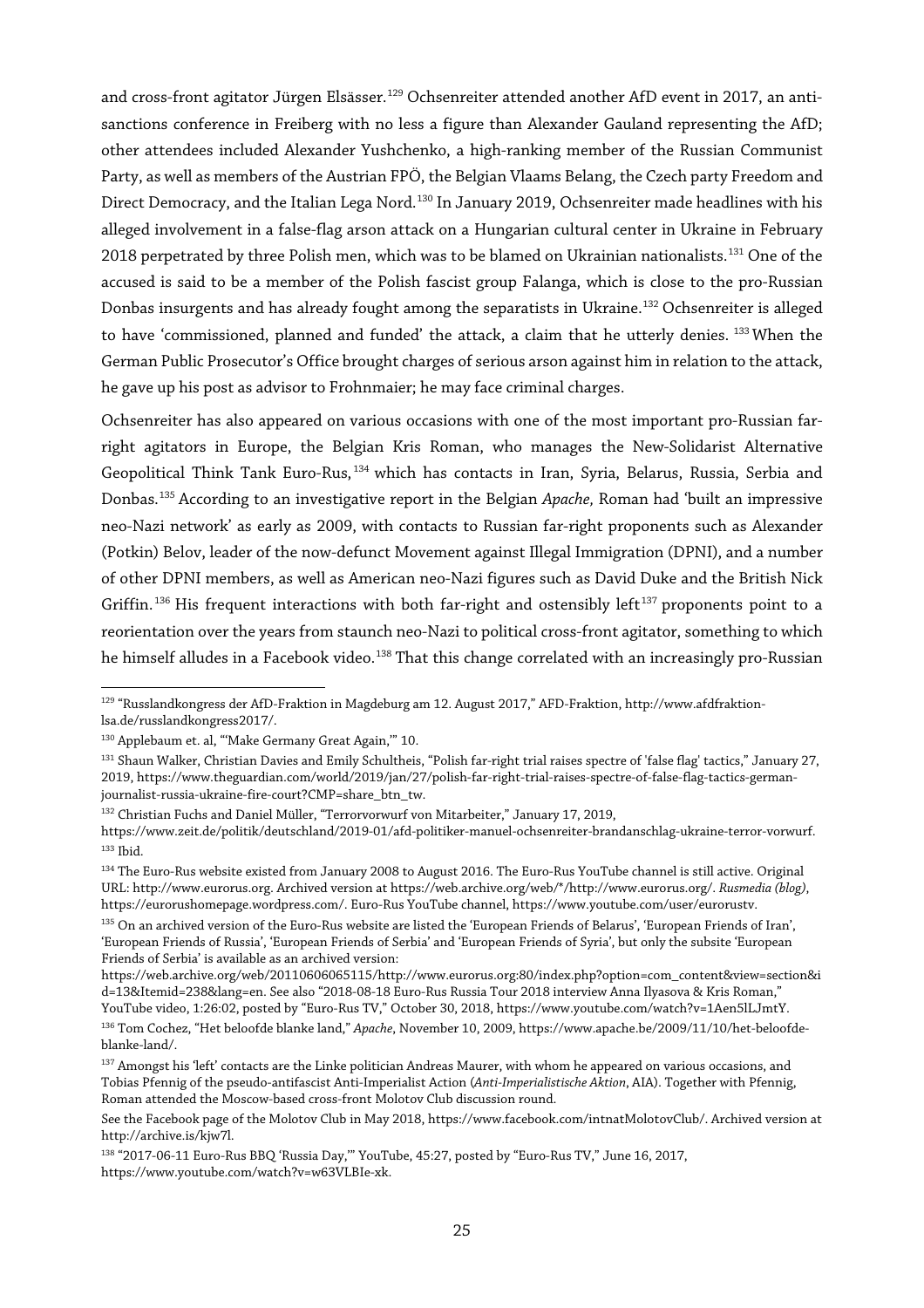position is evidenced by Roman being baptised into the Russian Orthodox faith in 2015, around the same time that he was first pictured with Alexander Dugin's daughter, Daria Dugina.<sup>[139](#page-25-0)</sup> From 2016, Roman was prominently featured on Russian domestic TV, such as Rossiya One, Zvezda, and REN TV, as well as on Malofeev's Tsargrad channel.<sup>[140](#page-25-1)</sup> In 2017 he appeared with Alexander Dugin as a speaker at the notorious far-right neo-Eurasianist Chișinău conference organised by the Moldovan journalist Iurie Roșca. [141](#page-25-2) That same year, he also attended a press conference with Kochetkov's People's Diplomacy, where he appeared in photos with Johann Gudenus, spokesman of the far-right Austrian FPÖ, and Pierre Malinowski, $^{142}$  $^{142}$  $^{142}$  former parliamentary assistant to Jean-Marie Le Pen and Aymeric Chauprade. $^{143}$  $^{143}$  $^{143}$ 

Roman's and Ochsenreiter's networks overlap to a considerable degree.<sup>[144](#page-25-5)</sup> Their acquaintance dates back to at least 2015, when they both appeared at an Euro-Rus conference in Moscow along with Dragana Trifkovic of the CGS.[145](#page-25-6) In 2017, they both took part in a discussion round by the People's Council of the Donetsk People's Republic foreign affairs committee.<sup>[146](#page-25-7)</sup> The latest photos showing them together were taken during a conference organised by the far-right Belgian publisher *de blauwe tijger*in Antwerp in May 2018.[147](#page-25-8)

Ochsenreiter's extensive connections to the neo-Eurasianist far right are visible from his Facebook contacts. These include Alexander Dugin's daughter, Daria Dugina; cross-front politician of Die Linke Andreas Maurer; AfD politicians Robby Schlund, Dietmar Friedhoff, André Poggenburg, Thomas Rudy,

<sup>145</sup> Facebook post by Dragana Trifkovic, October 14, 2015,

<span id="page-25-0"></span> $\overline{a}$ <sup>139</sup> Facebook post by Kris Roman, June 25, 2015, https://www.facebook.com/photo.php?fbid=10206947741069038. Archived version: http://archive.is/kYHja.

<span id="page-25-1"></span><sup>140</sup> Facebook post by Kris Roman, October 26, 2016, https://www.facebook.com/photo.php?fbid=10210947804588126. Archived version: http://archive.is/qVWiY.

<span id="page-25-2"></span><sup>141</sup> "LIVE: Experții internaționali discută la Chișinău despre viitorul Europei," *Sputnik Moldova*, May 26, 2017, https://ro.sputnik.md/society/20170526/12840424/live-experti-chisinau-viitorul-europei.html.

<span id="page-25-3"></span><sup>&</sup>lt;sup>142</sup> Pierre Malinowski appears to be the partner of Maria Katasanova, poster girl of the Russian far-right Rodina party. In 2015, he, together with Aymeric Chauprade, actively assisted the escape from the Dominican Republic of two pilots who were arrested in 2013 while boarding a plane carrying 26 suitcases of cocaine; an Interpol red notice was issued against him. This does not seem to impede him from frequently traveling between France, and Russia, as his social media activity shows. In November 2018, he could be seen in photos shaking hands with Vladimir Putin, captioned, "What emotion when the President took me by the arm to tell me that he followed my work and that he thanked me profoundly." A February 2017 photo also shows him with the Night Wolves' leader, Alexander Zaldostanov, and Russian war veterans. "Dominican Republic Issues Arrest Warrant for French MEP in 'Air Cocaine' Case," *France Info*, November 23, 2015,

https://www.france24.com/en/20151123-air-cocaine-french-mep-arrest-warrant. See also Facebook page of Pierre Malinowski, https://www.facebook.com/pierre.malinowski.7. Facebook post by Pierre Malinowski showing him together with Vladimir Putin, November 11, 2018,

https://m.facebook.com/story.php?story\_fbid=2467010063326181&id=100000516351988. Archived version at http://archive.is/oRi72. Facebook post by Pierre Malinowski showing him shaking hands with Vladimir Putin, November 14, 2018, https://m.facebook.com/story.php?story\_fbid=2471089412918246&id=100000516351988. Archived version http://archive.is/KTGae. Facebook post by Pierre Malinowski showing him together with Alexander Zaldostanov, February 17, 2017,

https://m.facebook.com/photo.php?fbid=1639732999387229&id=100000516351988&set=ecnf.100000516351988&source= 49. Archived version at http://archive.is/lxjl8.

<span id="page-25-4"></span><sup>143</sup> Facebook post by Kris Roman, June 22, 2017, https://www.facebook.com/photo.php?fbid=10213455377595884. Archived version at http://archive.is/QWk9J.

<span id="page-25-5"></span><sup>144</sup> For example, they have the following Facebook friends in common: Andreas Maurer, Andrey Afanasyev, Dimitri Rempel, Emmanuel Leroy, Iurie Rosca, Leonid Savin, Andrey Iryschkow, Konstantin Dobrilovic and Tim Kirby.

<span id="page-25-6"></span>https://www.facebook.com/TrifkovicDragana/posts/10208193417460984. Archived version at http://archive.is/4FUo0.

<span id="page-25-7"></span><sup>146</sup> Facebook post by Kris Roman, July 1, 2017, https://www.facebook.com/photo.php?fbid=10213554101623923. Archived version at http://archive.is/MMLul.

<span id="page-25-8"></span><sup>147</sup> Facebook post by Kris Roman, May 9, 2017, https://www.facebook.com/photo.php?fbid=10216413306742264. Archived version at http://archive.is/PiWPR.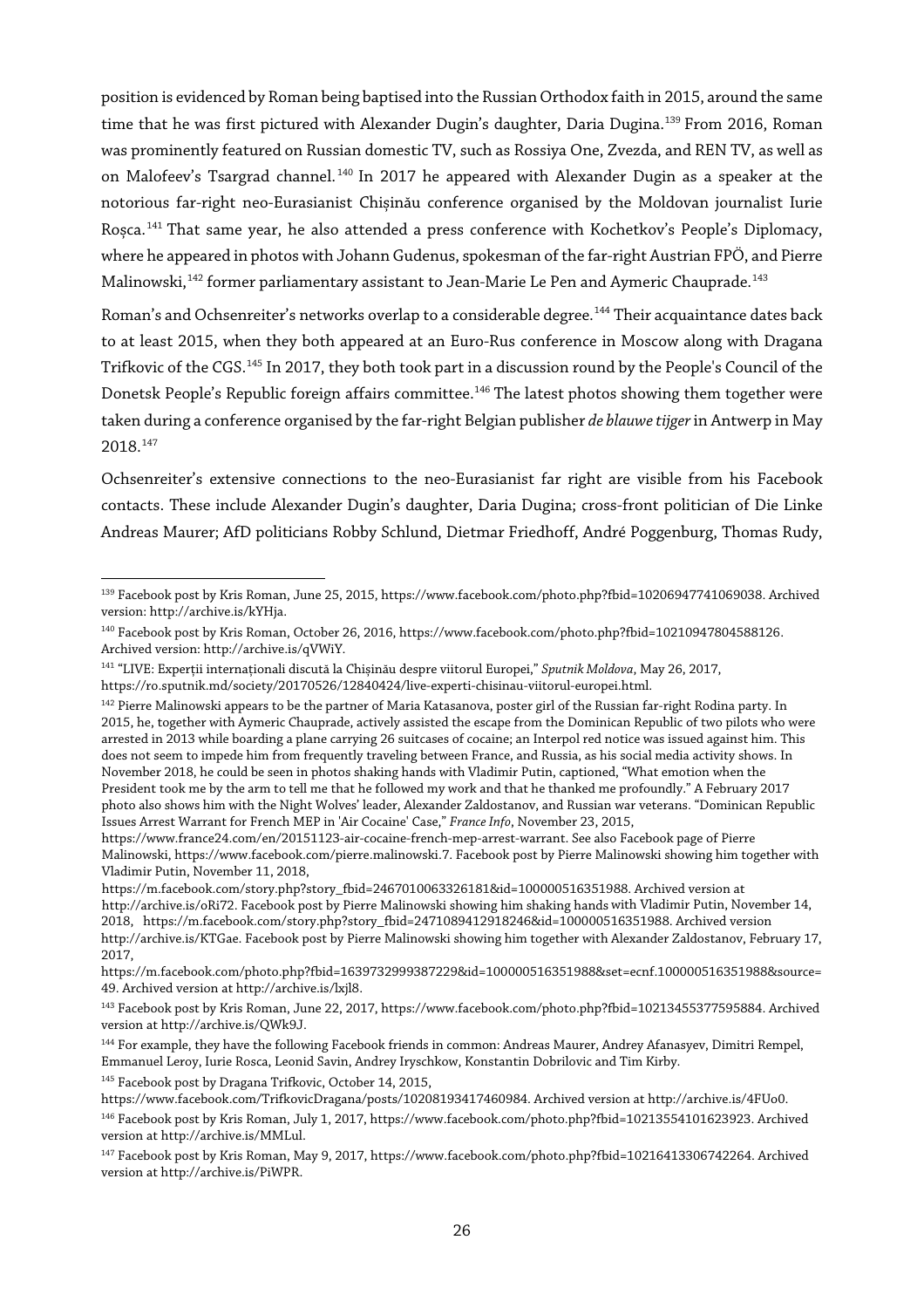Waldemar Herdt and Hans-Thomas Tillschneider; and several proponents of the Russian far right, such as Rodina party poster-girl Maria Katasanova, Andrew Kovalenko and Nico Uriwski. A Facebook picture showing Ochsenreiter with Katasanova and Kovalenko is captioned 'Russian-German team–our people are everywhere.'<sup>[148](#page-26-0)</sup>

#### Markus Frohnmaier

Markus Frohnmaier, federal spokesman of the AfD's youth wing, the Young Alternative (*Junge Alternative*, YA), as well as spokesman for AfD co-leader Alice Weidel, has established excellent Russian contacts in recent years.<sup>[149](#page-26-1)</sup> Often cited in the Russian press, particularly Sputnik and RT, where he has spoken approvingly of the Crimean annexation<sup>[150](#page-26-2)</sup> and critically of NATO's mandate in the Near East,<sup>[151](#page-26-3)</sup> Frohnmaier has caused public outcries in Germany with his populist and demagogic statements.<sup>[152](#page-26-4)</sup> He has been depicted as 'pushing the AfD systematically to the right with a method that could be described as "provoke, expand room for manoeuvre, normalise"'. [153](#page-26-5)

Frohnmaier, internally called 'Frontmaier', <sup>[154](#page-26-6)</sup> has overseen the formation of the YA since its emergence in 2014, when it grew out of an AfD student group Frohnmaier had founded, and served as its federal chairman for several years.<sup>[155](#page-26-7)</sup> Currently, the YA is being targeted by the Federal Office for the Protection of the Constitution (*Bundesamt für Verfassungsschutz*, BfV) due to its reported proximity to several farright organisations that are already under active surveillance. In order to forestall being probed by the federal office, the AfD decided in September 2018 to dissolve two of its YA subsections, in Bremen and Lower Saxony, respectively. Lower Saxony's interior minister, Boris Pistorius, echoed the BfV's concerns, stating that the YA represented a world view 'in which minorities such as refugees or homosexuals are systematically devalued and defamed.' There was a 'not insignificant ideological and personal overlap' between the AfD's YA and the Identitarian movement, and the structural proximity of the Lower Saxony YA section to organised right-wing extremism was unmistakable.<sup>[156](#page-26-8)</sup> That Frohnmaier also fits that

 $\overline{a}$ <sup>148</sup> Facebook post by Maria Katasanova, April 24, 2018,

<span id="page-26-0"></span>https://www.facebook.com/photo.php?fbid=2091851294424843&set=ecnf.100007999786288&type=3&theater. Archived version at http://archive.is/4NTzO.

<span id="page-26-1"></span><sup>149</sup> Maria Fiedler, "Frohnmaier trifft Sellner: Wie die AfD-Jugend mit den Identitären kungelt," *Der Tagesspiegel*, April 22, 2017, https://www.tagesspiegel.de/themen/reportage/frohnmaier-trifft-sellner-wie-die-afd-jugend-mit-den-identitaerenkungelt/19702108.html.

<span id="page-26-2"></span><sup>150</sup> "Markus Frohnmaier: 'Krim kommt nicht mehr zurück, das muss man akzeptieren,'" YouTube video, 4:28, posted by "RT Deutsch," April 20, 2018, https://www.youtube.com/watch?v=DvJGFdPL9fU (accessed September 12, 2018).

<span id="page-26-3"></span><sup>151</sup> "Markus Frohnmaier im RT Deutsch-Gespräch: Wir haben mit NATO-Mandat den Nahen Osten destabilisiert," YouTube video, 5:54, posted by "RT Deutsch," December 28, 2016, https://www.youtube.com/watch?v=agTK2a1\_F5s (accessed November 13, 2018).

<span id="page-26-4"></span><sup>152</sup> Henry Bernhard, "AfD-Kundgebung in Erfurt 'Wenn wir kommen, wird aufgeräumt!'" *Deutschlandfunk*, October 29, 2015, http://www.deutschlandfunk.de/afd-kundgebung-in-erfurt-wenn-wir-kommen-wirdaufgeraeumt.1773.de.html?dram:article\_id=335345.

<span id="page-26-5"></span><sup>153</sup> Claudia von Salzen, "AfD-Abgeordnete als 'Wahlbeobachter' in Russland—und auf der Krim," *Der Tagesspiegel*, March 18, 2018, https://www.tagesspiegel.de/politik/praesidentschaftswahl-in-russland-afd-abgeordnete-als-wahlbeobachter-inrussland-und-auf-der-krim/21085526.html.

<span id="page-26-6"></span><sup>154</sup> Maik Großekathöfer, "AfD-Nachwuchs Frohnmaier: Ein junger Mann, der Populist werden will," *Spiegel Online*, October 9, 2016, http://www.spiegel.de/spiegel/afd-nachwuchs-markus-frohnmaier-a-1115685.html.

<span id="page-26-7"></span><sup>155</sup> Rafael Binkowski, "Wie Markus Frohnmaier Feuer gefangen hat," *Stuttgarter Zeitung*, February 25, 2015,

https://www.stuttgarter-zeitung.de/inhalt.aufstrebende-partei-wer-steckt-hinter-der-afd-page1.3df730c1-bfa2-4599-bd89- 86e66b5901b6.html.

<span id="page-26-8"></span><sup>156</sup> "Zwei AfD-Jugendorganisationen werden aufgelöst," *tagesschau.de*, September 3, 2018,

https://www.tagesschau.de/inland/afd-verfassungsschutz-117.html.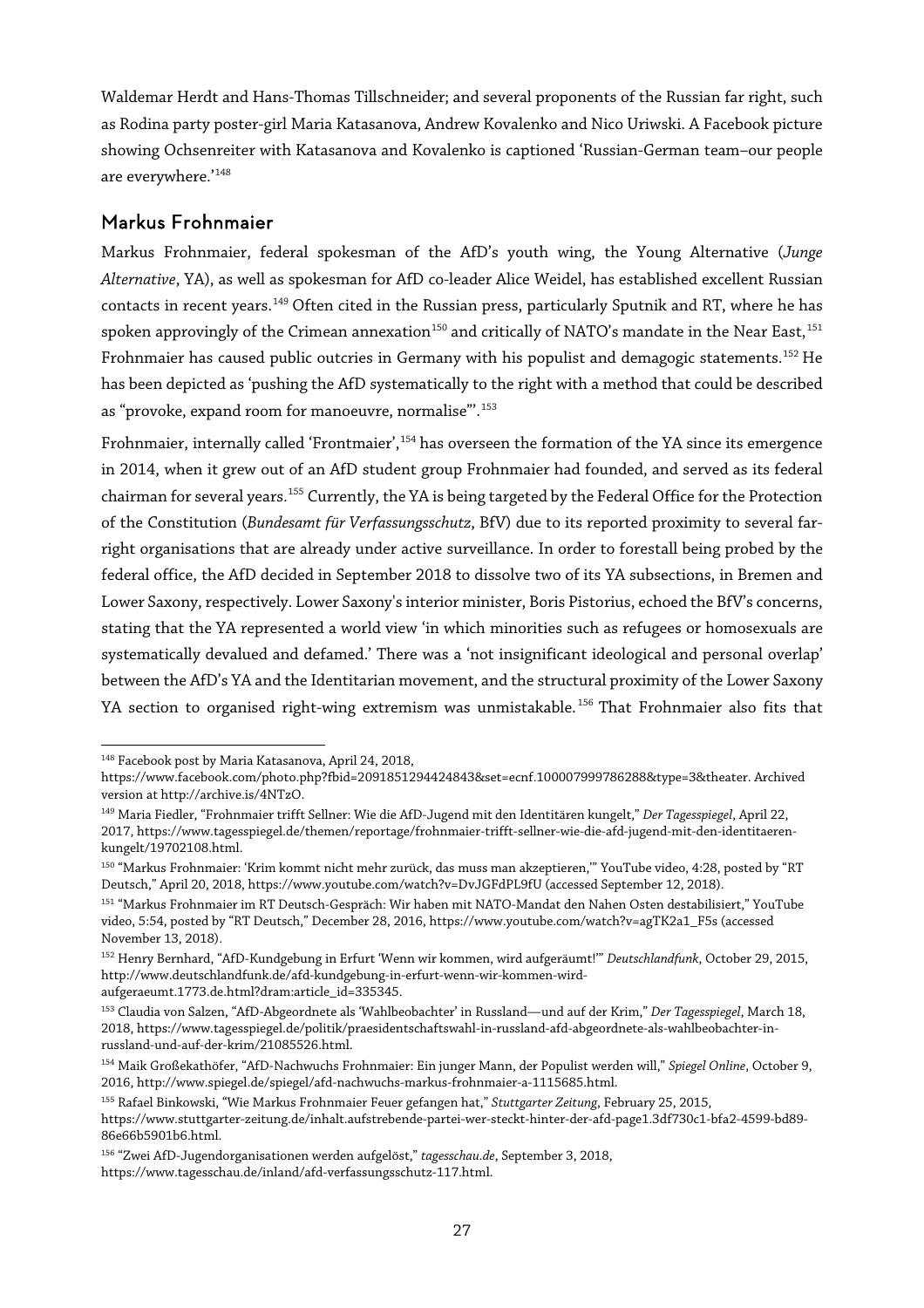profile is apparent from, for example, a public meeting between him and Austrian Identitarian leader Martin Sellner<sup>[157](#page-27-0)</sup> or his appointment of far-right neo-Eurasianist editor Manuel Ochsenreiter as his political advisor.<sup>[158](#page-27-1)</sup> Frohnmaier can also be seen in a picture with the Belgian pro-Russian agitator Kris Roman and the couple Valentina Bobrova<sup>[159](#page-27-2)</sup> and Mikhail Ochkin<sup>[160](#page-27-3)</sup> in Moscow.<sup>[161](#page-27-4)</sup> Although their role deserves further research, they appear on photos with a hitherto unidentified but potentially Serbian neo-Chetnik monarchist, ROC-affine organisation around the Russian Maksim Markov.<sup>[162](#page-27-5)</sup>

Frohmaier's networking activity for the YA began in April 2016, when it was reported that he had met with Duma deputy and top functionary of the United Russia party Robert Shlegel to 'explore what form of cooperation could be possible' with United Russia's youth organisation, the Young Guard (*Molodaia Gvardiia*). In an interview with *Der Spiegel*, Frohnmaier explained, 'Across the European continent, eurocritical and sovereign movements are getting stronger.' The efforts of the YA, he indicated, were directed at 'combining these activities in a new youth network' from which 'Russia should not be missing'. In foreign policy, he added, Germany must finally 'represent its vital national interests' and not be 'the kindergarten teacher of the world'.<sup>[163](#page-27-6)</sup> These talks continued in December 2016, when Frohnmaier met with the international secretary of the Young Guard, Daria Sharova, in Moscow.<sup>[164](#page-27-7)</sup>

In July 2016, the YA invited representatives of European right-wing parties, such as the Front National and the FPÖ, to its federal assembly in Bingen. There, Frohnmaier welcomed the president of the United Youth Front (UYF), the building magnate Nikolai Shliamin, and his wife, Ksenia Shliamina, as Russian representatives:<sup>[165](#page-27-8)</sup> 'Shliamin...explains that the AfD youth and the United Youth Front have similar views in regards to the traditional family.… As an alternative to the European Union, he calls for a Eurasian coalition, a "Europe from Lisbon to Vladivostok". The hall applauds.'[166](#page-27-9) In the course of the visit, Shliamina wrote on Facebook that they had 'agreed' with Frohnmaier 'on the development of the *Ia Papa* (I'm a dad) project', an initiative supporting young fathers, 'throughout Europe'.[167](#page-27-10) According to

<span id="page-27-9"></span><sup>166</sup> ZFD.de, "Putins Freunde in Europe."

<span id="page-27-0"></span> $\overline{a}$ <sup>157</sup> Fiedler, "Frohnmaier trifft Sellner."

<span id="page-27-1"></span><sup>158</sup> Majic, "Referent vom rechten Rand."

<span id="page-27-2"></span><sup>159</sup> Facebook page of Valentina Bobrova, https://www.facebook.com/profile.php?id=100009340780226.

<span id="page-27-3"></span><sup>160</sup> Facebook page of Mikhail Ochkin, https://www.facebook.com/profile.php?id=100010331472970.

<span id="page-27-4"></span><sup>161</sup> Facebook post by Kris Roman, January 24, 2017, https://www.facebook.com/photo.php?fbid=10211911710765178. Archived version at http://archive.is/EU1ur.

<span id="page-27-5"></span><sup>162</sup> Facebook page of Maksim Markov, https://www.facebook.com/maksim.markov.16. Archived version at http://archive.is/d8b6A. For photos of Maksim Markov, see https://www.facebook.com/maksim.markov.16/photos. Archived version at http://archive.is/Ur6G2.

<span id="page-27-6"></span><sup>163</sup> "Rechtspopulisten: AfD-Jugend und Putin-Jugend verbünden sich," *Spiegel Online*, April 23, 2016.

http://www.spiegel.de/politik/deutschland/afd-jugend-und-putin-jugend-verbuenden-sich-a-1088721.html.

<span id="page-27-7"></span><sup>164</sup> "Russia Seeks to Influence European Politics Through Youth Wings of Far-Right and Far-Left Parties," *Bellingcat*, April 27, 2017, https://www.bellingcat.com/news/uk-and-europe/2017/04/27/russia-seeks-influence-european-politics-workingyouth-wings-far-right-far-left-parties/.

<span id="page-27-8"></span><sup>165</sup> United Youth Front, http://omf-russia.ru (formerly http://omfront.ru).

The 29-year-old entrepreneur Nikolai Shliamin is president of the Putin-affiliated United Youth Front (*Ob"edinennyi molodezhnyi front*), founded in January 2016. The deputy chairman of the youth organization is his wife, Ksenia Shliamina. Shliamin welcomed the annexation of Crimea to Russia and called for the establishment of a monument to the controversial Crimea referendum of 2014. Ksenia Shliamina was press spokeswoman of the Novorossija Spasidonbass Foundation, which called for the annexation of Eastern Ukraine to Russia. See ZFD.de, "Putins Freunde in Europe."

<span id="page-27-10"></span><sup>167</sup> Facebook post by Ksenia Shliamina, June 25, 2016, https://www.facebook.com/photo.php?fbid=10209993017288722. Archived version at https://archive.is/EOWAu. *Ia Papa* (ЯПАПА), http://ipapa.pro/.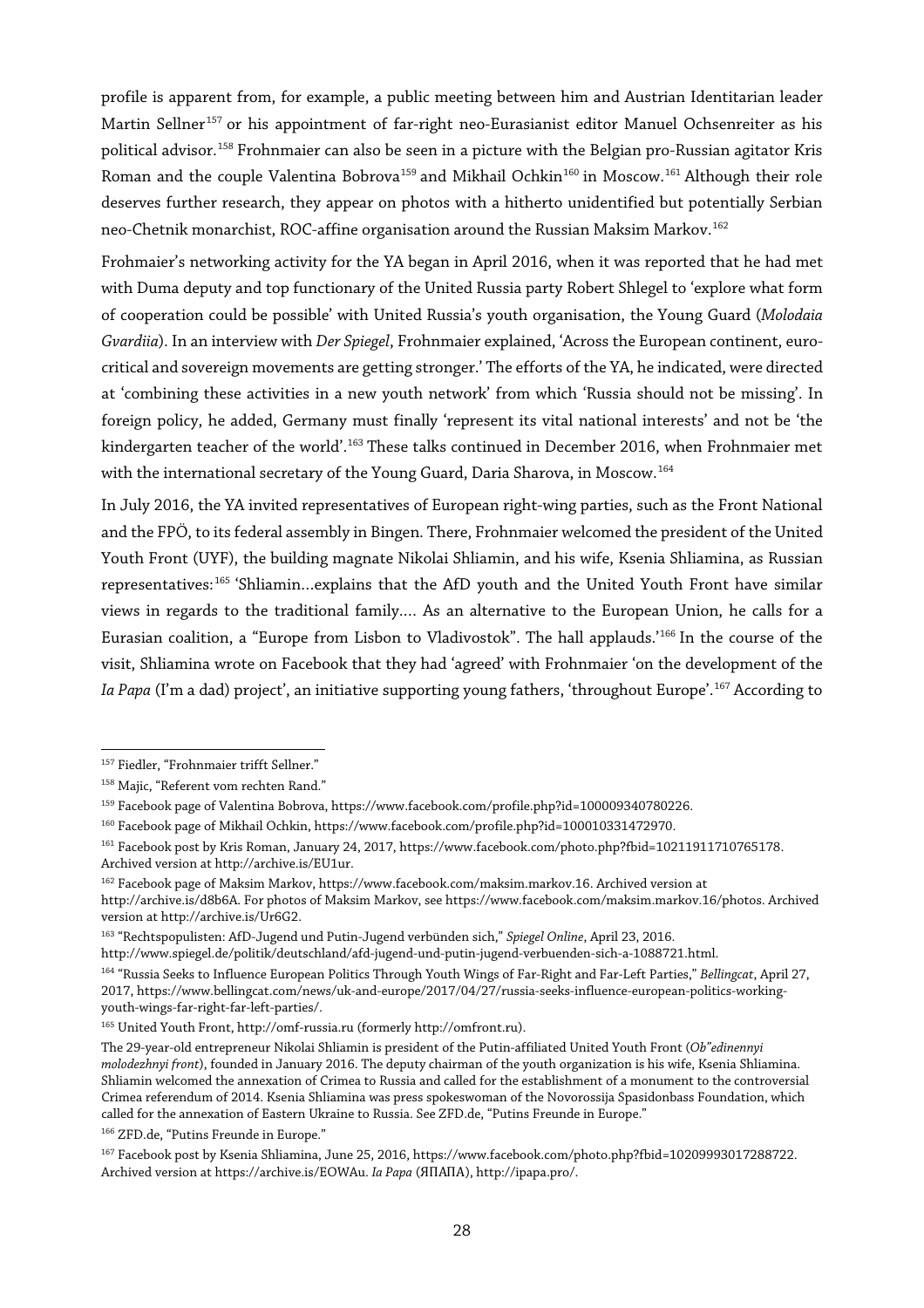an RT article, the AfD politicians showed interest in the project and 'agreed […] to translate the site into English to make it more accessible for a European audience.['168](#page-28-0)

In December 2016, Frohnmaier met with Konstantin Petrichenko, director of international relations of the United Russia party, as well as leaders from the UYF.<sup>[169](#page-28-1)</sup> While in Moscow, Frohnmaier also had a meeting with Anton Morozov, a Russian MP and member of its international affairs committee, organised by the UYF. According to Ksenia Shliamina, who posted photos of the meeting on Facebook, they discussed 'prospects for cooperation between Russia and Germany in the context of sanctions'.<sup>[170](#page-28-2)</sup> The 'development of contacts of youth organisations' had also been discussed by Frauke Petry during her aforementioned meeting with Viacheslav Volodin, Leonid Slutskii and Vladimir Zhirinovsky in February 2017.[171](#page-28-3)

But Frohnmaier's Russian connections go well beyond networking on behalf of the YA. Putin's confidant, the oligarch Vladimir Yakunin, received him in Paris, and he even appeared among pro-Russian separatists in Eastern Ukraine as part of a panel discussion.<sup>[172](#page-28-4)</sup> In March 2018, Frohnmaier travelled to Moscow as an observer of the Russian presidential election, and one month later he attended YIEF 2018, to which he had already been invited in 2016.<sup>[173](#page-28-5)</sup> During the 2016 iteration of the YIEF conference, Frohnmaier had met his future wife, Daria, a Russian journalist writing for the governmental newspaper *Izvestiia*. [174](#page-28-6)

#### Waldemar Herdt and Heinrich Groth

When it comes to the Russian-German community, two of its most important spokesmen are the AfD MP Waldemar Herdt, a Russian-German from Kazakhstan, and Heinrich Groth, a Kazakhstanirepatriate of Russian-German origin who is currently officially employed at Herdt's office.

Heinrich Groth can be considered one of the central influencers in the Russian-German community. From a Russian-German family in Kazakhstan, Groth became a leading figure in the mass movement *Wiedergeburt* (Rebirth), officially founded in 1989 in Moscow under then-CPSU General Secretary Mikhail Gorbachev. The movement, of which Groth remained chairman until 1993, advocated for the rights of the ethnic German minorities living in Russia.<sup>[175](#page-28-7)</sup> It later came out that due to Groth's growing importance in the Russian-German community, the German government had been supporting him

<span id="page-28-0"></span> $\overline{a}$ <sup>168</sup> Alsu Menibayeva, "Shkola molodogo ottsa: v Rossii sozdadut proekt 'Ia papa,'" *RT Russia*, February 20, 2017, https://russian.rt.com/russia/article/360880-rossiya-proekt-ya-papa.

<span id="page-28-1"></span><sup>169</sup> Facebook post by Ksenia Shliamina, December 25, 2016,

https://www.facebook.com/photo.php?fbid=10211729934270561. Archived version at https://archive.is/XK53H.

<span id="page-28-2"></span><sup>&</sup>lt;sup>170</sup> "Yesterday a joint meeting of the LDPR (Liberal Democratic Party of Russia), the YUF and the youth wing of the AFD took place. We talked with State Duma Deputy Anton Morozov, a member of the Committee on International Affairs, about the prospects for cooperation between Russia and Germany in the context of sanctions. Meeting organisers: United Youth Front." Facebook post by Ksenia Shliamina, December 21, 2016, https://www.facebook.com/photo.php?fbid=10211692273289060. Archived version at https://archive.is/Dk4HO.

<span id="page-28-3"></span><sup>&</sup>lt;sup>171</sup> Jaeger and Schmidt, "Frauke Petry besucht Moskau."

<sup>172</sup> ZFD.de, "Putins Freunde in Europe."

<span id="page-28-5"></span><span id="page-28-4"></span><sup>173</sup> Facebook post by Robby Schlund, March 8, 2018, https://www.facebook.com/robby.schlund/posts/1650147811689191. Archived version at http://archive.is/7abcs.

<span id="page-28-6"></span><sup>174</sup> Großekathöfer, "AfD-Nachwuchs Frohnmaier."

<span id="page-28-7"></span><sup>175 &</sup>quot;Dr. Heinrich Groth: 30-jähriges Jubiläum der Rehabilitationsbewegung und der Gesellschaft der Deutschen aus Russland 'WIEDERGEBURT,'" *rd-zeitung.eu*, May 15, 2018, http://rd-zeitung.eu/de/dr-heinrich-groth-30-jaehriges-jubilaeum-derrehabilitationsbewegung-und-der-gesellschaft-der-deutschen-aus-russland-wiedergeburt/.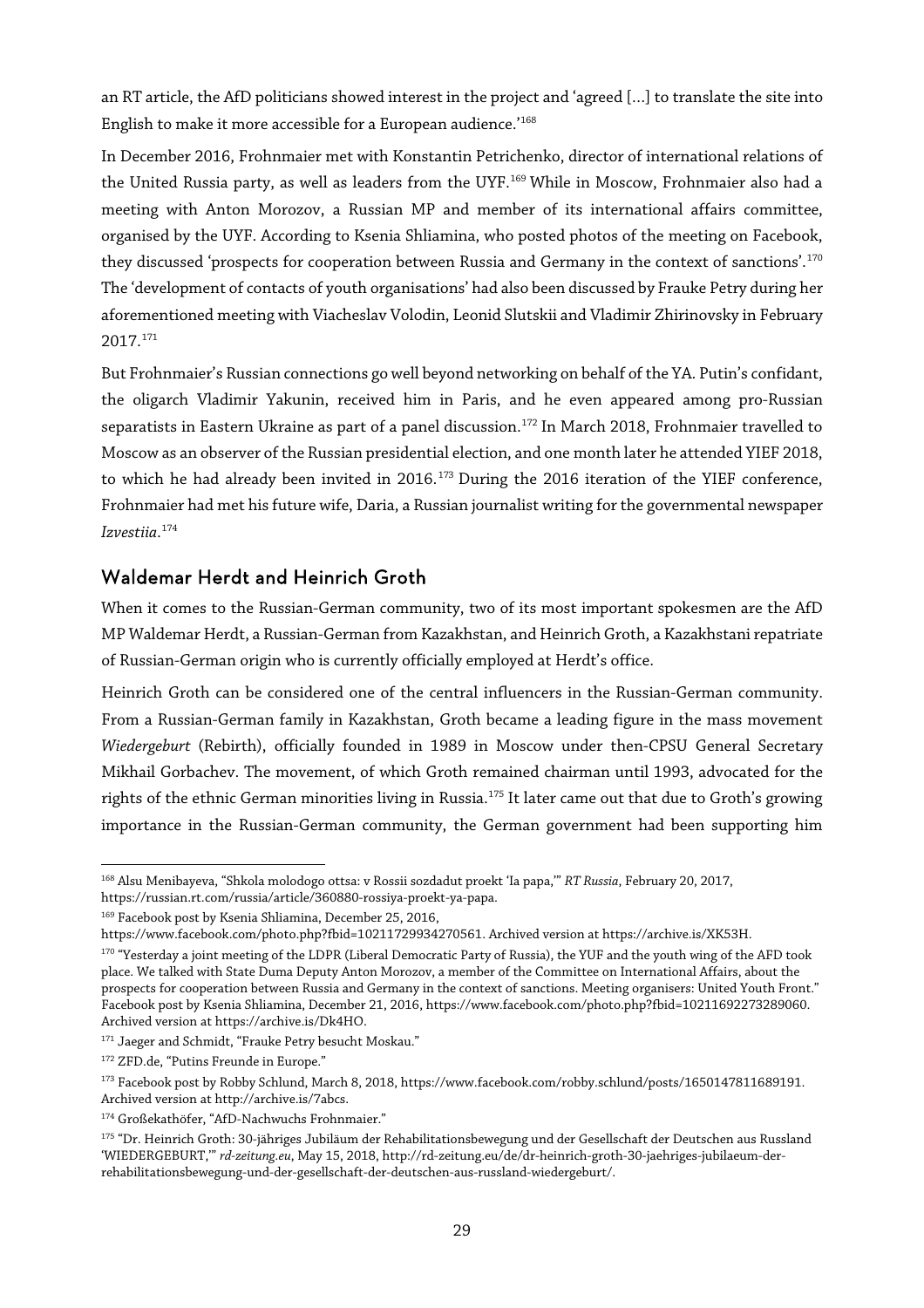financially from at least 1995, [176](#page-29-0) paying him a monthly salary (500 DM) and covering the costs of maintaining his office until 2001.<sup>[177](#page-29-1)</sup> Throughout that time, Groth had repeatedly used his influence to put pressure on the German government, arguing, 'We are native Germans, and we want to be treated accordingly.'

With his excessive demands, Groth divided the *Wiedergeburt* movement. For example, he declared that if the German government would not take greater interest in the community, he would call on the repatriates already living in Germany to vote for the right-wing Republicans or to emigrate to Argentina, with the \$20,000 fee charged by Argentina for each arriving family to be paid by Germany.<sup>[178](#page-29-2)</sup> Yet this rhetoric did not lead the German government to cut off their support. In the mid-1990s, Groth moved to Crimea, where he became a leading figure in the Crimean offshoot of *Wiedergeburt*, the Rebirth Republican Society of the Germans of the Crimea, a support group for Crimean Germans that emerged during the perestroika period, when it became possible for some of the 53,000 Germans evicted from Crimea by Stalin in 1941 to resettle there.<sup>[179](#page-29-3)</sup>

Upon repatriation to Germany in 2002, Groth founded the International Convent of Russian-Germans (*Internationaler Konvent der Russlanddeutschen*, ICRG),[180](#page-29-4) which was behind the now defunct right-wing website Genosse,<sup>[181](#page-29-5)</sup> and tried to gain political influence in the NPD. According to ARD research, Groth is very well integrated into German far-right networks. In January 2016, Groth registered several demonstrations in front of the chancellery in Berlin that brought together several hundred Russian-Germans and right-wing extremists. These demonstrations were organised in connection with what became known as the infamous 'Lisa case'. [182](#page-29-6) The BfV thinks of the Lisa case as a 'disinformation campaign by the Russian authorities'. German counterintelligence had noticed that Russian intelligence services increasingly sought contact with Russian-Germans. The German magazine *Focus*, writing about Berlin security circles, stated that Groth has been targeted by the counterintelligence department of the

<span id="page-29-0"></span> $\overline{a}$ <sup>176</sup> "Deutscher Bundestag: Drucksache 13/5457. Antwort der Bundesregierung auf die Große Anfrage der Abgeordneten Annelie Buntenbach und der Fraktion BÜNDNIS 90/DIE GRÜNEN," Deutscher Bundestag, August 28, 1996, http://dip21.bundestag.de/dip21/btd/13/054/1305457.asc.

<span id="page-29-1"></span><sup>177</sup> Christian Neef, "Spätaussiedler Aus Russland: Putins Propagandist in Deutschland," *Spiegel Online*, February 6, 2016, http://www.spiegel.de/panorama/leute/russlanddeutsche-im-propagandadienst-von-wladimir-putin-a-1075795.html. <sup>178</sup> Ibid.

<span id="page-29-3"></span><span id="page-29-2"></span><sup>179 &</sup>quot;The Society carried out extensive work on the revival of [German] culture: cultural centers, Sunday schools, and the *Hoffnung* newspaper were organized. German broadcasts began to appear on Crimean television and radio, and five German Lutheran evangelical communities were created."—http://deutsche-krim.ru/o-nemeckoy-nka-kryma/. Archived version at https://web.archive.org/web/20180330221308/http://deutsche-krim.ru:80/o-nemeckoy-nka-kryma.

<span id="page-29-4"></span><sup>&</sup>lt;sup>180</sup> "Deutscher Bundestag Drucksache 18/7770. Kleine Anfrage der Abgeordneten Ulla Jelpke, Wolfgang Gehrcke, Christine Buchholz, Inge Höger, Katrin Kunert, Martina Renner, Jörn Wunderlich und der Fraktion DIE LINKE.

Beteiligung von Russlanddeutschen an Demonstrationen gegen Flüchtlinge," Deutscher Bundestag, February 26, 2016, http://dip21.bundestag.de/dip21/btd/18/077/1807770.pdf.

<span id="page-29-5"></span><sup>181</sup> Genosse, http://genosse.su. Archived versions at https://web.archive.org/web/20180330001932/http://genosse.su/; http://archive.li/genosse.su.

<span id="page-29-6"></span><sup>&</sup>lt;sup>182</sup> When in January 2016 a Russian-German girl named Lisa claimed that she had been kidnapped and raped by three foreigners after having gone missing for a day, the case was picked up by Russian officials and media to accuse Germany of tolerating and covering up child abuse, which in turn provoked demonstrations of Russian-Germans in several German cities. Although the police subsequently proved the story was completely made up, the damage had been done: even Russian foreign minister Sergey Lavrov gave a public statement accusing the German government of covering up the case. See Stefan Meister, "The 'Lisa Case': Germany as a Target of Russian Disinformation," NATO Review, 2016,

https://www.nato.int/docu/review/2016/Also-in-2016/lisa-case-germany-target-russian-disinformation/EN/index.htm.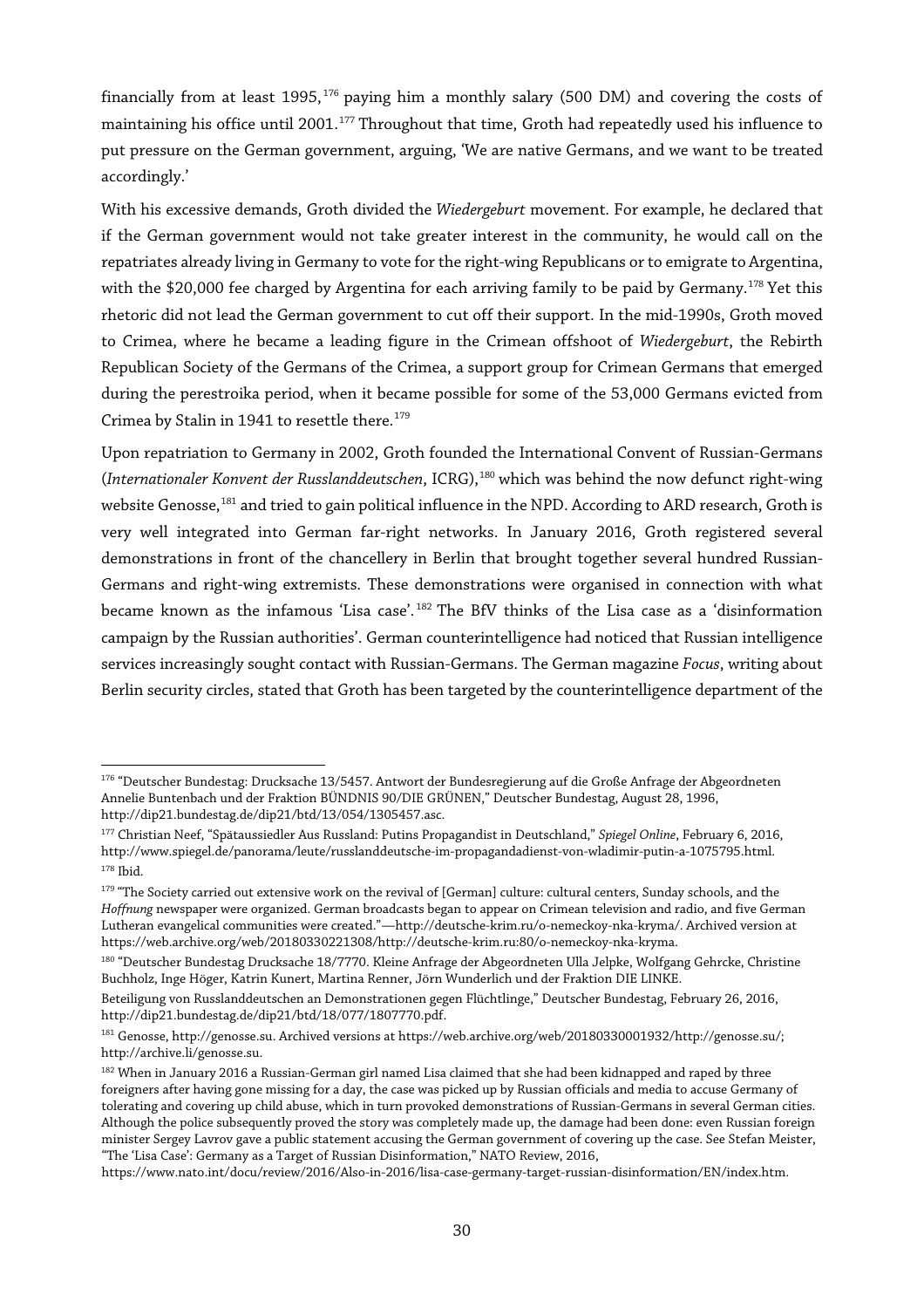BfV for some time.[183](#page-30-0) When asked about his connection to Groth, Herdt told *Focus*, 'As the grandfather of the Russian-German movement, he is a very important person.' According to Herdt, he got to know Groth in the context of the 'For the German Homeland!' Coordinating Center for Russian Germans (*Koordinierungszentrum der Rußlanddeutschen 'Für die deutsche Heimat!'*), founded in January 2017 with the aim of winning Russian-German voters over to the AfD, of which Groth had become the head.<sup>[184](#page-30-1)</sup> Groth also plays a role in the current German debate around several secret consultations between AfD functionaries and BfV head Hans-Georg Maaßen. According to AfD party chairman Alexander Gauland, the latter had contacted Maaßen when the suspicion arose that Heinrich Groth could be a 'Russian influence agent' in the AfD parliamentary group. Two weeks later, Gauland received an all-clear signal from Maaßen; Groth subsequently signed an affidavit asserting he had never worked for the Russian secret services.<sup>[185](#page-30-2)</sup>

Perhaps due to the mounting questions about Groth's role within the AfD, in October 2017, the ICRG gave Herdt a mandate to represent the interests of the Russian-German community in the AfD, signed by Groth.<sup>[186](#page-30-3)</sup> On 29 April 2018, during the celebrations of the 30<sup>th</sup> anniversary of the Crimean Rebirth movement, the establishment of the People's Council of Russian-Germans (*Volksrat der Russlanddeutschen*) was announced, with AfD MP Waldemar Herdt elected its head. [187](#page-30-4) According to Herdt, the main tasks of the People's Council are 'the coordination, promotion and pooling of all political and social activities of the Russian-German ethnic group'.<sup>[188](#page-30-5)</sup> A photo posted by Herdt on Facebook shows that many high-ranking officials and diplomats from Russia and several CIS states, as well as AfD MPs, were present at the celebration during which the People's Council's resolution was adopted.<sup>[189](#page-30-6)</sup>

Herdt also used Groth's far-right platform, Genosse, to lobby for the AfD, on which he attacked the powers-that-be, particularly emphasising the betrayal of the CDU/CSU: 'Today we see that the destruction of the German people and their state became part of the devilish plan of the left-liberal and

 $\overline{a}$ <sup>183</sup> "AfD beschäftigt prorussischen Propagandisten im Bundestag," *FOCUS Online*, February 24, 2018,

<span id="page-30-0"></span>https://www.focus.de/magazin/archiv/politik-afd-beschaeftigt-prorussischen-propagandisten-im-

bundestag\_id\_8514047.html.

<span id="page-30-1"></span><sup>184</sup> Ibid.

<span id="page-30-2"></span><sup>185</sup> "Verfassungsschutz und AfD: Gauland berichtet von drei Gesprächen mit Maaßen," *Der Spiegel*, September 11, 2018, http://www.spiegel.de/politik/deutschland/afd-alexander-gauland-berichtet-von-drei-gespraechen-mit-hans-georg-maassen-

a-1227567.html.

<span id="page-30-3"></span><sup>186</sup> "Obrashchenie deputata Bundestaga Val'demara Gerdta. Mandat doveriia," Genosse, http://genosse.su/main/1697 obraschenie-deputata-bundestaga-valdemara-gerdta-mandat-doveriya.html. Archived version:

https://web.archive.org/web/20180201210242/genosse.su/main/1697-obraschenie-deputata-bundestaga-valdemara-gerdtamandat-doveriya.html.

<span id="page-30-4"></span><sup>187</sup> "Volksrat gegründet, AfD-Mann führt: Neuenkirchener Herdt ist Vorsitzender der Russlanddeutschen," *Osnabrücker Zeitung*, May 21, 2018, https://www.noz.de/lokales/neuenkirchen-voerden/artikel/1214969/neuenkirchener-herdt-istvorsitzender-der-russlanddeutschen-1.

<span id="page-30-5"></span><sup>188</sup> Ibid.

<span id="page-30-6"></span><sup>189</sup> Among them one may notice Roman Vassilenko, deputy foreign minister of Kazakhstan; Bolat Nussupov, ambassador of Kazakhstan to Germany; Sergej Netschajew, ambassador of Russia to Germany; Heinrich Groth, chairman of the Rebirth association; Valeri Dill, Chairman of the People's Council of Germans in Kyrgyzstan; Ganbat Bontoi Damba, ambassador of Mongolia to Germany; and AfD MP Wilhelm von Gottberg.

Facebook post by Waldemar Herdt, July 16, 2018,

https://www.facebook.com/WaldemarHerdtMdB/photos/a.530696600631839.1073741828.498777540490412/6241921212 82286/?type=3&theater. Archived version at http://archive.is/pFv9c. "The participants, among them Members of Parliament, two members of the Berlin State Parliament, a large number of representatives of the Russian-German association for the AfD, as well as several AfD members, adopted the resolution of the People's Council of the Russian-Germans." Waldemar Herdt's website, https://www.waldemar-herdt.de/newpage4.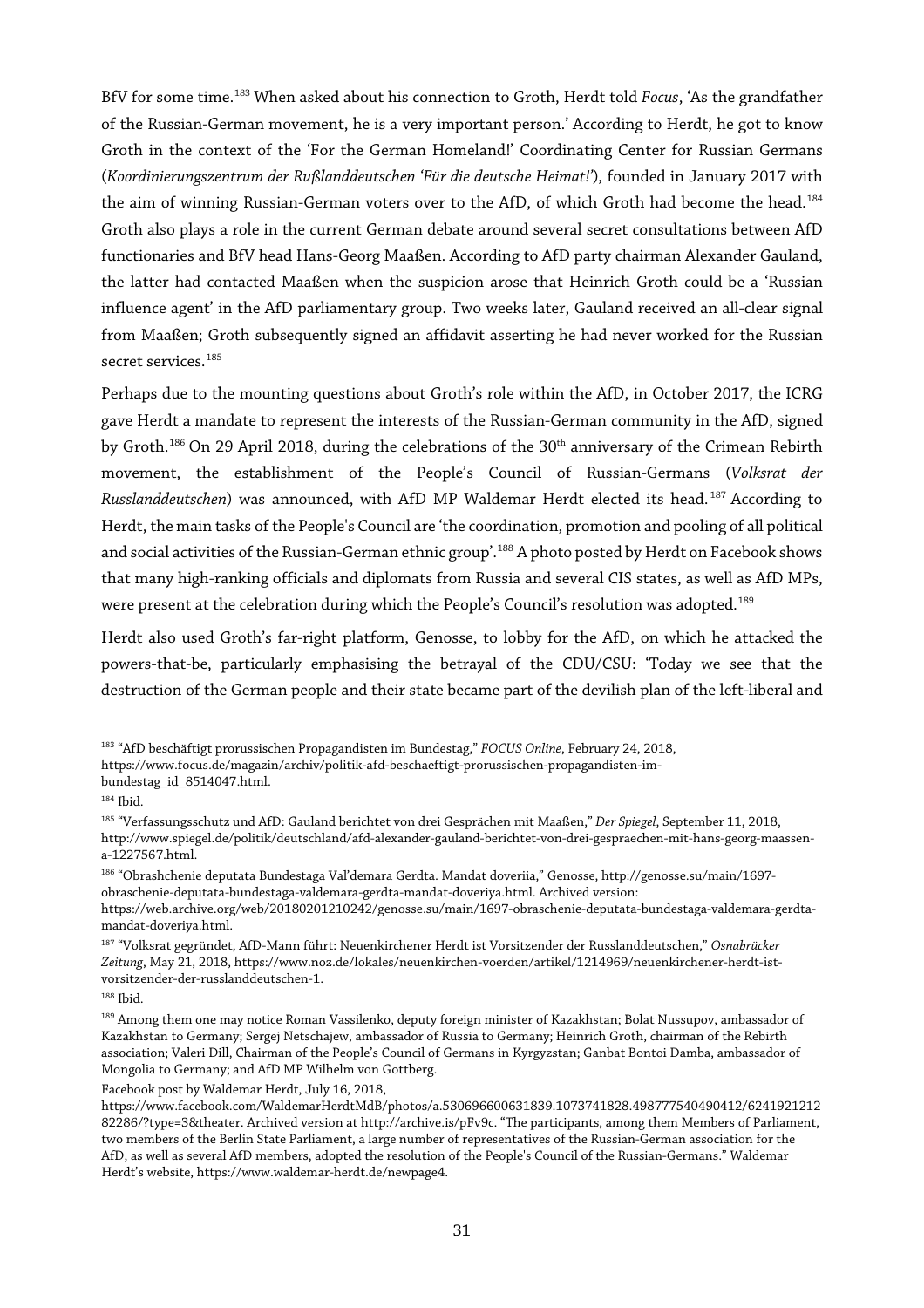globalist forces of the political elites of the West engaged in the destruction of the Christian world and European civilisation as a whole.'[190](#page-31-0)

#### Tobias Pfennig

Tobias Pfennig, who calls himself Tobias Nase on social media, is a resident of Munich and currently head of the pseudo-antifascist Anti-Imperialist Action (*Anti-Imperialistische Aktion*, AIA). Although the organisation pretends to be on the far left, Pfennig openly venerates dictatorial figures such as Stalin, Assad, Gaddafi, and Saddam Hussein. Pictures of him in a delegation with Bashar al-Assad<sup>[191](#page-31-1)</sup> or at Ramzan Kadyrov's recent mega-event in honour of the 200<sup>th</sup> anniversary of Grozny show how close he sometimes comes to his dictatorial role models. Pfennig's social media activity indicates that he is constantly travelling to Russia and Donbas to hook up with pro-Russian far-left and far-right radical and paramilitary groups, as well as to attend conferences and demonstrations. He is in frequent contact with Yurii Kofner, and is also mentioned as a member of Kofner's AMES, where he is introduced as 'Head of the Antiimperialistische Aktion, the biggest left-wing anti-imperialist movement in Germany'.<sup>[192](#page-31-2)</sup>

An anonymous interview from 2015 gives a good sense of the AIA's ideological self-placement within Germany's political left, which it decries as 'reformist, capitalist, pro-imperialist, revisionist or all of the above'.[193](#page-31-3) An article in *The Interpreter* had the following to say about the AIA:

The ideology of the 'anti-imps', as they are called in Germany, can be briefly summarized as follows: radical anti-Americanism, a partiality to conspiracy theories, covert (and sometimes overt) anti-semitism, and thoroughly uncritical support for all regimes opposed to the United States and Israel. The official flag of Antiimperialistische Aktion resembles the antifascist flag, but instead of a red-and-black banner in a circle, it depicts the flag of the USSR and the 'anti-imperialist' regime which they currently love most. There are variations depicting the flags of Libya, Syria, and Palestine. There has recently appeared an 'anti-imperialist' flag on which the Soviet flag is accompanied by the two-headed Novorossiya eagle, and the pantheon of antifascist and anti-imperialist heroes was supplemented not only by Strelkov and Mozgovoi, but also by Ramzan Kadyrov.[194](#page-31-4)

There is no information about the size of the organisation, but with 25,000 followers on Facebook it seems very well networked.<sup>[195](#page-31-5)</sup> It is unclear when exactly the AIA was established. The first references to its activities appeared in 2012, when the group organised its first rallies. A notable example was in 2012, in the framework of the traditional 1 May demonstrations in Munich, where Pfennig made a speech in

<span id="page-31-0"></span> $\overline{a}$ <sup>190</sup> Genosse, "Obrashchenie deputata Bundestaga."

<span id="page-31-1"></span><sup>191</sup> Facebook post by Tobias Nase, February 9, 2018, https://www.facebook.com/photo.php?fbid=571448073206463. Archived version: http://archive.is/J10yT.

<span id="page-31-2"></span><sup>192</sup> See "Members," Greater Europe, http://greater-europe.org/members.

<span id="page-31-3"></span><sup>193</sup> "Interview with German Group—Antiimperialistische Aktion," *Donbass Föreningen (blog)*, October 6, 2015,

https://donbassforeningen.wordpress.com/2015/10/06/interview-with-german-group-antiimperialistische-aktion/. Archived version at http://archive.is/oQhNz.

<span id="page-31-4"></span><sup>194</sup> "'Novorossiya's' 'Leftist' Friends," *The Interpreter*, May 30, 2015, http://www.interpretermag.com/novorossiyas-leftistfriends/.

<span id="page-31-5"></span><sup>195</sup> Facebook page of the Anti-Imperialistische Aktion. https://www.facebook.com/antiimperialistische.aktion/.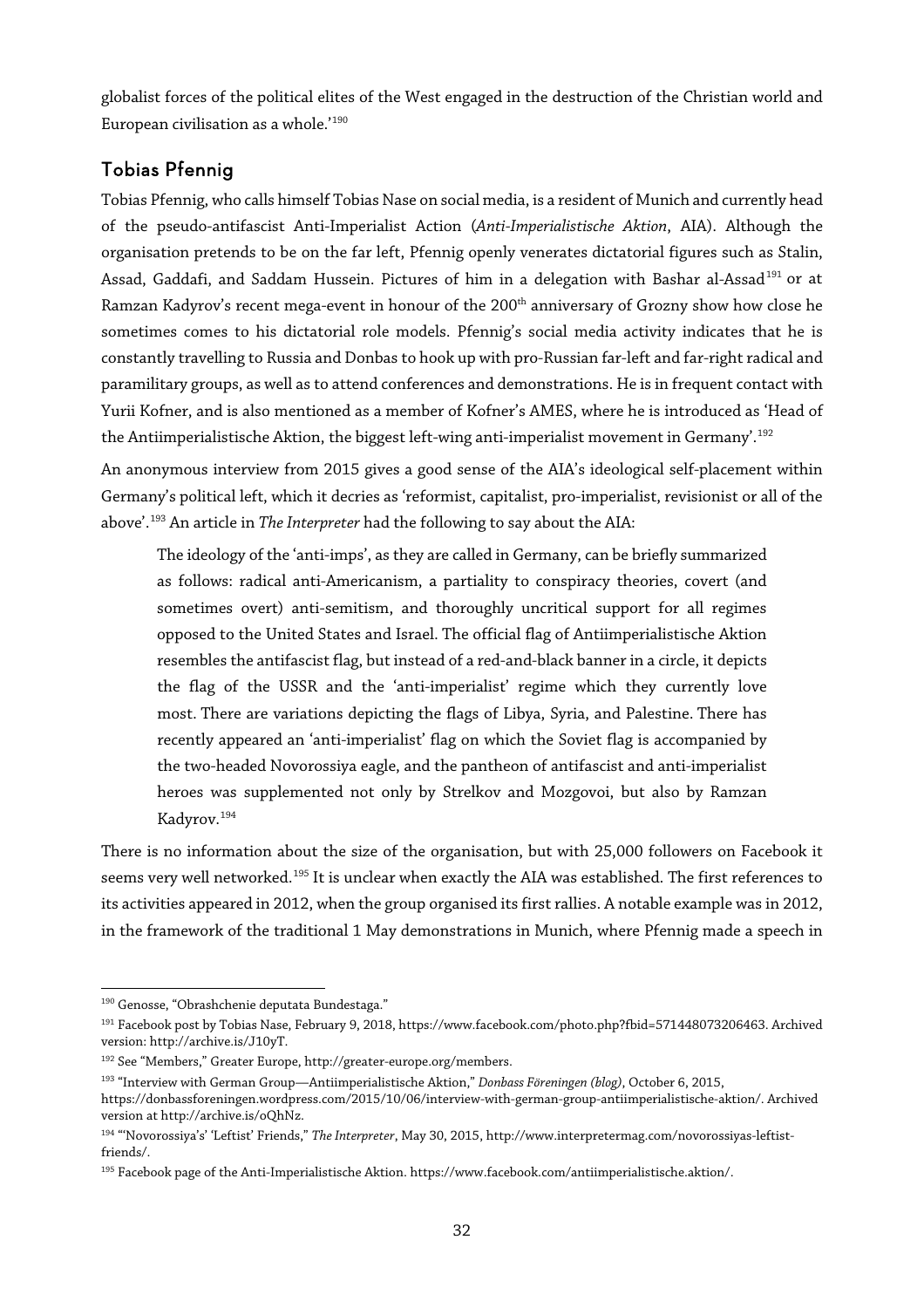solidarity with Muammar Gaddafi.[196](#page-32-0) As early as 2014, the AIA had contacts with separatists in Donetsk, among them Margarita Seidler, a German volunteer fighting with the militias of the warlord Igor Strelkov.[197](#page-32-1) The AIA published a video on its YouTube channel in which Seidler talked about the crash of MH17.<sup>198</sup> According to the expert Matrochka Blog, they were put in contact by one Evelin Piètza,<sup>[199](#page-32-3)</sup> a pro-Russian figure who has appeared on several important cross-front platforms and who, like Pfennig, seems to be drawn to initiatives that unite anti-American and Russophile individuals from the German far right and far left. These include the so-called 'Vigils for Peace' (*Mahnwachen*),[200](#page-32-4) a weekly anti-NATO 'peace' demonstration that brings together decisively pro-Russian proponents, and the Endgame movement (Engaged Democrats against the Americanisation of Europe*; Engagierte Demokraten gegen die Amerikanisierung Europas*, formerly PEGADA), a fiercely anti-American initiative.[201](#page-32-5) Piètza has also been featured on RT commenting on the MH17 crash.<sup>[202](#page-32-6)</sup>

Pfennig's first traceable visits to Donbas took place around April 2015, when he was featured in an interview on RT expounding about his experiences giving 'humanitarian aid' to people in eastern Ukraine.<sup>[203](#page-32-7)</sup> One month later, he participated in the Third Anti-Fascist Congress in Donetsk.<sup>[204](#page-32-8)</sup> Since 2016, the latter has named Kofner's AMES as a 'participating organisation'.<sup>[205](#page-32-9)</sup> These were followed by a multitude of other visits in the region. Just recently, Pfennig was in Luhansk, where he appeared together with RT journalist Donald Courter<sup>[206](#page-32-10)</sup> and members of the Central Committee of the US organisation Students and Youth for a New America,<sup>[207](#page-32-11)</sup> posing in front of a Stalin painting with a flag sporting Assad's portrait. The caption of the picture posted on Facebook reads, 'With Stalin + Assad in

<span id="page-32-3"></span><sup>199</sup> Facebook page of Evelin Piètza, https://www.facebook.com/ReinaDeLosDuendes.

 $\overline{a}$ 

https://web.archive.org/web/20140714195813/https://protestinstitut.files.wordpress.com/2014/06/occupy-

<span id="page-32-0"></span><sup>196</sup> At the time, the AIA was accompanied by another group called AnaRKomM—Anarchist Soviet Communists Munich (*Anarchistische Rätekommunisten München*). "Grüne Ballons für Libyen—Soliaktion in München," YouTube video, 2:00, posted by "Anti-Imperialistische Aktion," March 28, 2012, https://www.youtube.com/watch?v=odFzhElT4RU.

<span id="page-32-1"></span><sup>197</sup> "E. Ukraine Forces Close-Up: Meet Margarita Seidler, Female Voice for Strelkov's Cause," *RT International*, May 3, 2015, https://www.rt.com/op-ed/254649-margarita-seidler-volunteer-strelkov-battalion/.

<span id="page-32-2"></span><sup>&</sup>lt;sup>198</sup> "Margarita Seidler, Donetsk—Wer ist schuld am Absturz der Boeing 777," YouTube video, 8:32, posted by "Anti-Imperialistische Aktion," July 21, 2014, https://www.youtube.com/watch?v=XGHUvG\_wzQo.

<span id="page-32-4"></span><sup>200</sup> The Center for Technology and Society (*Zentrum Technik und Gesellschaft*) at the Technical University of Berlin conducted a survey among the "Vigils for Peace" participants. According to the results, 38% of participants identified themselves more with the left, while 39% rejected the left-right political schema entirely. Among their preferred parties were The Left, the Pirate Party, and the Alternative for Germany. A third of participants said they did not vote. Priska Daphi et al., "Occupy Frieden—Eine Befragung von Teilnehmer/innen der "Montagsmahnwachen für den Frieden," Zentrum Technik und Gesellschaft an der Technischen Universität Berlin, archived version at

frieden\_befragung-montagsmahnwachen\_protestinstitut-eu1.pdf, 18 and 19. See also the website of the Vigils for Peace initiative, https://mahnwachen.info/.

<span id="page-32-5"></span> $^{201}$  Facebook page of the Endgame movement, https://www.facebook.com/EnDgAmEU.

<span id="page-32-6"></span><sup>202</sup> "MH17-Leak: Warum schweigt die Bundesregierung?" *RT Deutsch*, November 24, 2014, https://deutsch.rt.com/6935/derfehlende-teil/der-fehlende-part-mh17-leak-warum-schweigt-die-bundesregierung-e09/.

<span id="page-32-7"></span><sup>&</sup>lt;sup>203</sup> "Ostukraine—zwischen Bomben und humanitärer Hilfe," YouTube video, 13:52, posted by "RT Deutsch," March 29, 2015, https://www.youtube.com/watch?v=pH58HyihQJc.

<span id="page-32-8"></span><sup>204</sup> "IIIe congrès antifasciste de Donetsk," *Novorossia Today*, May 18, 2015, http://novorossia.today/iiie-congres-antifascistede-donetsk/. Archived version at http://archive.is/mAzx4.

<span id="page-32-9"></span><sup>205</sup> That is, organisations that participated in the 4th International Anti-Fascist Conference, http://antifascist-

conference.antiimp.org/index.php?module=organisations. Archived version at http://archive.is/r8kMZ.

<span id="page-32-10"></span><sup>206</sup> Facebook page of Donald Courter, https://www.facebook.com/DonCourter.

<span id="page-32-11"></span><sup>207</sup> Students and Youth for a New America, https://www.synamerica.com/.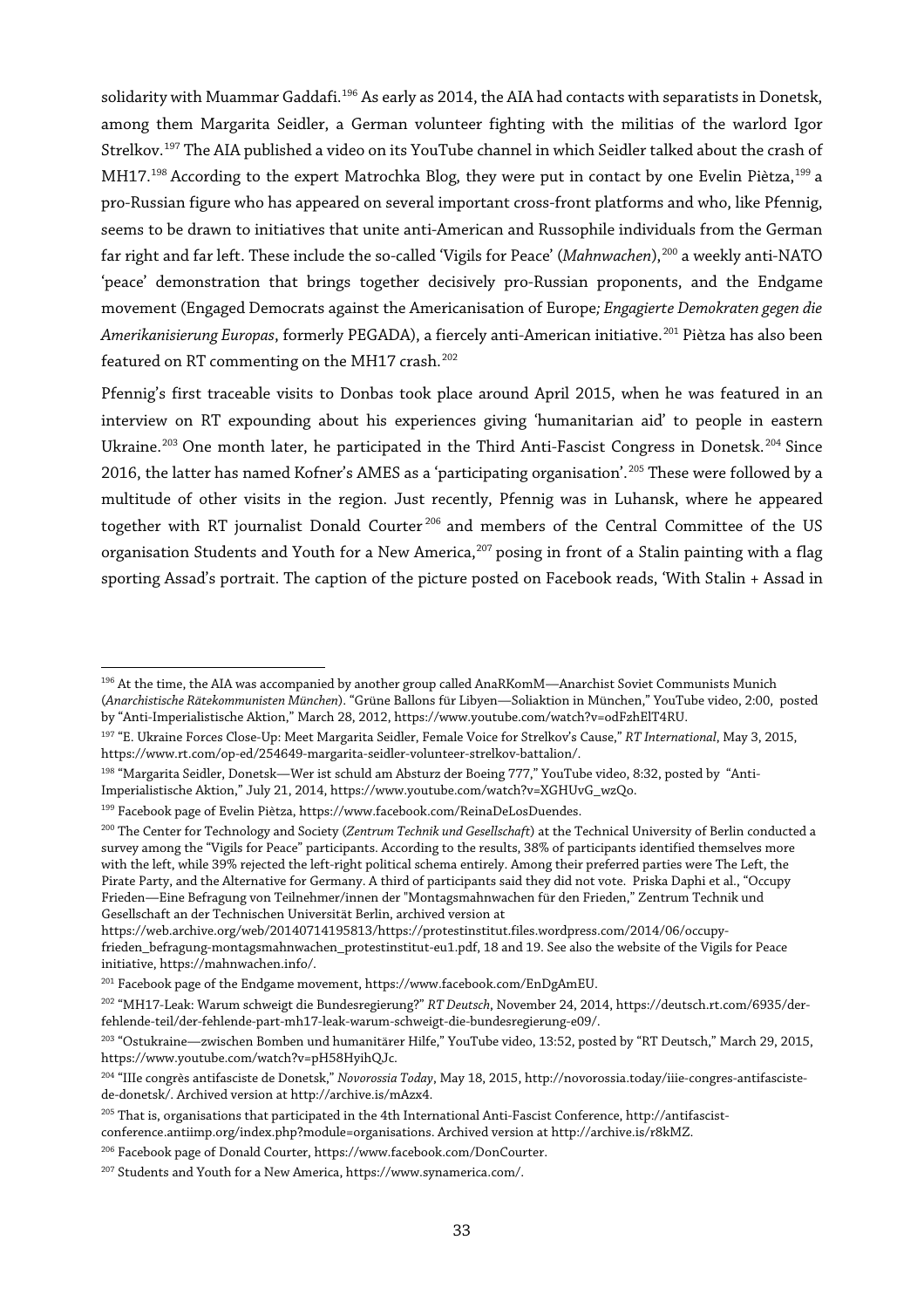Luhansk'.<sup>[208](#page-33-0)</sup> Courter is also the manager of the cross-front Molotov Club,<sup>[209](#page-33-1)</sup> which recently hosted a conference featuring Pfennig along Kris Roman of the far-right neo-Eurasianist Euro-Rus group.<sup>[210](#page-33-2)</sup>

Whenever Pfennig is not in Donbas or Russia, he can be seen at relevant demonstrations or conferences in Germany and elsewhere in Europe. In October 2015, he appeared at the International Anti-Fascist Forum in Greece with Sergey Markhel from the Rodina party, a driving force behind the international platform Global Rights of Peaceful People.<sup>[211](#page-33-3)</sup> In 2015 and 2016, the AIA attended several demonstrations against Western intervention in Syria and in support of Bashar al-Assad.<sup>[212](#page-33-4)</sup> The organisation also participates regularly in counter-demonstrations in the framework of the Munich Security Conference, another platform where elements of the German far right and far left meet under an anti-American, and particularly anti-NATO, banner. Die Linke politician Andreas Maurer,<sup>[213](#page-33-5)</sup> as well as the Identitarian Alexander Markovics from the Austrian Suworow Institute,<sup>[214](#page-33-6)</sup> have been spotted at these rallies.

The AIA has also established contacts with members of the Identitarian movement. In 2016, the AIA prepared a presentation on 'Putinism' with the Identitarian Movement Bavaria.<sup>[215](#page-33-7)</sup> Pfennig has further appeared with Austrian Identitarian and Suworow Institute spokesman Alexander Markovics on several occasions. The earliest of these was the 2017 conference 'Global Politics, Their Agenda and How to Protect International Peace' in the framework of the 19th World Festival of Youth and Students in Sochi.[216](#page-33-8) A photo of the two that Markovics posted on Facebook is captioned, 'With Tobias Nase of the Anti-Imperialist Action at the 19th WFYS. Cross-front for a multipolar world and against the American Empire! How many people will get upset about this picture? PS: No, I did not change sides.' The conference participants also included Daria Dugina and Andrew Kovalenko, both important figures in the Russian neo-Eurasianist orbit.<sup>[217](#page-33-9)</sup> On 21 April 2018, Pfennig, Markovics, Patrick Poppel, and Alfred Almeder appeared together in the context of a discussion panel hosted by the Suworow Institute, entitled 'Cross-Front, Anti-Imperialism and Refugee Crisis'. The caption of the image posted on Facebook reads: 'Left and Right discussed the connection between Western imperialism and mass immigration.'[218](#page-33-10)

 $\overline{a}$ 

https://www.facebook.com/intnatMolotovClub/videos/190801048213895/.

<sup>208</sup> Photo posted by Tobias Nase on Facebook, June 30, 2018,

<span id="page-33-0"></span>https://www.facebook.com/photo.php?fbid=651791678505435&set=a.107388272945781. Archived version at http://archive.is/8wkUH.

<span id="page-33-1"></span><sup>209</sup> Facebook page of the Molotov Club, https://www.facebook.com/intnatMolotovClub/. Archived version at http://archive.is/kjw7l.

<span id="page-33-2"></span><sup>210</sup> Video posted on the Facebook page of the Molotov Club, May 1, 2018,

<span id="page-33-3"></span><sup>211</sup> "International Antifascist Forum," Fact.International, October 14, 2015, http://fact.international/2015/10/internationalantifascist-forum/. Archived version at http://archive.is/MQ92P.

<span id="page-33-4"></span><sup>212</sup> Facebook post by Tobias Nase, August 23, 2016, https://www.facebook.com/photo.php?fbid=308473222837284. Archived version at http://archive.is/jeXgs.

<span id="page-33-5"></span><sup>213</sup> <https://matrochka.wordpress.com/2016/08/15/rechte-allianzen-aufdecken/#jp-carousel-39010> (website no more active). <sup>214</sup> Facebook post by Alexander Markovics, February 17, 2018,

<span id="page-33-6"></span>https://www.facebook.com/photo.php?fbid=2079939862024018. Archived version at http://archive.is/oxyJd.

<span id="page-33-7"></span><sup>215</sup> "Rechte Allianzen aufdecken!" Antifa Aufbau, http://antifa-aufbau.de/portfolio/rechte-allianzen-aufdecken/. Archived version, http://archive.is/I6iu9.

<span id="page-33-8"></span><sup>216</sup> Photo posted by Alexander Markovics on Facebook, October 20, 2017,

https://www.facebook.com/photo.php?fbid=1917664538251552. Archived version at http://archive.is/urD4v.

<span id="page-33-9"></span><sup>217</sup> Facebook post by Daria Dugina (Dari Dashjbh Dashjbhtp), October 24, 2017,

https://www.facebook.com/photo.php?fbid=1485678238167639. Archived version at http://archive.is/RVQvU.

<span id="page-33-10"></span><sup>&</sup>lt;sup>218</sup> Photo posted by the Suworow Institute on Facebook, April 22, 2018,

https://www.facebook.com/Suworow.Institut/photos/a.775308515860591/1801851009872998/. Archived version at http://archive.is/DyY7l.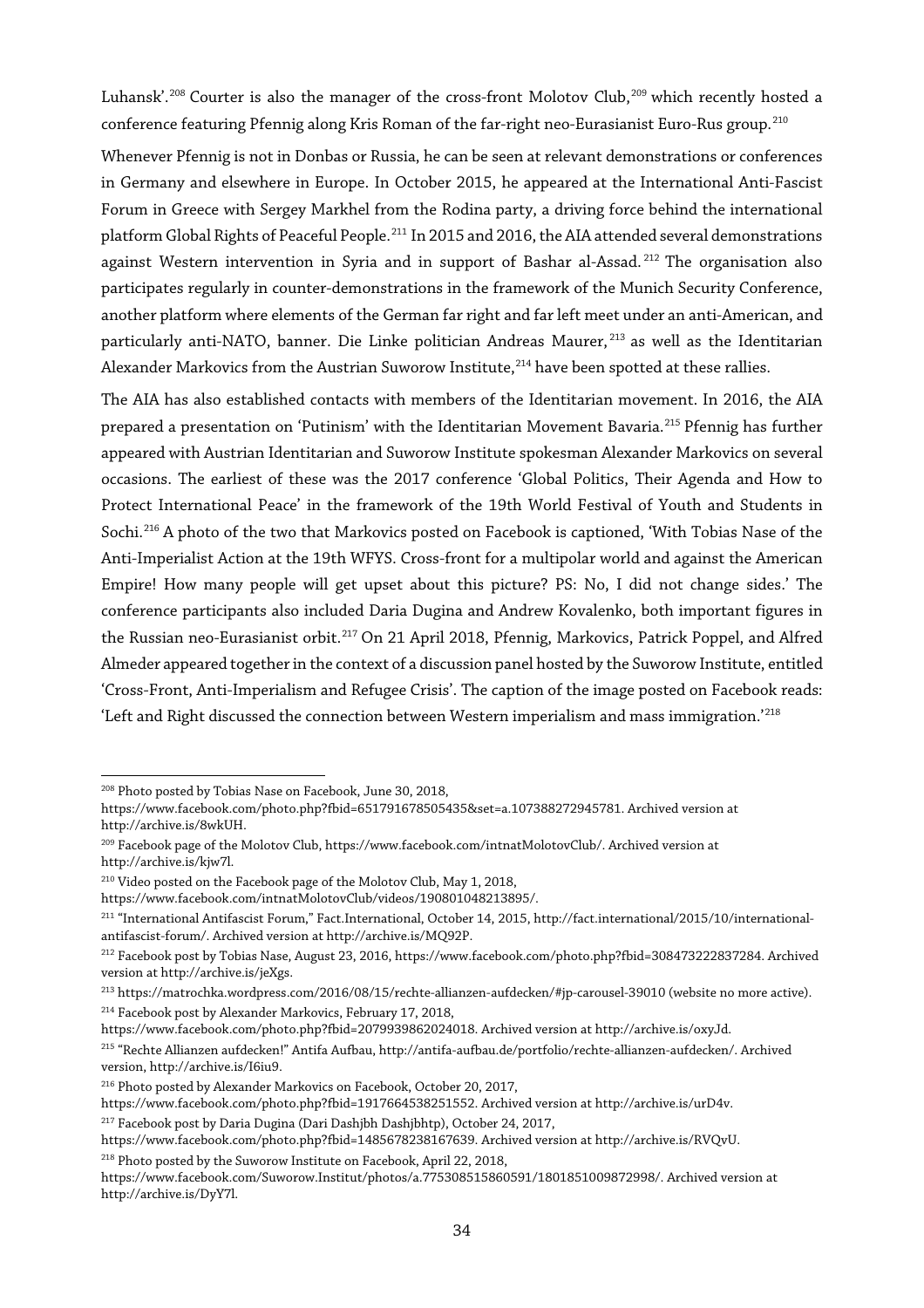While the term 'cross-front', used by the members of this movement themselves, goes some way toward helping us grasp this ostensible collaboration between proponents of the far right and far left, it has substantial shortcomings. On the one hand, the main actors in the Russophile network described above—such as Alexander Maurer and Tobias Nase—cannot really be described as 'left' in the first place. Furthermore, the majority of this younger generation of Russophile Germans and Austrians—such as Markus Frohnmaier, Manuel Ochsenreiter, Patrick Poppel, Alexander Markovics, Yurii Kofner, Philipp Liehs and Maximilian Dvorak-Stocker—are from the extreme right. Thus, this network appears to be more of a 'fake cross-front'. The idea behind this could be to pretend that there is consensus between the far right and far left with regard to countering the dominance of the United States, NATO and Israel.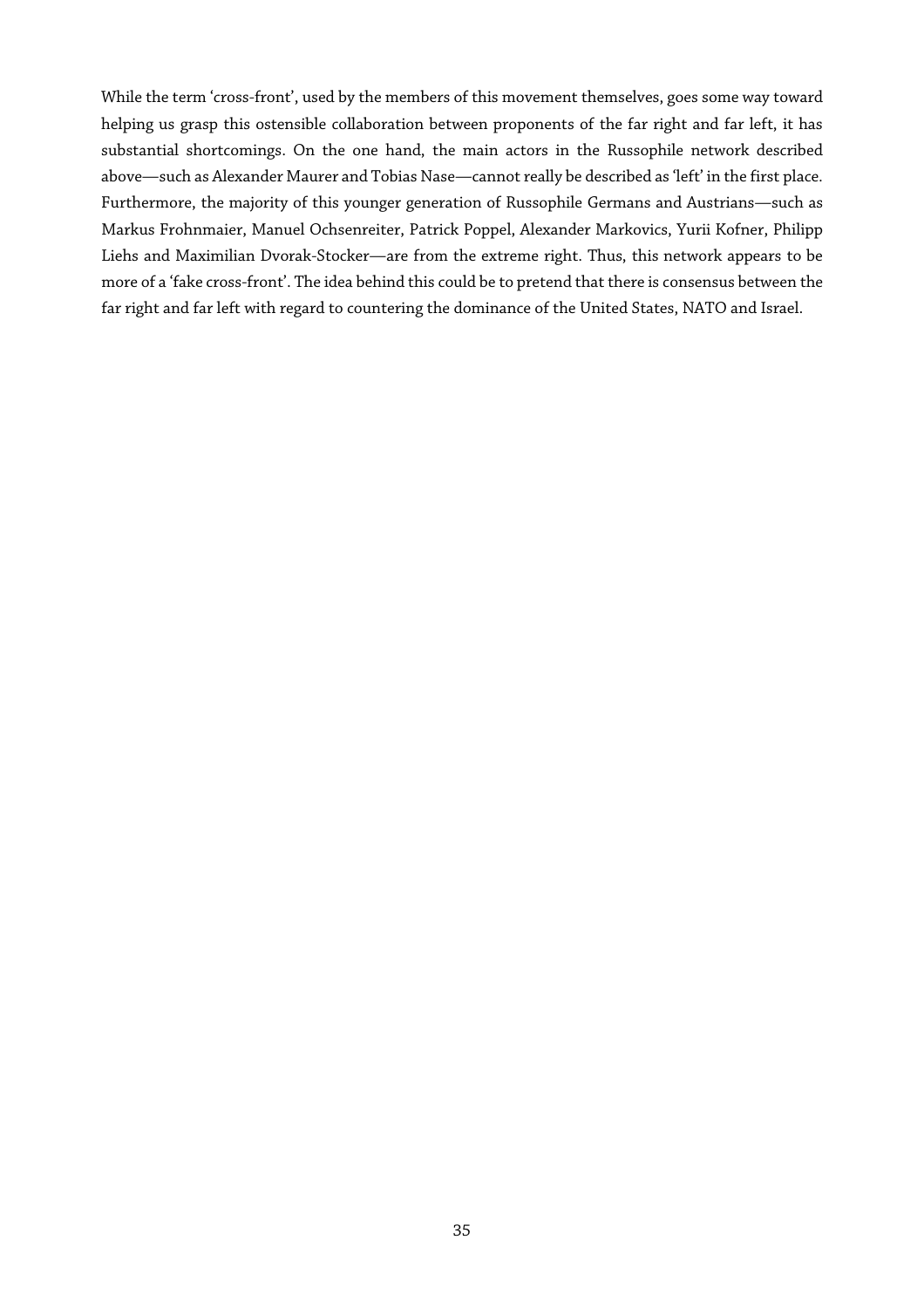# THE SUBCULTURE ECOSYSTEM: NIGHT WOLVES, SYSTEMA AND MIXED MARTIAL ARTS

With the fall of the Iron Curtain, Russian and German far-right subcultures began to cross-fertilise one another. This concerns particularly the neo-Nazi milieu, with groups such as White Rex, as well as the hooligan and biker scene, most notably the Russian Night Wolves (NW), which has offshoots in both countries. A unifying element of these scenes is their affinity for Mixed Martial Arts (MMA), particularly the Russian martial arts techniques of Systema and Sambo, which enjoy ever-increasing popularity in Germany.

#### Biker Clubs and Systema Martial Arts

One of the best-known of these groups is the motorcycle club Night Wolves (NWs), the first official biker club of the USSR, for a time patronised by Vladimir Putin himself. The club, ruled with an iron hand by Alexander Zaldostanov since the early 1990s, can be classified as a patriotic, nationalist, anti-Western, Russian Orthodox, patriarchal and homophobic paramilitary organisation. As of 2014 the club, to which only men are admitted, had around 5,000 members in 15 countries.<sup>[219](#page-35-0)</sup>

The NWs are fairly well researched. Lauder classified them as a tool of Russian 'Non-Linear Warfare' (NLW) exemplifying 'a larger trend by the Russian government to outsource activities to non-state actors that are traditionally conducted by state intelligence and defence entities'.<sup>[220](#page-35-1)</sup> By this he meant that the NWs represented 'a carefully curated facade meant to provide a semblance of rebelliousness, all while the group serves as a tool of the state'.

A few years after the biker gang began forming in 1983 among rock music fans and motorcycle enthusiasts, the club became dominated by former surgeon Alexander Zaldostanov. Upon marrying a German citizen in 1985, Zaldostanov moved to Germany for a few years.<sup>[221](#page-35-2)</sup> While working in the former West Berlin as a bouncer at the Schöneberg punk rock club Sexton, he became acquainted with the local Hells Angels scene.<sup>[222](#page-35-3)</sup> Upon his return to the Soviet Union in 1991, Zaldostanov created an impressive corporate empire built on his experiences in Germany. He opened his own Sexton club and started a very lucrative business selling biker gear. His position gained him de facto control of the motorcycle scene in Russia at the time, and his open appraisal of Boris Yeltsin guaranteed the NWs political protection. In August 1991, the NWs appeared for the first time as 'mercenaries' of the Kremlin, defending it from an attempted communist coup.<sup>[223](#page-35-4)</sup> During the 1990s the NWs were still oriented toward the Danish Hells Angels, with which Zaldostanov maintained close relations, and had a rather pro-Western outlook. It was not until the beginning of the 2000s that the NWs began to transform into a state-affiliated patriotic

<span id="page-35-0"></span> $\overline{a}$ <sup>219</sup> In Russia, Ukraine, Latvia, Germany, Bulgaria, Romania, Serbia, Australia, Slovakia, Belarus, Philippines, Bosnia and Herzegovina, Montenegro, Czech Republic and Macedonia.

<span id="page-35-1"></span><sup>&</sup>lt;sup>220</sup> Matthew A. Lauder, "Wolves of the Russian Spring': An Examination of the Night Wolves as a Proxy for the Russian Government," *Canadian Military Journal* 18, no. 3 (Summer 2018), https://www.eurasiareview.com/07072018-wolves-of-therussian-spring-examination-of-night-wolves-as-proxy-for-russian-government-analysis/.

<span id="page-35-2"></span><sup>&</sup>lt;sup>221</sup> His wife Mathilde is, according to various Russian sources, the daughter of a director of the Stuttgart Mercedes-Benz company.

<span id="page-35-3"></span><sup>222</sup> Stefan Scholl, "Rocker mit Putins Ruhmesorden," *Berliner Zeitung*, April 15, 2015, https://www.berlinerzeitung.de/nachtwoelfe-chef-alexander-saldostanow-rocker-mit-putins-ruhmesorden-896918.

<span id="page-35-4"></span><sup>&</sup>lt;sup>223</sup> Lauder, "'Wolves of the Russian Spring," 8.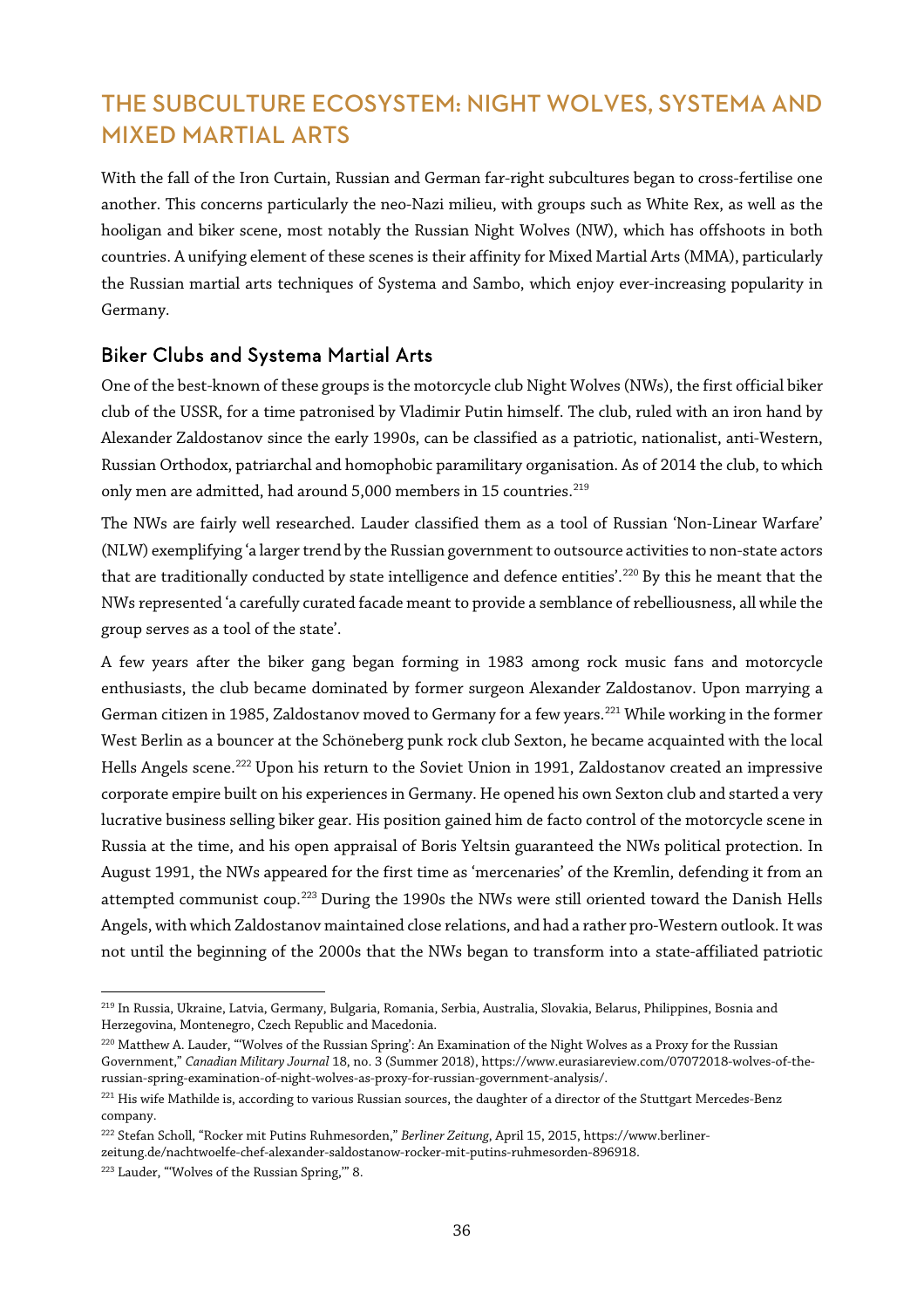and nationalistic organisation. This turn is often claimed to be due to Zaldostanov's adoption of the Russian Orthodox faith after an accident: he reportedly met an Orthodox priest who told him that he must save Russia.<sup>[224](#page-36-0)</sup>

With this reorientation, Putin's grey cardinal, Vladislav Surkov, began to take an interest in the NWs. (Lauder co-credits Surkov with the conceptualisation of NLW, together with General Valerii Gerasimov, the Chief of the General Staff of the Russian Armed Forces.)<sup>[225](#page-36-1)</sup> Surkov organised and financed NW concerts, arranged for television appearances and brought them to the attention of Vladimir Putin, who has since appeared with Zaldostanov in public many times.<sup>[226](#page-36-2)</sup> The NWs regularly host spectacular shows, attracting tens of thousands of people, featuring a peculiar mix of hyper-patriotic and religious kitsch, martial aesthetics and personality cult, including Stalin speeches, and mock battles. With the appearance of the feminist group Pussy Riot in 2012, the NWs reappeared as defenders of the powers-that-be. Following the now-infamous punk prayer, NWs demonstratively protected Russian Orthodox churches from any future desecrations. By 2014, NW members had become involved in military operations in Crimea, 'collecting intelligence, distributing propaganda, organizing protest and self-defence units, and coordinating with Russian Special Operations Forces', as well as conducting 'joint operations with the Spetsnaz units', according to Lauder.<sup>227</sup> In Europe, they have attempted to become an active paramilitary organization in several Central European countries.<sup>[228](#page-36-4)</sup>.

There are various contact points between the Russian NWs and their Germans sympathisers. They most visibly converge in the so-called Victory Ride to Berlin. This ride, which has been taking place since 2015, celebrates the Soviet Union's victory over Nazi Germany, following the 6,000-kilometer route taken by the Red Army across Eastern and Central Europe during the Second World War. The closing event takes place at the Treptow war memorial in Berlin, bringing together German and Russian NW groups as well as supporters from all over Germany. Among these supporters are members of the Druzhba initiative, an explicitly anti-American and Russophile German network that organises 'peace trips' to Russia. Its head, Rainer Rothfuss, a frequent traveller to Moscow who can be seen in photos visiting the Russian Foreign ministry,<sup>[229](#page-36-5)</sup> among other institutions, seems to have a direct line to Zaldostanov. In August 2016, the latter arranged for Rothfuss to deliver his 'Druzhba message of peace' in front of 13,000 people during a techno concert in Sevastopol.<sup>[230](#page-36-6)</sup> Rothfuss in turn organised a trip to a NW bike show there. The tour program included a stopover in Simferopol to participate in the commemoration day of the expulsion of German people from the Crimea, at the invitation of Yurii Gempel of the GNCAC. Die Linke politician Andreas Maurer and Christoph Hörstel, head of the minority party Neue Mitte and a

 $\overline{a}$ <sup>224</sup> Klaus-Helge Donath, "Wo wir sind, ist Russland," *taz*, April 17, 2015, http://www.taz.de/!5012340/.

<span id="page-36-1"></span><span id="page-36-0"></span><sup>225</sup> Lauder, "'Wolves of the Russian Spring.'"

<span id="page-36-2"></span><sup>226</sup> Peter Pomerantsev, "Forms of Delirium: Peter Pomerantsev Circles the Kremlin," *London Review of Books* 35, no. 19 (October 10, 2013), https://www.lrb.co.uk/v35/n19/peter-pomerantsev/forms-of-delirium.

<span id="page-36-3"></span><sup>&</sup>lt;sup>227</sup> Lauder, "'Wolves of the Russian Spring," 9.

<span id="page-36-4"></span><sup>&</sup>lt;sup>228</sup> See for instance, for the case of Slovakia, Mitchell A. Orenstein and Peter Kreko, "How Putin's Favorite Biker Gang Infiltrated NATO," *Foreign Affairs*, October 15, 2018, https://www.foreignaffairs.com/articles/russian-federation/2018-10- 15/how-putins-favorite-biker-gang-infiltrated-nato.

<span id="page-36-5"></span><sup>229</sup> Facebook post by Rainer Rothfuss, June 13, 2018,

https://www.facebook.com/rainer.rothfuss.9/posts/10216688089811539. Archived version at http://archive.is/rd5CL.

<span id="page-36-6"></span><sup>230</sup> Sandra Aid and Silvio Duwe, "Unkritische Berichte: Wenn Frieden für Propaganda missbraucht wird," *NDR.de*, November 11, 2017, https://www.ndr.de/fernsehen/sendungen/zapp/Unkritische-Berichte-Wenn-Frieden-fuer-Propagandamissbraucht-wird,russland1106.html.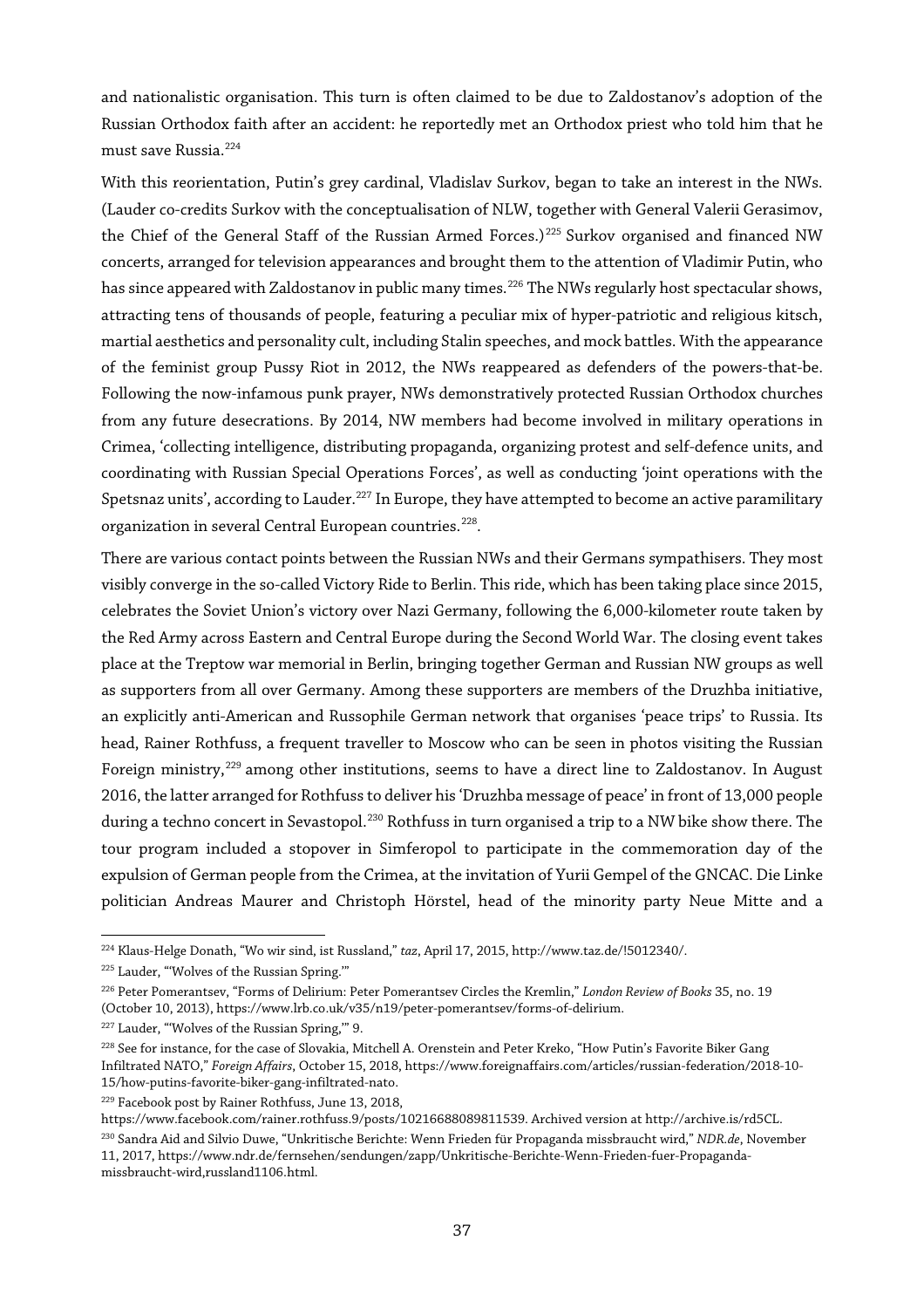frequently quoted expert on RT, also appearin photos and videos of a get-together with Zaldostanov and Vladimir Putin in Crimea.<sup>[231](#page-37-0)</sup>

There are several German NW groups, of which the Russian-German Wolves (*Russlanddeutsche Wölfe*, RGW), which have various local subsections, are the most prominent.<sup>[232](#page-37-1)</sup> The leader of the RGWs is the Russian-German Dmitri Zaiser, a former Bundeswehr soldier who is now a reserve officer in the Russian army.<sup>[233](#page-37-2)</sup> Zaiser is also head of a martial arts school called Systema Wolf, with training centres in Germany and Switzerland, which teaches a particular brand of the martial arts form Systema,<sup>[234](#page-37-3)</sup> increasingly popular among German far-right groups.<sup>[235](#page-37-4)</sup> In 2014, German media quoted members of security circles as saying that Systema was controlled by the Russian military intelligence service (the GRU) and specifically targeted members of the police, military and judiciary in order to recruit them into the service of the GRU.[236](#page-37-5)

Systema Wolf (SW), the Systema school strongly interconnected with the RGWs, is a subsidiary of Zaiser's company Wolf Security,<sup>[237](#page-37-6)</sup> which in turn appears to be affiliated with the Russian Wolf Security Holding,<sup>[238](#page-37-7)</sup> which operates around 20 Systema schools in Russia, Europe and Asia.<sup>[239](#page-37-8)</sup> According to its website, SW also conducts training for various international special forces units, such as the Russian paratroopers of the Ministry of the Interior as well as Serbian, Hungarian and Taiwanese anti-terror

<span id="page-37-1"></span>https://www.facebook.com/search/str/russlanddeutsche+w%C3%B6lfe/keywords\_pages; Yuliya Zabyelina, "Russia's Night Wolves Motorcycle Club: From 1%ers to Political Activists," *Trends in Organized Crime* (June 2017),

 $\overline{a}$ <sup>231</sup> Facebook post by Andreas Maurer, August 18, 2017,

<span id="page-37-0"></span>https://www.facebook.com/andreas.maurer.522/posts/1583425461702748. Archived version at http://archive.is/SHwxr; Facebook post by Andreas Maurer, August 19, 2018,

https://www.facebook.com/andreas.maurer.522/posts/1584024681642826. Archived version at http://archive.is/PHG82; "German Center Party Leaders Meet with Night Wolves Leader on Crimea: August 17, 2017," YouTube video, 0:51, posted by "Christoph Hörstel," August 19, 2017, https://www.youtube.com/watch?v=G7RTM1PQDtU; "With Night Wolves to Putin Meeting: Christoph Hörstel, German Center, August 18, 2017," YouTube video, 0:28, posted by "Christoph Hörstel," August 19, 2017, https://www.youtube.com/watch?v=vJHY-hrVBTg.

<sup>&</sup>lt;sup>232</sup> A list of all Facebook pages associated with the "Russian-German Wolves,"

https://www.researchgate.net/publication/317569926\_Russia's\_Night\_Wolves\_Motorcycle\_Club\_from\_1ers\_to\_political\_act ivists.

<span id="page-37-2"></span><sup>&</sup>lt;sup>233</sup> Before creating Security Wolf, Zaiser allegedly worked in the so-called 'Special Officers Group Berlin'

<sup>(</sup>Sonderoffiziersgruppe Berlin), a German special operations force, between 2001 and 2008. See Katharina Heinrich, "Wer von Russlanddeutschen profitieren will," *Deutschlandfunk*, April 4, 2018, http://www.deutschlandfunk.de/deutschland-wer-vonrusslanddeutschen-politisch-profitieren.724.de.html?dram:article\_id=350215.

<span id="page-37-3"></span><sup>&</sup>lt;sup>234</sup> Systema is a martial arts form practiced worldwide and originally developed in Russia. It teaches techniques ranging from hand-to-hand combat, knife fighting, and firearms training to survival in extreme situations. In Germany, there were 63 Systema training centers as of 2017, each dedicated to one of the various Systema training styles (Systema Ryabko, ROSS System etc.).

<span id="page-37-4"></span><sup>235</sup> "Russische Schläferzellen? Experte warnt vor russischen Kampfsportschulen in Deutschland," *Focus*, May 27, 2017, https://www.focus.de/politik/deutschland/experte-das-sind-schlaeferzellen-sicherheitsgefahr-durch-russische-systema-

kampfsportclubs-in-deutschland\_id\_7183952.html.

<span id="page-37-5"></span><sup>236</sup> Josef Hufelschulte, "Würgen, schlagen, töten lernen," *Focus*, May 26, 2014, https://www.focus.de/magazin/archiv/reportwuergen-schlagen-toeten-lernen\_id\_3870339.html; "Willige in Kampfsport-Clubs? Russischer Geheimdienst geht in Deutschland auf Agenten-Suche," *Focus*, May 25, 2014, https://www.focus.de/politik/ausland/agenten-suche-in-deutschlandrussischer-geheimdienst-heuert-systema-schueler-an\_id\_3870926.html.

<span id="page-37-6"></span><sup>&</sup>lt;sup>237</sup> Wolf Security, https://www.wolfsecurity.ch/. The company record of Wolf Security is available at https://www.firmenwissen.com/en/az/firmeneintrag/8048/1424345456/WOLF\_SECURITY\_INHABER\_D\_ZAISER.html.

<span id="page-37-7"></span><sup>238</sup> "Putin's Rocker: Schweizer boxen im Zeichen der Nachtwölfe," *20 Minuten*, May 8, 2015. Archived version at https://web.archive.org/web/20160425212129/http://www.20min.ch/schweiz/news/story/Schweizer-boxen-im-Zeichen-der-Nachtwoelfe-28314971.

<span id="page-37-8"></span><sup>239</sup> Russian Wolf Security Holding, http://spezpodgotovka.ru/. Archived version at http://archive.is/rZrul.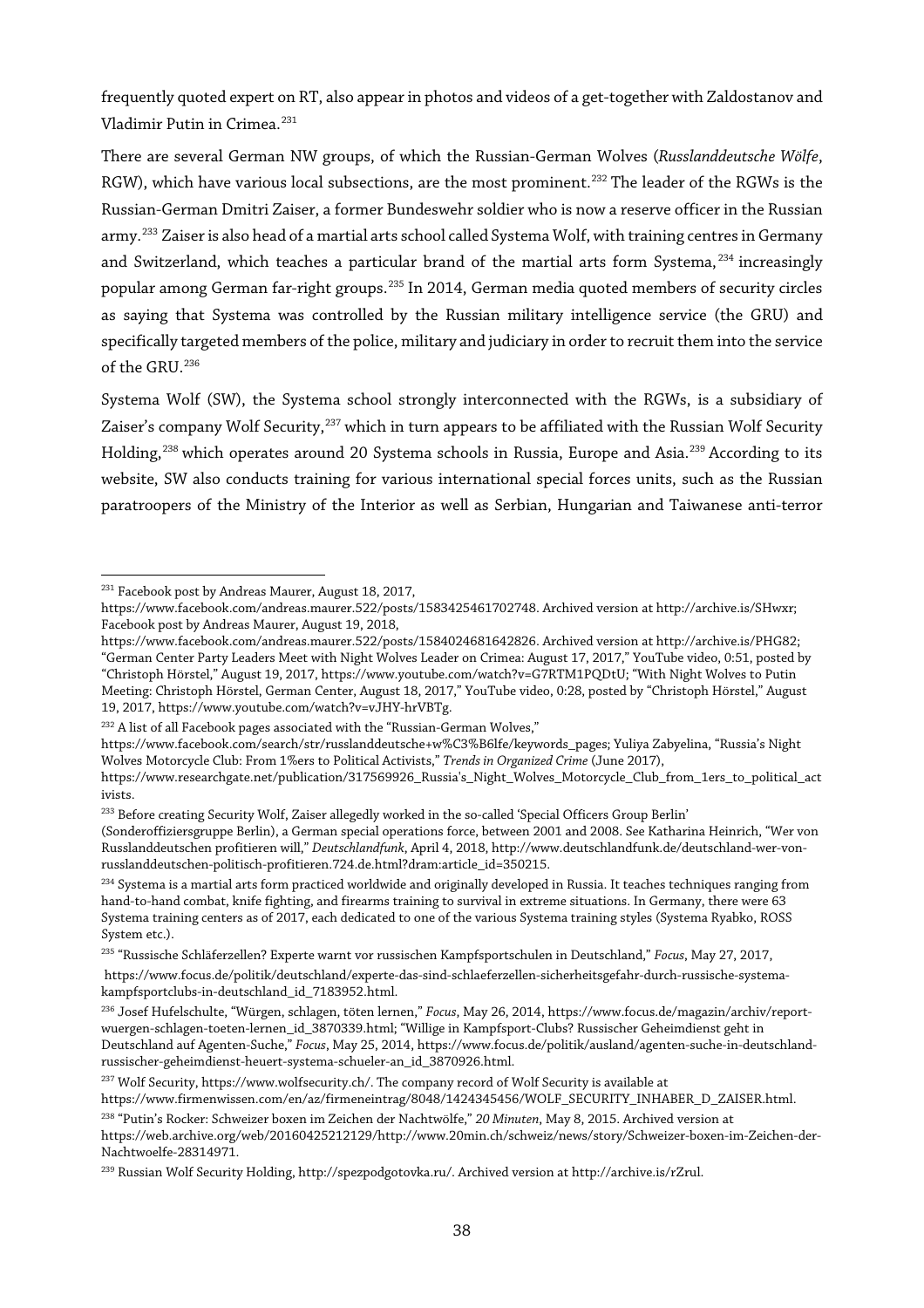units.<sup>[240](#page-38-0)</sup> SW further cooperates with the private training centre Vityaz,<sup>[241](#page-38-1)</sup> which runs a paramilitary training ground about 140 km from Moscow.<sup>[242](#page-38-2)</sup> In addition, SW has contact with NWs in the Donbas region. For example, in 2014, Swiss and German SW members travelled to a training camp in Crimea after its annexation, where they were hosted by local NWs.<sup>[243](#page-38-3)</sup> That there is a convergence between SW and the RGWs is evident from their iconography. The SW uses the same logo as the RGWs, a wolf head on a medallion with two crossed swords in the background.<sup>[244](#page-38-4)</sup> The RGWs' neo-pagan affiliations can be deduced from their website, which references Odin and Celtic druids in its welcome message.<sup>[245](#page-38-5)</sup>

SW also has connections to the Russian-German minority party The Unity (*Die Einheit*), founded by Dimitri Rempel in 2013. A *Deutschlandfunk* article from 2016 states that the local branch of The Unity and of the RGWs, as well as the SW Systema Academy, all shared the same address in the German town of Ludwigsburg.<sup>[246](#page-38-6)</sup> That same year, Zaiser, together with Alexander Steinle from The Unity and Roland Schneider, former leader of the German-Russian Brotherhood (*Deutsch-Russische Bruderschaft*), were convicted of identity fraud. They had used both the name and the logo of the Fellowship of Russian-Germans (*Landsmannschaft der Russlanddeutschen*), an influential Russian-German interest group, by creating a website and a Facebook group in its name, which they used to advertise 'fascist and paramilitary organisations', according to the Fellowship's lawyer.<sup>[247](#page-38-7)</sup>

<span id="page-38-0"></span> $\overline{a}$ <sup>240</sup> "Kooperation," Systema Wolf, https://www.systemawolf.de/center/kooperation/. Archived version at https://www.docdroid.net/3Ev0dv7/kooperation-systema-wolf-webseite.pdf.

<span id="page-38-1"></span><sup>&</sup>lt;sup>241</sup> Vityaz was formerly a Russian anti-terror unit assembled in 1980 for a mission at the 12th Olympic Summer Games in Moscow, out of which the special unit "Vityaz" emerged. Today, Vityaz is a private training centre led by former commander S.I. Lysyuk that offers training to private security personnel, as well as to special forces.

Original URL: https://www.systemaschweiz.ch/systema-wolf-1/ausbildungszentrum-vityaz/. Archived version at https://web.archive.org/web/20181020203311/https://www.systemaschweiz.ch/systema-wolf-1/ausbildungszentrumvityaz/.

<span id="page-38-2"></span><sup>242</sup> Josef Hufelschulte, "Würgen, schlagen, töten lernen," *Focus*, May 26, 2014, https://www.focus.de/magazin/archiv/reportwuergen-schlagen-toeten-lernen\_id\_3870339.html.

<span id="page-38-3"></span><sup>243</sup> 20 Minuten, "Putin's Rocker."

<sup>&</sup>lt;sup>244</sup> The logo of the Russian-German Wolves can be found at

<span id="page-38-4"></span>https://www.facebook.com/rwmc.eu/photos/pcb.2007508789478232/2007508602811584. Archived version at http://archive.is/QzL08. The System Wolf logo can be found at https://www.systemaschweiz.ch/systema-wolf/. Archived version at https://web.archive.org/web/20180910132733/https://www.systemaschweiz.ch/systema-wolf/.

<span id="page-38-5"></span><sup>245</sup> Welcome message of the Russian German Wolves MC's (Russlanddeutsche Wölfe MC Deutschland) website, https://www.rwmc.eu: 'Among many peoples, the wolf is considered a power animal. The German god-father Odin is often depicted with a wolf's head. Celtic druids revered the wolf's pronounced sense of family as the protector and leader of his clan. Just like its master and god-father Odin-Wodan, the wolf has a connection to the otherworld and to the different areas of consciousness. It stands for growth and a willingness to learn from people. The wolf inherits a great spiritual power, which it can pass on, thus enabling the human being, corresponding in spirit to the wolf as power animal, to become a teacher for others, and guide them—a "Leading Wolf". The wolf embodies the elemental force of freedom and adventure. The wolf is very much connected with its environment. It perceives the heartbeat of the earth. The moon gives it strength, hence often the symbolic image of a howling wolf under the moonlight. But the wolf also symbolizes the dark side of our existence and reminds humans to acknowledge such. The wolf as a power animal comes when you need strength during confrontations or when you have to acknowledge the strength of a community, without denying yourself or your dreams. The wolf brings spiritual energy and intuition.'

<span id="page-38-6"></span><sup>246</sup> Ibid.

<span id="page-38-7"></span><sup>247</sup> Mia Schmidt, "Identitätstäuschung im Internet: Russlanddeutsche klagen gegen Mitglied," *Stuttgarter Nachrichten*, April 22, 2016, https://www.stuttgarter-nachrichten.de/inhalt.identitaetstaeuschung-im-internet-russlanddeutsche-klagen-gegenmitglied.707c8d34-312a-45e4-8107-3f909af30219.html.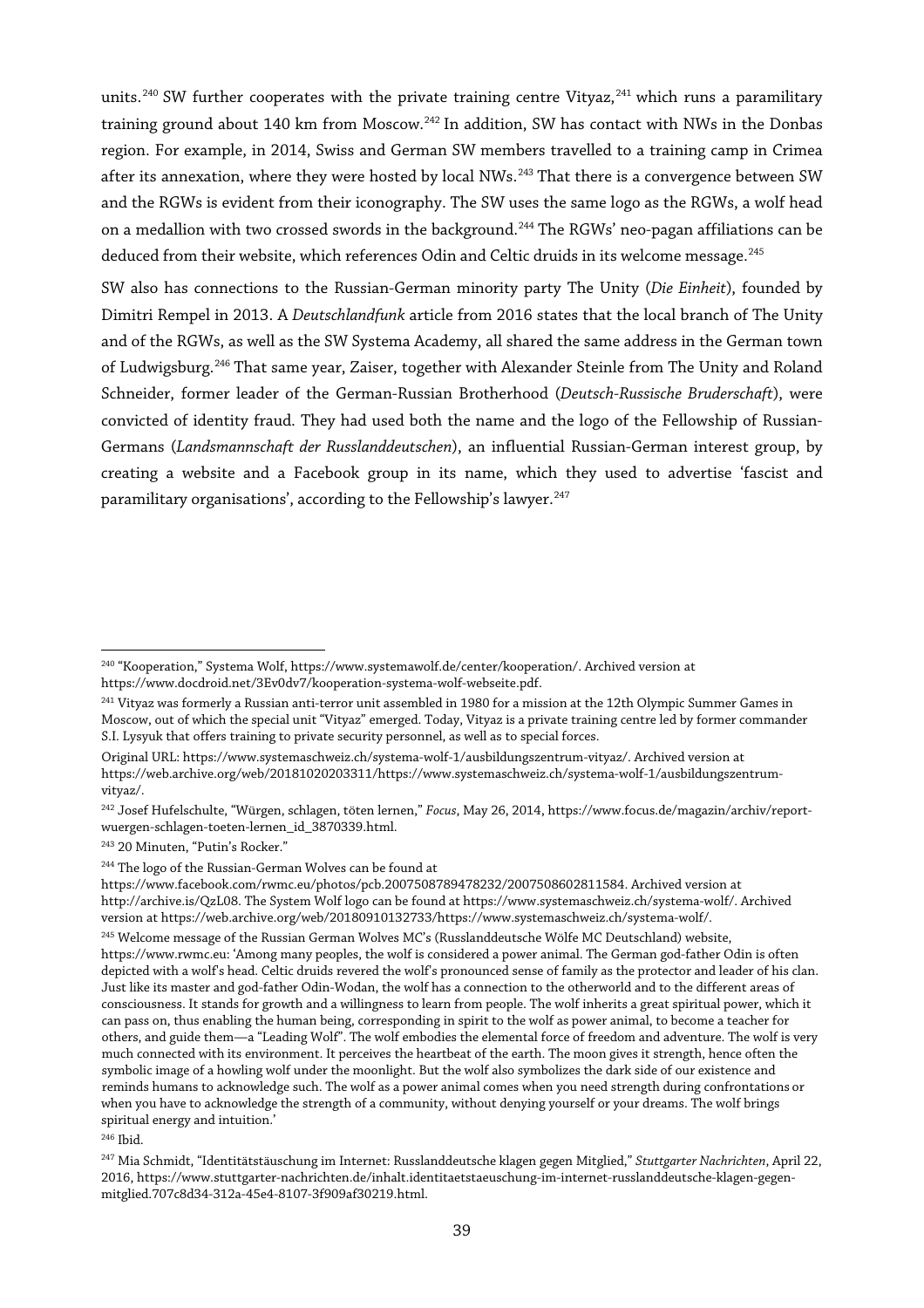The extent to which there is a centralised organisation behind Systema cannot be established, but there are some indications pointing in that direction, for example in the Czech Republic. A journalist from *Focus* drew the following picture from substantial documentation:

The former security officer can prove that the Czech domestic intelligence service BIS closely monitors Russian combat schools as well as Cossack clubs, which rave about Russia's old glory. Intelligence officer Igor M., who has been placed at the Russian embassy in Prague disguised as a diplomat, controls more than 30 of these supposed sports and cultural associations.<sup>[248](#page-39-0)</sup>

The Czech case thus shows parallels to Austria, where there appear to be intricate connections between Systema, the NWs, Cossack organisations, and Russian Orthodox youth groups, best represented by the Suworow Institute.<sup>[249](#page-39-1)</sup>

#### The Chechen Connection to MMA

Not only Systema, but Mixed Martial Arts in general seem to be a platform for Russian intelligence activity. A 2016 ZDF documentary by the esteemed German journalist Egmont Koch purports that Chechen FSB agents were smuggled into Germany disguised as political refugees.<sup>[250](#page-39-2)</sup> Koch's informant, ostensibly a high-ranking former FSB agent, stated that he had been working in a FSB department that was issuing false documents, including false criminal convictions and police investigations, to Chechen sportsmen, mostly from the martial arts scene, so that they could prove they were politically persecuted and apply for asylum in the West.<sup>[251](#page-39-3)</sup> One of these martial arts sportsman, Timur Dugazaev, chairman of the Chechen Cultural Association in Kiel, was identified during Koch's inquiries. Although Dugazaev applied for political asylum in 2002, he and his friends appear publicly as patriots and supporters of the head of the Chechen Republic, Ramzan Kadyrov, of whom Dugazaev is a close confidant. In an interview with Dugazaev, the latter admits that he and his friends had lied on their visa applications to get through the visa process. He further admitted that he was in direct contact with Kadyrov and reported back to him on any suspicious developments.<sup>252</sup>

 $\overline{a}$ <sup>248</sup> Hufelschulte, "Würgen, schlagen, töten lernen."

<span id="page-39-1"></span><span id="page-39-0"></span><sup>&</sup>lt;sup>249</sup> The Suworow Institute is mentioned as cooperation partner of Systema Austria, and vice versa, and hosted a lecture introducing Systema in October 2015. Suworow's head, Patrick Poppel, visited Systema Austria several times, and interviewed its leader, Alexander Heermann. Systema Austria, https://www.systema-austria.at/coop-partner/national/. Archived version at https://web.archive.org/web/20181022123832/https://www.systema-austria.at/coop-partner/national/; "Partner Organisations of the Suworow Institute," http://www.suworow.at/befreundete-organisationen/. Archived version at http://archive.is/80u9K; "Wir müssen uns selbst schützen können!" YouTube video, 7:46, posted by "Suworow TV," January 21, 2016, https://www.youtube.com/watch?v=awn6gNYJ4AE (accessed October 31, 2018).

<span id="page-39-2"></span><sup>&</sup>lt;sup>250</sup> The documentary bases its inquiries on the testimonies of a former high-ranking Russian FSB agent, called 'Igor' to protect his identity, who provides Koch with credible proof of his former activity. Some of the information Igor provided could be proven in the course of Koch's inquiries; other parts could not be established. Egmont R. Koch, "Putin's New Cold War—A Russian Spy Blows the Whistle," ZDF, 2016, https://www.zdf.de/dokumentation/zdfzoom/zdfzoom-putins-kalter-krieg-100.html.

<span id="page-39-3"></span><sup>251</sup> Koch, "Putin's New Cold War." Timestamp [7:11]:

Igor: Athletes from Chechnya live in Germany and Austria. They do judo, sambo, martial arts or wrestling. They're the children of former Kadyrov militants. We snuck them in as spies. We gave them money to donate to local mosques. They quickly assimilated, gaining trust and influence. Contacting them was forbidden for a year. That way, they wouldn't raise suspicion. After a year, we could assign them duties.

<span id="page-39-4"></span><sup>252</sup> Ibid. Timestamp [24:21]:

Koch: So you also monitor Chechens?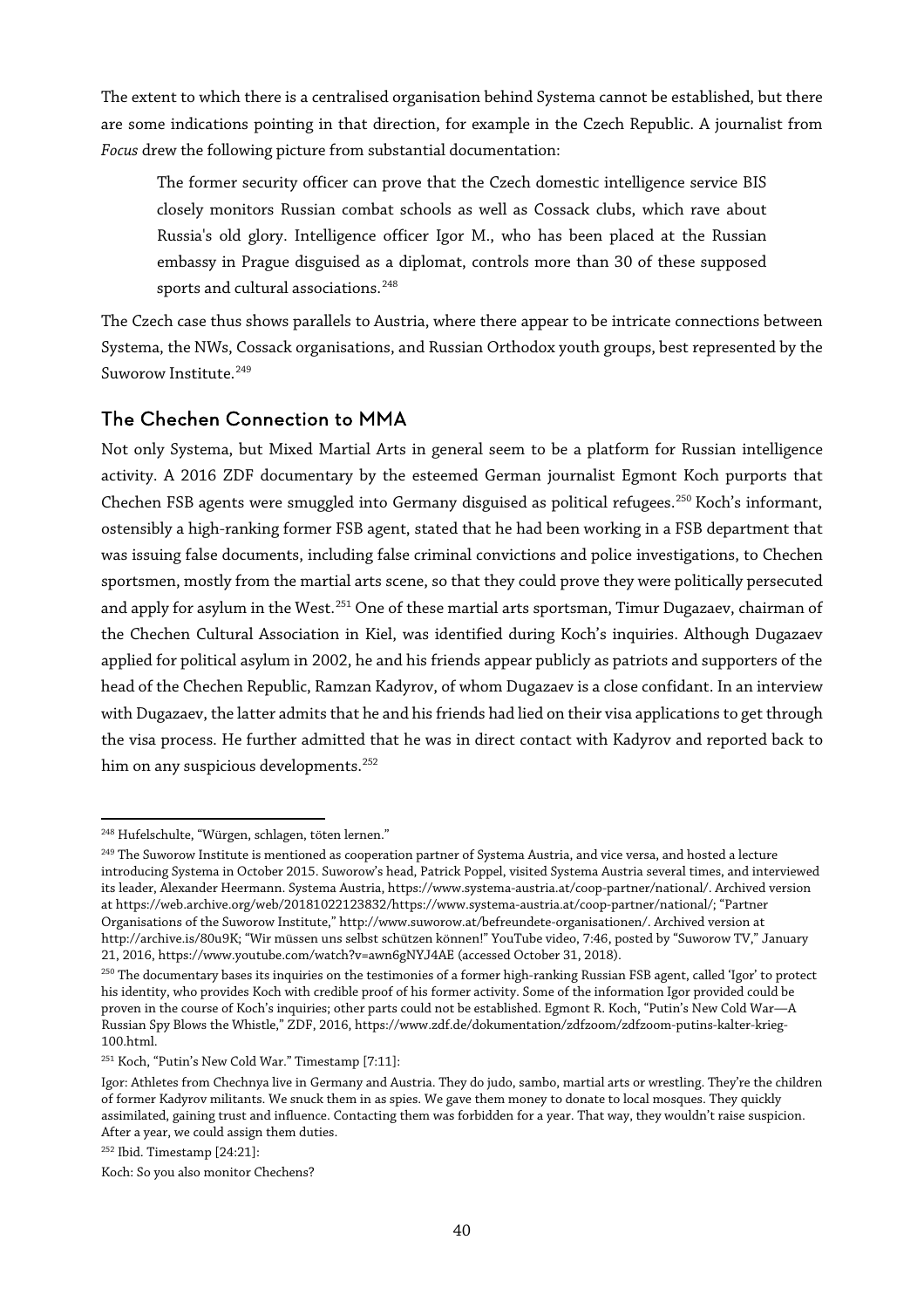Another interviewee was the Estonia-born Alexander Semyonov, who has been living in Germany since 1990. He organised a pro-Russian and pro-Kadyrov demonstration in Hamburg on 30 January 2016. Russian media portrayed the event as evidence of 'growing resistance in Germany to the government's anti-Russian politics' instead of as a pro-Kadyrov rally. Semyonov also confirmed that pro-Kadyrov sportsmen had come to Germany as refugees.<sup>[253](#page-40-0)</sup>

Kadyrov is the de facto head of the Night Wolves in Chechnya. He joined the organisation in August 2014,<sup>[254](#page-40-1)</sup> and in May 2015, during the inauguration of the Chechen NW branch in Grozny, was declared the chapter's honorary leader by Alexander Zaldostanov.<sup>[255](#page-40-2)</sup> Although largely shunned by European politicians due to reports of forced disappearances and torture that constitute crimes against humanity, he has nevertheless managed to establish several political connections in Western Europe. Some of these individuals came together in October 2018 to celebrate the 200<sup>th</sup> anniversary of Grozny, a pompous and costly event attended by Vladimir Putin and an illustrious range of international guests, among them Die Linke politician Andreas Maurer, AIA head Tobias Pfennig,<sup>[256](#page-40-3)</sup> and Timur Dugazaev. One photo shows

<span id="page-40-1"></span><sup>254</sup> "Kadyrov Shows Some Love to 'Night Wolves' Biker Gang," *The Moscow Times*, December 21, 2014,

www.themoscowtimes.com/news/article/kadyrov-shows-some-love-to-night-wolves-biker-gang/513710.html.

<span id="page-40-3"></span><sup>256</sup> 'A big surprise in Grozny. There was a large group of teenagers, including Tobias [Pfennig], who were in Grozny. Highly committed young people from home and abroad have organised an important conference under the motto "Politics and Religion." It was for a great joy for me to see that young people are networking on a political and civil society level and raise their voices.' Facebook post by Andreas Maurer, October 10, 2018,

 $\overline{a}$ Dugazaev: Yes. Definitely.

K: Do you do that in mosques?

D: Yes. There's a mosque in Kiel. Many Chechens worship there. Other refugees come too, so it's always full. I can speak with people from Chechnya. Just a few minutes is enough to see which way they lean, and whether they're dangerous. These people could come to Chechnya as suicide bombers. We don't want that. It's bad for Chechnya.

K: Do you send this information to Chechnya or maybe even to the Russian secret service?

D: We don't need the secret service. I'm in direct contact with the Chechen president. What he tells me is sufficient.

K: Do you also keep an eye on people, who oppose Kadyrov?

S: (laughs) No. That's not our goal in Germany, so we don't do it.

<span id="page-40-0"></span><sup>253</sup> Ibid. Timestamp [18:40]:

Semyonov: Many of them are athletes.

Koch: And they came seeking asylum?

S: I think so. As far as I'm aware they came as refugees seeking asylum.

K: But they are pro-Kadyrov?

S: I'd say so.

K: How can that be?

S: [doesn't answer]

K: They're granted asylum because they're politically persecuted in their own country.

S: [doesn't answer]

K: So you haven't heard about cases of tortures in Chechnya?

S: I've heard it happens, but not from these people. I read about it.

K: What about the fact that Chechens flee because of this torture and because of Kadyrov's unjust regime? Is that also news to you?

S: I'm hearing it for the first time from you.

K: For the first time?

 $S: Y_{PS}$ 

<span id="page-40-2"></span><sup>255</sup> Gabrielle Tétrault-Farber, "Strongman Leader Kadyrov Named Honorary Chief of Chechen Night Wolves," *The Moscow Times*, May 24, 2015, www.themoscowtimes.com/news/article/strongman-leader-kadyrov-named-honorary-chief-of-chechennight-wolves/522231.html; "Russia: Kadyrov Joins the Night Wolves as Chechen Branch Set Up," YouTube video, 1:05, posted by "Ruptly," May 25, 2015, https://www.youtube.com/watch?v=NqJvqMMcLuM (accessed October 30, 2018).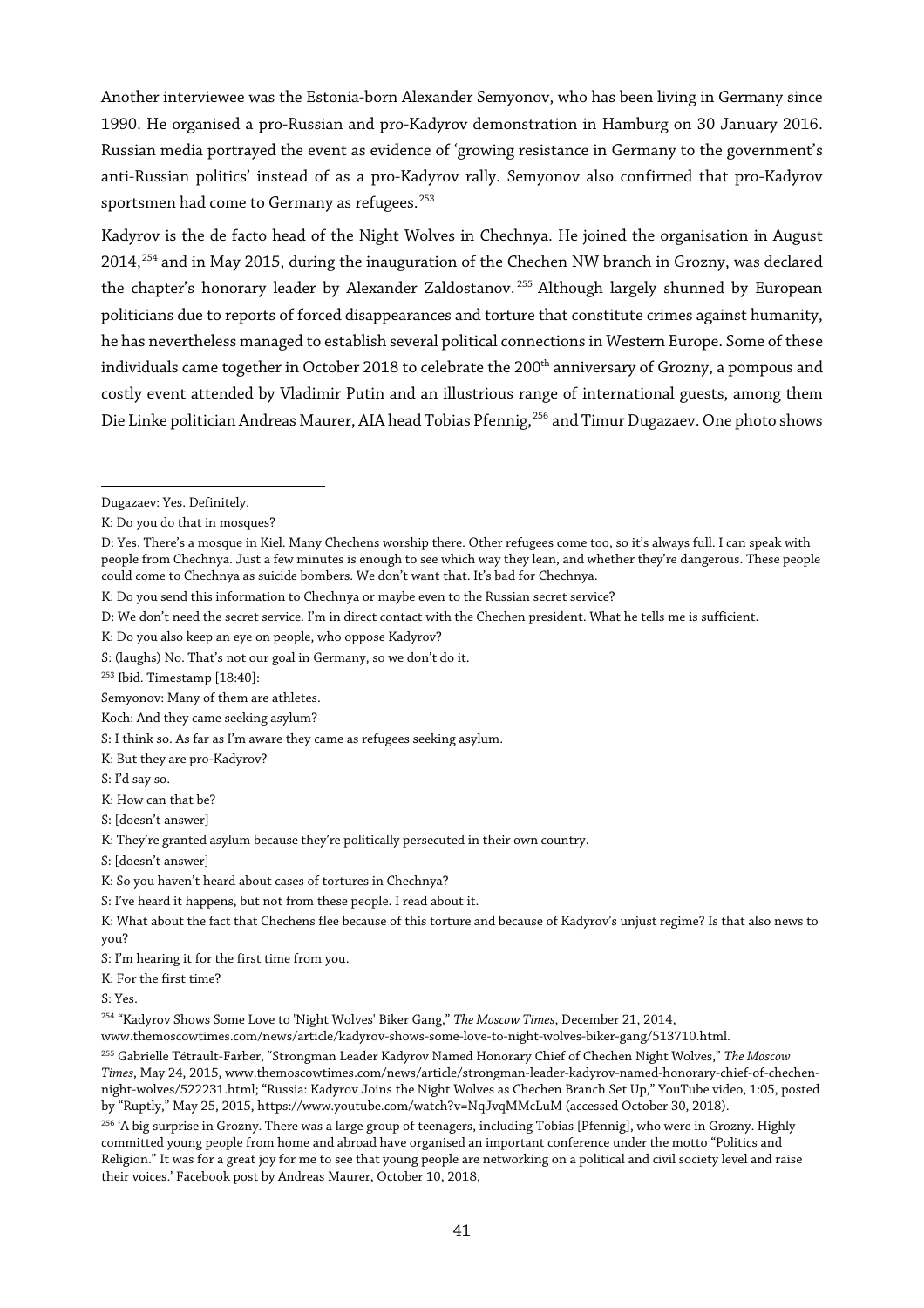Maurer and Dugazaev at a martial arts venue in Grozny;<sup>[257](#page-41-0)</sup> another features the two with Ramzan Kadyrov.[258](#page-41-1) In a Facebook video, Maurer mentioned that he has twice had the opportunity to speak with Kadyrov personally and will extend his People's Diplomacy project to Chechnya in the future.<sup>[259](#page-41-2)</sup> He also described how the militaristic state-sponsored local youth organisation Akhmat Sila has become omnipresent in Grozny, noting how impressed he was with their contribution to orderly behaviour among the local youth.

In the course of the event, Maurer can also be seen with Eliseo Bertolasi,[260](#page-41-3) a former editor of *Geopolitica Rivista*, the publication ofthe Russian-Italian neo-EurasianistInstitute of Advanced Studies and Sciences (*Instituto di Alti Studi in Geopolitica e Scienze Ausiliare*) think tank[.261](#page-41-4) In the accompanying Facebook post, Maurer called Bertolasi a 'People's diplomat'. <sup>[262](#page-41-5)</sup> Bertolasi contributes to Malofeev's think tank, Katehon, and is featured on the AMES board. Since 2013 he has been the Italian Sputnik correspondent for Donbas and has written for the Russian online journal *International Affairs* [263](#page-41-6) (*Mezhdunarodnaia zhizn'*). [264](#page-41-7) Bertolasi appeared at the 'Russia, Ukraine and the World' conference in August 2016 with Tobias Pfennig, Kris Roman and Aleksei Weitz of the Russian Night Wolves, which took place in the same facilities as meetings of the Molotov club.<sup>[265](#page-41-8)</sup>

#### Skinheads MMA: The White Rex Case

White Rex (WR), a Russian clothing brand and organiser of martial arts tournaments founded in 2008 by Denis Nikitin, has become an international white-supremacist neo-Nazi network. WR has staged dozens of tournaments in Russia and Europe since its establishment, intended, according to the brand, to promote the 'spirit of the warrior' in the 'White Peoples of Europe' and the 'anchoring of sport in the

<span id="page-41-3"></span><sup>260</sup> 'Folk Diplomats of Russia, Germany and Italy in Grozny. Happy holiday city of Grozny.'

<sup>262</sup> Photo posted by Andreas Maurer on Facebook, October 7, 2018,

 $\overline{a}$ https://www.facebook.com/photo.php?fbid=2064278010284155. Archived version at

https://web.archive.org/web/20181022134038/https://www.facebook.com/photo.php?fbid=2064278010284155.

<span id="page-41-0"></span><sup>&</sup>lt;sup>257</sup> 'Very nice days in Grozny with Timur Dugazaev, permanent representative of Ramzan Akhmatovich Kadyrov, President of the Chechen Republic in Germany.' See Facebook post by Andreas Maurer, October 6, 2018,

<span id="page-41-1"></span>https://www.facebook.com/andreas.maurer.522/posts/2059167084128581. Archived version at http://archive.is/m66f8. <sup>258</sup> Facebook post by Andreas Maurer, November 4, 2018, https://www.facebook.com/photo.php?fbid=2101674519877837. Archived version at https://ibb.co/j0V9hf.

<span id="page-41-2"></span><sup>259</sup> Facebook video by Andreas Maurer, October 7, 2018,

https://www.facebook.com/andreas.maurer.522/videos/vb.100001059296674/2060163060695650.

Facebook post by Andreas Maurer, October 7, 2018, https://www.facebook.com/photo.php?fbid=2060974357281187. Archived version at

https://web.archive.org/web/20181022152328/https://www.facebook.com/photo.php?fbid=2060974357281187. <sup>261</sup> Eliseo Bertolasi's CV from 2013,

<span id="page-41-4"></span>http://www.archivio.formazione.unimib.it/DATA/photo/CV%20%20ELISEO%20BERTOLASI%202015-.pdf; ISAG (Instituto di Alti Studi in Geopolitica e Scienze Ausiliare), https://isag-italia.org/. Archived version at

https://web.archive.org/web/20180309042224/https://isag-italia.org/; Geopolitica, "Comitato scientifico,"

http://www.geopolitica-rivista.org. Archived version at

https://web.archive.org/web/20120203225900/http://www.geopolitica-rivista.org/comitato-scientifico/.

<span id="page-41-5"></span>https://www.facebook.com/photo.php?fbid=2060974357281187. Archived version at http://archive.is/9nOYo.

<span id="page-41-6"></span><sup>263</sup> International Affairs (*Mezhdunarodnaia zhizn'*), https://interaffairs.ru/.

<span id="page-41-7"></span><sup>264</sup> "Eliseo Bertolasi," Vita, http://www.vita.it/it/author/eliseo-bertolasi/48/ (accessed October 22, 2018).

<sup>265</sup> - Photo posted by Kris Roman on Facebook, August 2, 2016,

<span id="page-41-8"></span>https://www.facebook.com/photo.php?fbid=10210111890450795. Archived version at http://archive.is/hU7NL; photo posted by Kris Roman on Facebook, August 2, 2016, https://www.facebook.com/photo.php?fbid=10210111891570823. Archived version at http://archive.is/Pih9X.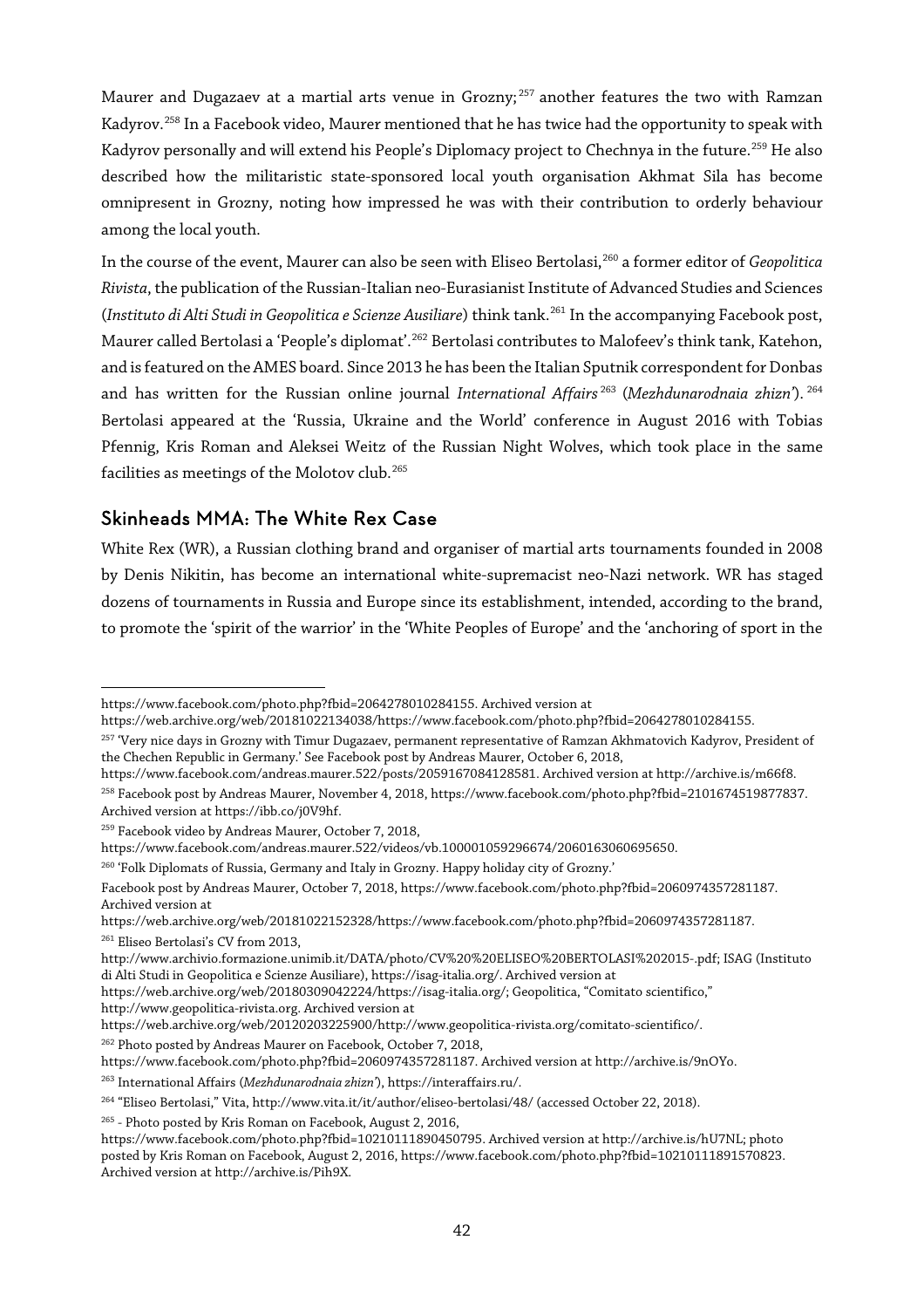healthy part of our European youth'.<sup>[266](#page-42-0)</sup> In advertising videos, WR makes use of martial symbolism, including Nazi runes forbidden in Germany. The logo consists of a stylized Viking against the background of a so-called *Kolovrat*, a sun symbol used by Russian neo-Nazis that is reminiscent of the swastika or the Black Sun. Also on offer are clothing items featuring allusions to the creed of the white supremacists, the '14 words' (coined by the American David Eden Lane), <sup>[267](#page-42-1)</sup> or sporting the number '88' (which stands for 'Heil Hitler').

The first contacts between the German far right and the Russian White Rex scene came in the early 2010s. In 2011, for example, German neo-Nazi hardcore bands<sup>[268](#page-42-2)</sup> were invited to share the stage with well-known Russian neo-Nazi bands such as 'OHS' and 'You Must Murder' in Moscow. During the event, White Rex collected donations for imprisoned neo-Nazis.<sup>[269](#page-42-3)</sup> In 2012, the Bavarian Daniel Weigl, former member of the now-forbidden neo-Nazi organisation Free Network South (*Freies Netz Süd*) and founder of the clothing brand Walhall Athletik, led a group of German neo-Nazis to one of the WR tournaments, while the Dortmund neo-Nazi hooligan Timo Kersting was listed in 2013 as a fighter at one of the Russian tournaments.[270](#page-42-4)

In 2013, WR expanded its operations to Europe with the foundation of national teams, including in the Czech Republic. In 2013, the first event outside of Russia was scheduled in Rome on the invitation of Casa Pound, featuring mainly fighters from Italy, Germany and Russia.<sup>[271](#page-42-5)</sup> The event was attended by German neo-Nazis like Andy Knape, former chairman ofthe NPD youth organisation Young Nationalists (*Junge Nationalisten)*. Brand founder Nikitin also ran several seminars in Germany and Switzerland with participants rooted in local extreme right-wing organisations and parties.<sup>[272](#page-42-6)</sup>

Following the Euromaidan events, Nikitin seems to have sided with anti-Russian neo-Nazi groups in Ukraine, where he appears to live now,  $273$  but has continued to visit Germany for MMA tournaments and other relevant events. In 2017, he appeared at the largest German far-right rock festival, Rock Against Over-Alienation (*Rock gegen Überfremdung*), in Thuringia[.274](#page-42-8) In 2018, as in previous years, Nikitin fought at the Battle of the Nibelungs (*Kampf der Nibelungen*), one of the biggest neo-Nazi martial arts tournaments in Germany, which takes place in Ostritz, in Saxony. In 2018, WR appeared as the main sponsor on the tournament posters and Nikitin gave a speech. According to the expert blog *Runter von der Matte*, the WR team comprised two Ukrainian fighters from the Kyiv-based KRBK team, while the

 $\overline{a}$ 

<span id="page-42-0"></span><sup>266</sup> Arne Zillmer, "'White Rex'—Nazimode aus Russland," *Die Zeit*, June 22, 2013,

https://blog.zeit.de/stoerungsmelder/2013/06/22/white-rex-nazimode-aus-russland\_13291.

<span id="page-42-1"></span> $^{267}$  'We must secure the existence of our people and a future for White children.'

<sup>268</sup> 'Brainwash', 'Moshpit' and 'Path of Resistance'.

<span id="page-42-3"></span><span id="page-42-2"></span><sup>269</sup> Zillmer, "'White Rex.'"

<span id="page-42-4"></span><sup>270</sup> "White Rex—Aggressive Clothing Brand," *Belltower News*, August 7, 2018, http://www.belltower.news/artikel/white-rex- %E2%80%93-aggressive-clothing-brand-14053.

<span id="page-42-5"></span><sup>271</sup> Johannes Radke, "Kampfsport, Runen, Rassenhass," Bundeszentrale für politische Bildung, January 14, 2014, http://www.bpb.de/politik/extremismus/rechtsextremismus/176345/kampfsport-runen-rassenhass. <sup>272</sup> Ibid.

<span id="page-42-7"></span><span id="page-42-6"></span><sup>273</sup> Tweet by Anton Shekhovtsov, October 7, 2018. https://twitter.com/A\_SHEKH0VTS0V/status/1049069494243643393. Archived version at http://archive.is/4hoGo.

<span id="page-42-8"></span><sup>274</sup> "'Rock gegen Überfremdung': Mindestens 5.000 Neonazis in Themar erwartet," *Belltower News*, July 14, 2017, www.belltower.news/artikel/"rock-gegen-überfremdung"-mindestens-5000-neonazis-themar-erwartet-12323; "'Rock gegen Überfremdung'—weil es Hass ist, muss es die Allgemeinheit bezahlen?" Fussball gegen Nazis, July 5, 2018. http://www.fussball-gegen-nazis.de/artikel/%E2%80%9Erock-gegen-%C3%BCberfremdung%E2%80%9C-%E2%80%93-weil-

es-hass-ist-muss-es-die-allgemeinheit-bezahlen-12257.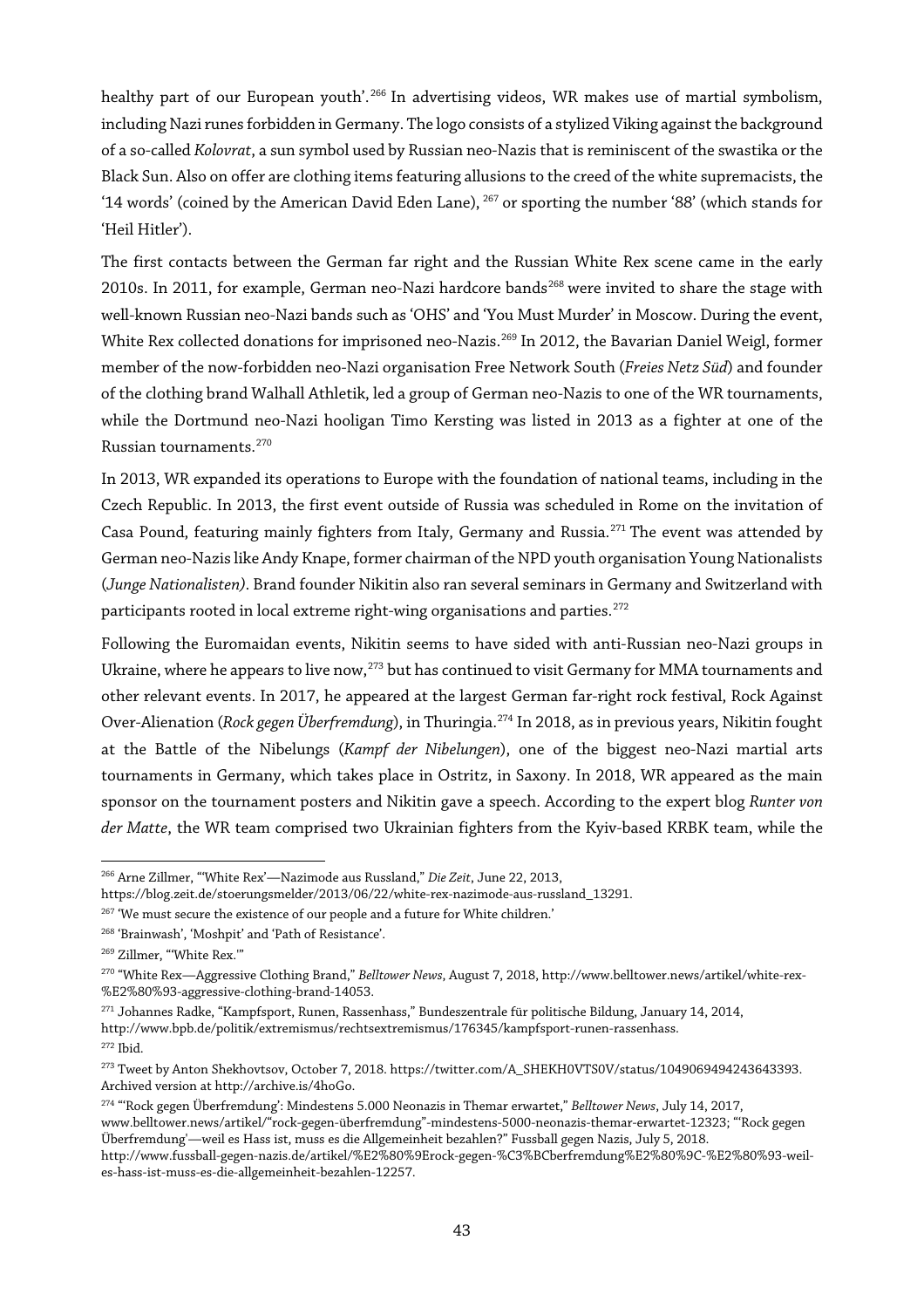well-known Ukrainian MMA professional Robert Vorobiev appeared as their coach.<sup>[275](#page-43-0)</sup> According to the blog:

The KRBK team, which also participates in hooligan fights for FC Dynamo Kyiv, organises 'Fury MMA' tournaments with the Cossack House in Kyiv. The Cossack House is an important base for the fascist Asov battalion and its parliamentary arm, National Corps. [...] For the European neo-Nazi scene, the location is an important meeting point. In October 2017, a delegation of the neo-Nazi party 'Der III. Weg' visited the premises. Among them was the far-right martial artist Kai-Andreas Zimmermann. The connection of the Kiev KRBK team around Robert Vorobiev to the fascist 'Asov battalion' is particularly explosive because Vorobiev is simultaneously giving close combat and MMA seminars to the sports department of the Ukrainian Navy.<sup>[276](#page-43-1)</sup>

As during previous visits to Germany, Nikitin and Vorobiev stayed in Berlin following the Battle of the Nibelungs. These visits were facilitated by Sascha Böhm, who seems to be Nikitin's manager and driver in Germany. Although shying away from the limelight, Böhm is clearly associated with the neo-Nazi milieu. In 2017, for example, he and his girlfriend attended the Rudolf Hess Memorial March in Berlin Spandau; he could also be identified as a participant in the BN in Ostritz.<sup>[277](#page-43-2)</sup>

<span id="page-43-0"></span> $\overline{a}$ <sup>275</sup> "Der 'Kampf der Nibelungen' 2018—Eine erste Auswertung," *Runter von der Matte (blog)*, October 26, 2018, https://runtervondermatte.noblogs.org/der-kampf-der-nibelungen-2018-eine-erste-auswertung/. Archived version at http://archive.is/6GHgr.

<span id="page-43-1"></span><sup>276</sup> Ibid; Ukrainian Navy Sports, http://www.navysport.org/.

<span id="page-43-2"></span><sup>277</sup> Runter von der Matte, "Der 'Kampf der Nibelungen' 2018."